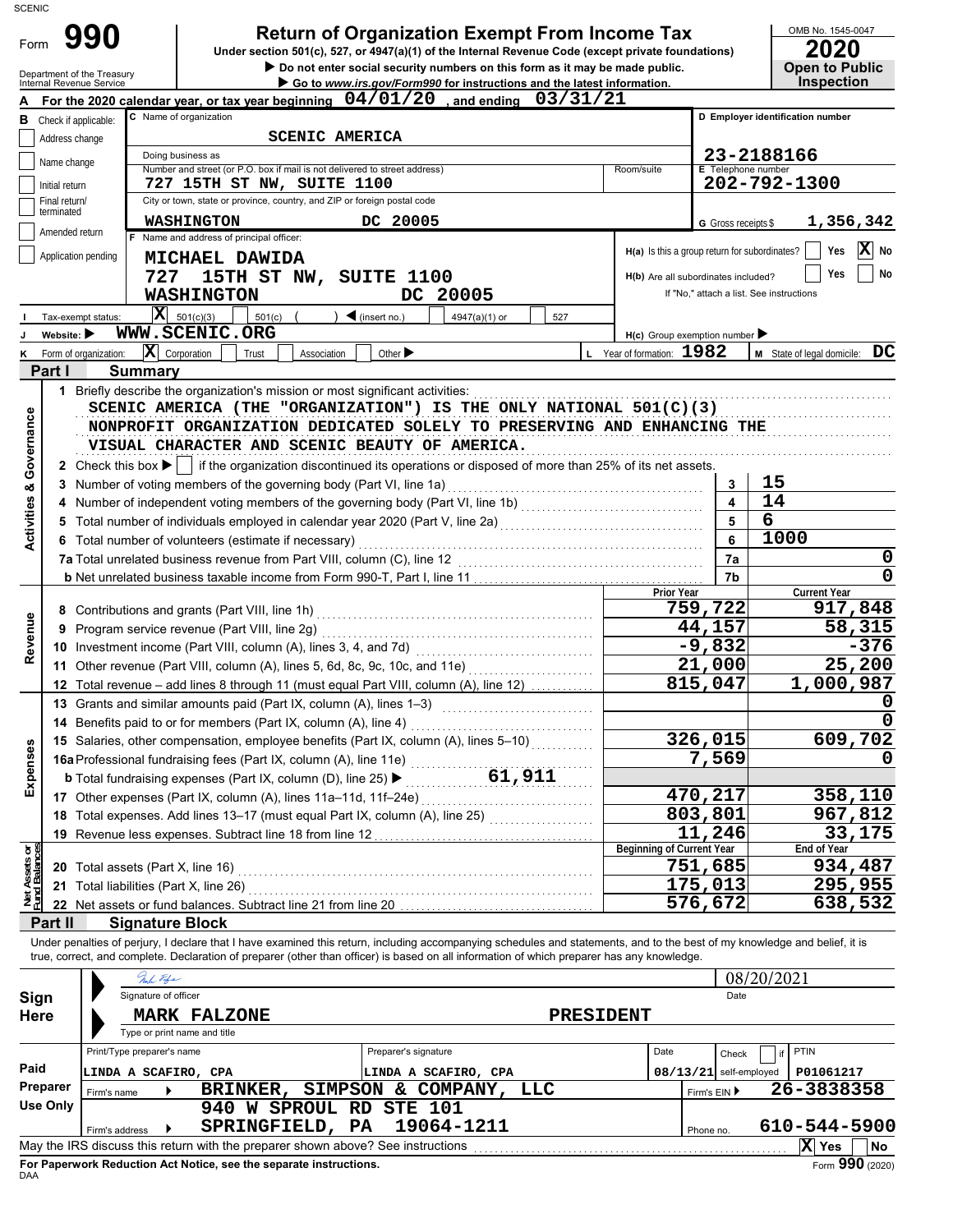|                                                               | Form 990 (2020) SCENIC AMERICA                                                    |                                                                                                                                                                                                                                                                                                                                                                                                                                                                                                                                                                                                   | 23-2188166    | Page 2                |
|---------------------------------------------------------------|-----------------------------------------------------------------------------------|---------------------------------------------------------------------------------------------------------------------------------------------------------------------------------------------------------------------------------------------------------------------------------------------------------------------------------------------------------------------------------------------------------------------------------------------------------------------------------------------------------------------------------------------------------------------------------------------------|---------------|-----------------------|
| Part III                                                      |                                                                                   | <b>Statement of Program Service Accomplishments</b>                                                                                                                                                                                                                                                                                                                                                                                                                                                                                                                                               |               |                       |
|                                                               |                                                                                   |                                                                                                                                                                                                                                                                                                                                                                                                                                                                                                                                                                                                   |               | $\mathbf{x}$          |
|                                                               | 1 Briefly describe the organization's mission:                                    | SCENIC AMERICA (THE "ORGANIZATION") IS THE ONLY NATIONAL $501(C)(3)$<br>NONPROFIT ORGANIZATION DEDICATED SOLELY TO PRESERVING AND ENHANCING THE<br>VISUAL CHARACTER AND SCENIC BEAUTY OF AMERICA.                                                                                                                                                                                                                                                                                                                                                                                                 |               |                       |
|                                                               |                                                                                   | 2 Did the organization undertake any significant program services during the year which were not listed on the                                                                                                                                                                                                                                                                                                                                                                                                                                                                                    |               |                       |
|                                                               | prior Form 990 or 990-EZ?<br>If "Yes," describe these new services on Schedule O. |                                                                                                                                                                                                                                                                                                                                                                                                                                                                                                                                                                                                   |               | Yes $\overline{X}$ No |
| 3<br>services?                                                | If "Yes," describe these changes on Schedule O.                                   | Did the organization cease conducting, or make significant changes in how it conducts, any program                                                                                                                                                                                                                                                                                                                                                                                                                                                                                                |               | Yes $\overline{X}$ No |
| 4                                                             |                                                                                   | Describe the organization's program service accomplishments for each of its three largest program services, as measured by<br>expenses. Section 501(c)(3) and 501(c)(4) organizations are required to report the amount of grants and allocations to others,<br>the total expenses, and revenue, if any, for each program service reported.                                                                                                                                                                                                                                                       |               |                       |
|                                                               |                                                                                   | ISSUES, SCENIC AMERICA WORKS TO CREATE A SAFER AND MORE SCENIC AMERICA FOR<br>ALL PEOPLE AND COMMUNITIES. TO CARRY OUT OUR MISSION, SCENIC AMERICA<br>PROVIDES RESEARCH, OUTREACH, COMMUNICATIONS, AND TECHNICAL SUPPORT TO A<br>NETWORK OF MORE THAN 40 CHAPTERS AND AFFILIATE ORGANIZATIONS ACROSS THE<br>COUNTRY. IN THE PAST YEAR, WE HAVE SUCCESSFULLY SUPPORTED LIKE-MINDED<br>ORGANIZATIONS AND ACTIVISTS TO FIGHT THE SPREAD OF BILLBOARD BLIGHT AND TO<br>PROMOTE OTHER SCENIC-FOCUSED PROVISIONS IN LOCATIONS RANGING FROM SAN JOSE<br>TO UTAH TO PROVIDENCE. (CONTINUED ON SCHEDULE O) |               |                       |
|                                                               |                                                                                   |                                                                                                                                                                                                                                                                                                                                                                                                                                                                                                                                                                                                   |               |                       |
|                                                               |                                                                                   |                                                                                                                                                                                                                                                                                                                                                                                                                                                                                                                                                                                                   |               |                       |
|                                                               |                                                                                   |                                                                                                                                                                                                                                                                                                                                                                                                                                                                                                                                                                                                   |               |                       |
|                                                               |                                                                                   |                                                                                                                                                                                                                                                                                                                                                                                                                                                                                                                                                                                                   |               |                       |
|                                                               |                                                                                   |                                                                                                                                                                                                                                                                                                                                                                                                                                                                                                                                                                                                   |               |                       |
|                                                               |                                                                                   |                                                                                                                                                                                                                                                                                                                                                                                                                                                                                                                                                                                                   |               |                       |
|                                                               |                                                                                   |                                                                                                                                                                                                                                                                                                                                                                                                                                                                                                                                                                                                   |               |                       |
|                                                               |                                                                                   |                                                                                                                                                                                                                                                                                                                                                                                                                                                                                                                                                                                                   |               |                       |
|                                                               |                                                                                   |                                                                                                                                                                                                                                                                                                                                                                                                                                                                                                                                                                                                   |               |                       |
|                                                               |                                                                                   |                                                                                                                                                                                                                                                                                                                                                                                                                                                                                                                                                                                                   |               |                       |
|                                                               |                                                                                   |                                                                                                                                                                                                                                                                                                                                                                                                                                                                                                                                                                                                   |               |                       |
|                                                               |                                                                                   |                                                                                                                                                                                                                                                                                                                                                                                                                                                                                                                                                                                                   |               |                       |
|                                                               |                                                                                   |                                                                                                                                                                                                                                                                                                                                                                                                                                                                                                                                                                                                   |               |                       |
|                                                               | $\sim$ (Expenses \$                                                               | including grants of \$                                                                                                                                                                                                                                                                                                                                                                                                                                                                                                                                                                            | ) (Revenue \$ |                       |
|                                                               |                                                                                   |                                                                                                                                                                                                                                                                                                                                                                                                                                                                                                                                                                                                   |               |                       |
|                                                               |                                                                                   |                                                                                                                                                                                                                                                                                                                                                                                                                                                                                                                                                                                                   |               |                       |
|                                                               |                                                                                   |                                                                                                                                                                                                                                                                                                                                                                                                                                                                                                                                                                                                   |               |                       |
|                                                               |                                                                                   |                                                                                                                                                                                                                                                                                                                                                                                                                                                                                                                                                                                                   |               |                       |
|                                                               |                                                                                   |                                                                                                                                                                                                                                                                                                                                                                                                                                                                                                                                                                                                   |               |                       |
|                                                               |                                                                                   |                                                                                                                                                                                                                                                                                                                                                                                                                                                                                                                                                                                                   |               |                       |
|                                                               |                                                                                   |                                                                                                                                                                                                                                                                                                                                                                                                                                                                                                                                                                                                   |               |                       |
|                                                               |                                                                                   |                                                                                                                                                                                                                                                                                                                                                                                                                                                                                                                                                                                                   |               |                       |
|                                                               |                                                                                   |                                                                                                                                                                                                                                                                                                                                                                                                                                                                                                                                                                                                   |               |                       |
|                                                               |                                                                                   |                                                                                                                                                                                                                                                                                                                                                                                                                                                                                                                                                                                                   |               |                       |
| 4b (Code: $\ldots$<br>N/A<br>4c (Code:<br>N/A<br>(Expenses \$ | 4d Other program services (Describe on Schedule O.)                               | including grants of \$                                                                                                                                                                                                                                                                                                                                                                                                                                                                                                                                                                            | (Revenue \$   |                       |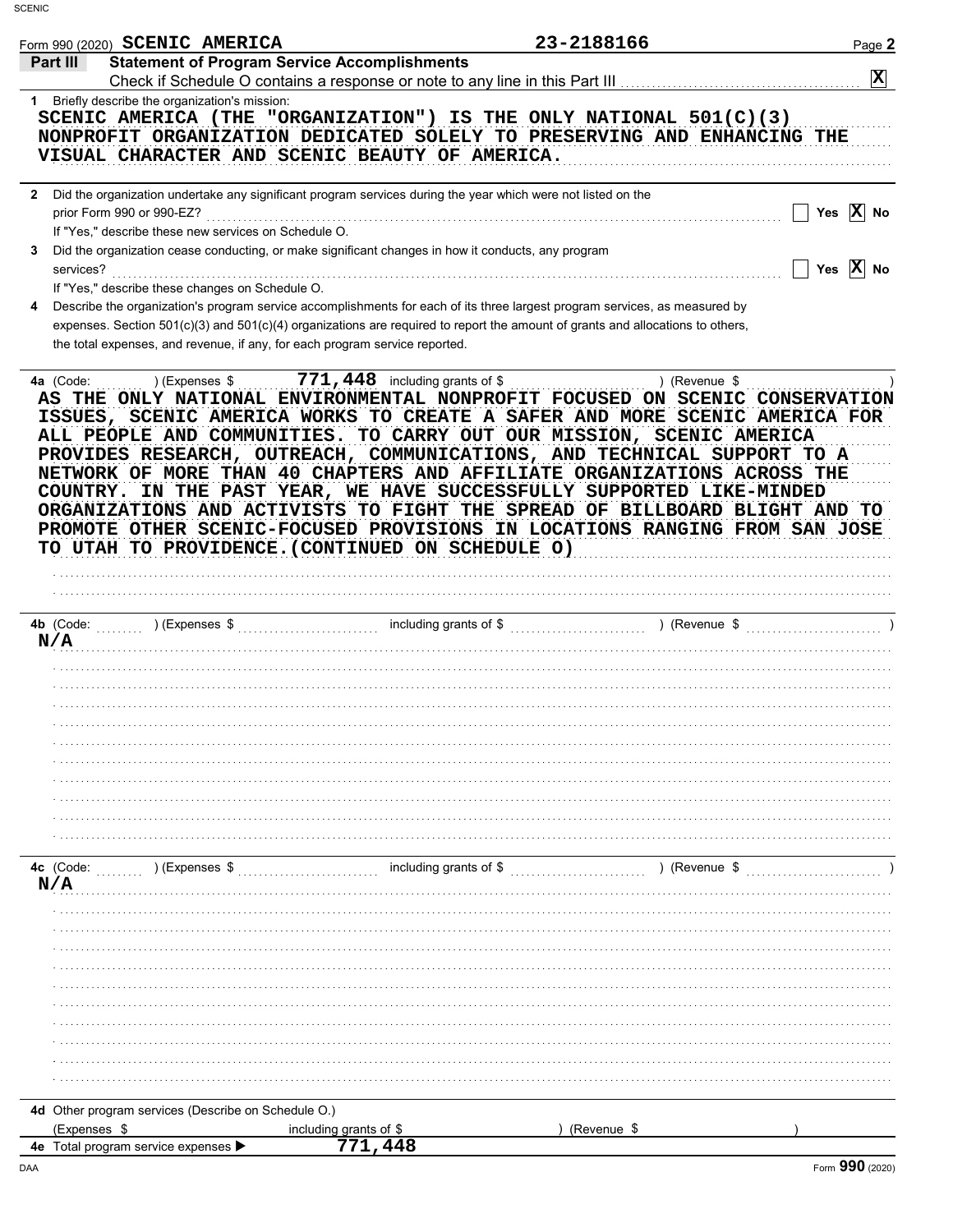|     |         | Form 990 (2020) SCENIC AMERICA                                                                                                                                                                              | 23-2188166 |                     |                                         | Page 3                     |
|-----|---------|-------------------------------------------------------------------------------------------------------------------------------------------------------------------------------------------------------------|------------|---------------------|-----------------------------------------|----------------------------|
|     | Part IV | <b>Checklist of Required Schedules</b>                                                                                                                                                                      |            |                     |                                         |                            |
|     |         |                                                                                                                                                                                                             |            |                     | Yes                                     | No                         |
| 1.  |         | Is the organization described in section $501(c)(3)$ or $4947(a)(1)$ (other than a private foundation)? If "Yes,"                                                                                           |            |                     |                                         |                            |
|     |         | complete Schedule A                                                                                                                                                                                         |            | 1<br>$\overline{2}$ | $\mathbf{x}$<br>$\overline{\mathbf{x}}$ |                            |
| 2   |         | Is the organization required to complete Schedule B, Schedule of Contributors (see instructions)?                                                                                                           |            |                     |                                         |                            |
| 3   |         | Did the organization engage in direct or indirect political campaign activities on behalf of or in opposition to                                                                                            |            | 3                   |                                         | x                          |
| 4   |         | candidates for public office? If "Yes," complete Schedule C, Part I<br>Section 501(c)(3) organizations. Did the organization engage in lobbying activities, or have a section 501(h)                        |            |                     |                                         |                            |
|     |         | election in effect during the tax year? If "Yes," complete Schedule C, Part II                                                                                                                              |            | 4                   | X                                       |                            |
| 5   |         | Is the organization a section $501(c)(4)$ , $501(c)(5)$ , or $501(c)(6)$ organization that receives membership dues,                                                                                        |            |                     |                                         |                            |
|     |         | assessments, or similar amounts as defined in Revenue Procedure 98-19? If "Yes," complete Schedule C, Part III                                                                                              |            | 5                   |                                         | X                          |
| 6   |         | Did the organization maintain any donor advised funds or any similar funds or accounts for which donors                                                                                                     |            |                     |                                         |                            |
|     |         | have the right to provide advice on the distribution or investment of amounts in such funds or accounts? If                                                                                                 |            |                     |                                         |                            |
|     |         | "Yes," complete Schedule D, Part I                                                                                                                                                                          |            | 6                   |                                         | X                          |
| 7   |         | Did the organization receive or hold a conservation easement, including easements to preserve open space,                                                                                                   |            |                     |                                         |                            |
|     |         | the environment, historic land areas, or historic structures? If "Yes," complete Schedule D, Part II                                                                                                        |            | $\overline{7}$      |                                         | X                          |
| 8   |         | Did the organization maintain collections of works of art, historical treasures, or other similar assets? If "Yes,"                                                                                         |            |                     |                                         |                            |
|     |         | complete Schedule D, Part III                                                                                                                                                                               |            | 8                   |                                         | X                          |
| 9   |         | Did the organization report an amount in Part X, line 21, for escrow or custodial account liability, serve as a                                                                                             |            |                     |                                         |                            |
|     |         | custodian for amounts not listed in Part X; or provide credit counseling, debt management, credit repair, or                                                                                                |            |                     |                                         |                            |
|     |         | debt negotiation services? If "Yes," complete Schedule D, Part IV                                                                                                                                           |            | 9                   |                                         | X                          |
| 10  |         | Did the organization, directly or through a related organization, hold assets in donor-restricted endowments                                                                                                |            |                     |                                         |                            |
|     |         | or in quasi endowments? If "Yes," complete Schedule D, Part V                                                                                                                                               |            | 10                  |                                         | x                          |
| 11  |         | If the organization's answer to any of the following questions is "Yes," then complete Schedule D, Parts VI,                                                                                                |            |                     |                                         |                            |
|     |         | VII, VIII, IX, or X as applicable.                                                                                                                                                                          |            |                     |                                         |                            |
| а   |         | Did the organization report an amount for land, buildings, and equipment in Part X, line 10? If "Yes,"<br>complete Schedule D, Part VI                                                                      |            | 11a                 | X                                       |                            |
| b   |         | Did the organization report an amount for investments—other securities in Part X, line 12, that is 5% or more                                                                                               |            |                     |                                         |                            |
|     |         | of its total assets reported in Part X, line 16? If "Yes," complete Schedule D, Part VII                                                                                                                    |            | 11 <sub>b</sub>     |                                         | X                          |
| c   |         | Did the organization report an amount for investments—program related in Part X, line 13, that is 5% or more                                                                                                |            |                     |                                         |                            |
|     |         | of its total assets reported in Part X, line 16? If "Yes," complete Schedule D, Part VIII                                                                                                                   |            | 11c                 |                                         | X                          |
| d   |         | Did the organization report an amount for other assets in Part X, line 15, that is 5% or more of its total assets                                                                                           |            |                     |                                         |                            |
|     |         | reported in Part X, line 16? If "Yes," complete Schedule D, Part IX                                                                                                                                         |            | 11d                 |                                         | x                          |
|     |         | Did the organization report an amount for other liabilities in Part X, line 25? If "Yes," complete Schedule D, Part X                                                                                       |            | 11e                 | $\mathbf x$                             |                            |
|     |         | Did the organization's separate or consolidated financial statements for the tax year include a footnote that addresses                                                                                     |            |                     |                                         |                            |
|     |         | the organization's liability for uncertain tax positions under FIN 48 (ASC 740)? If "Yes," complete Schedule D, Part X                                                                                      |            | 11f                 |                                         | X.                         |
| 12a |         | Did the organization obtain separate, independent audited financial statements for the tax year? If "Yes," complete                                                                                         |            |                     |                                         |                            |
|     |         | Schedule D, Parts XI and XII et al. (2008) 2014 10:00:00 and Schedule D, Parts XI and XII et al. (2014) 2015                                                                                                |            | 12a                 | x                                       |                            |
| b   |         | Was the organization included in consolidated, independent audited financial statements for the tax year? If                                                                                                |            |                     |                                         |                            |
|     |         | "Yes," and if the organization answered "No" to line 12a, then completing Schedule D, Parts XI and XII is optional                                                                                          |            | 12 <sub>b</sub>     |                                         | X                          |
| 13  |         |                                                                                                                                                                                                             |            | 13                  |                                         | $\mathbf x$<br>$\mathbf x$ |
| 14a |         | Did the organization maintain an office, employees, or agents outside of the United States?                                                                                                                 |            | 14a                 |                                         |                            |
| b   |         | Did the organization have aggregate revenues or expenses of more than \$10,000 from grantmaking,                                                                                                            |            |                     |                                         |                            |
|     |         | fundraising, business, investment, and program service activities outside the United States, or aggregate<br>foreign investments valued at \$100,000 or more? If "Yes," complete Schedule F, Parts I and IV |            | 14b                 |                                         | x                          |
| 15  |         | Did the organization report on Part IX, column (A), line 3, more than \$5,000 of grants or other assistance to or                                                                                           |            |                     |                                         |                            |
|     |         | for any foreign organization? If "Yes," complete Schedule F, Parts II and IV                                                                                                                                |            | 15                  |                                         | x                          |
| 16  |         | Did the organization report on Part IX, column (A), line 3, more than \$5,000 of aggregate grants or other                                                                                                  |            |                     |                                         |                            |
|     |         | assistance to or for foreign individuals? If "Yes," complete Schedule F, Parts III and IV                                                                                                                   |            | 16                  |                                         | X                          |
| 17  |         | Did the organization report a total of more than \$15,000 of expenses for professional fundraising services on                                                                                              |            |                     |                                         |                            |
|     |         |                                                                                                                                                                                                             |            | 17                  |                                         | X                          |
| 18  |         | Did the organization report more than \$15,000 total of fundraising event gross income and contributions on                                                                                                 |            |                     |                                         |                            |
|     |         | Part VIII, lines 1c and 8a? If "Yes," complete Schedule G, Part II                                                                                                                                          |            | 18                  |                                         | X                          |
| 19  |         | Did the organization report more than \$15,000 of gross income from gaming activities on Part VIII, line 9a?                                                                                                |            |                     |                                         |                            |
|     |         |                                                                                                                                                                                                             |            | 19                  |                                         | X                          |
| 20a |         | Did the organization operate one or more hospital facilities? If "Yes," complete Schedule H                                                                                                                 |            | 20a                 |                                         | $\mathbf x$                |
| b   |         | If "Yes" to line 20a, did the organization attach a copy of its audited financial statements to this return?                                                                                                |            | 20 <sub>b</sub>     |                                         |                            |
| 21  |         | Did the organization report more than \$5,000 of grants or other assistance to any domestic organization or                                                                                                 |            |                     |                                         |                            |
|     |         |                                                                                                                                                                                                             |            | 21                  |                                         | X                          |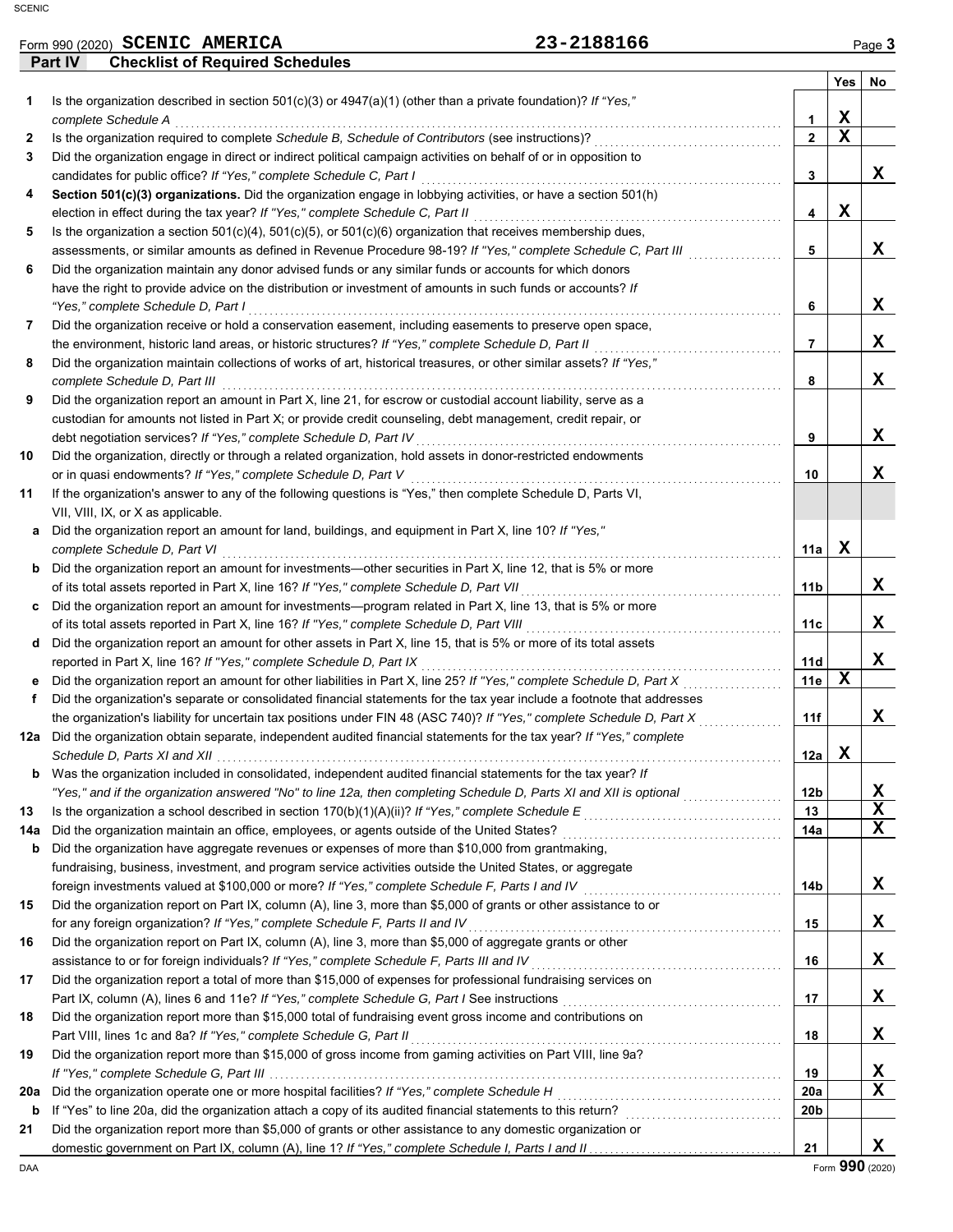|          | Part IV<br><b>Checklist of Required Schedules (continued)</b>                                                                                              |                 |             |                                     |
|----------|------------------------------------------------------------------------------------------------------------------------------------------------------------|-----------------|-------------|-------------------------------------|
|          |                                                                                                                                                            |                 | Yes         | No                                  |
| 22       | Did the organization report more than \$5,000 of grants or other assistance to or for domestic individuals on                                              |                 |             |                                     |
|          | Part IX, column (A), line 2? If "Yes," complete Schedule I, Parts I and III                                                                                | 22              |             | X                                   |
| 23       | Did the organization answer "Yes" to Part VII, Section A, line 3, 4, or 5 about compensation of the                                                        |                 |             |                                     |
|          | organization's current and former officers, directors, trustees, key employees, and highest compensated                                                    |                 | X           |                                     |
| 24a      | employees? If "Yes," complete Schedule J<br>Did the organization have a tax-exempt bond issue with an outstanding principal amount of more than            | 23              |             |                                     |
|          | \$100,000 as of the last day of the year, that was issued after December 31, 2002? If "Yes," answer lines 24b                                              |                 |             |                                     |
|          | through 24d and complete Schedule K. If "No," go to line 25a                                                                                               | 24a             |             | X                                   |
| b        | Did the organization invest any proceeds of tax-exempt bonds beyond a temporary period exception?                                                          | 24b             |             |                                     |
| c        | Did the organization maintain an escrow account other than a refunding escrow at any time during the year                                                  |                 |             |                                     |
|          | to defease any tax-exempt bonds?                                                                                                                           | 24c             |             |                                     |
| d        | Did the organization act as an "on behalf of" issuer for bonds outstanding at any time during the year?                                                    | 24d             |             |                                     |
| 25а      | Section 501(c)(3), 501(c)(4), and 501(c)(29) organizations. Did the organization engage in an excess benefit                                               |                 |             |                                     |
|          | transaction with a disqualified person during the year? If "Yes," complete Schedule L, Part I                                                              | 25a             |             | X                                   |
| b        | Is the organization aware that it engaged in an excess benefit transaction with a disqualified person in a prior                                           |                 |             |                                     |
|          | year, and that the transaction has not been reported on any of the organization's prior Forms 990 or 990-EZ?                                               |                 |             |                                     |
|          | If "Yes," complete Schedule L, Part I                                                                                                                      | 25 <sub>b</sub> |             | X                                   |
| 26       | Did the organization report any amount on Part X, line 5 or 22, for receivables from or payables to any current                                            |                 |             |                                     |
|          | or former officer, director, trustee, key employee, creator or founder, substantial contributor, or 35%                                                    |                 |             |                                     |
|          | controlled entity or family member of any of these persons? If "Yes," complete Schedule L, Part II                                                         | 26              |             | X                                   |
| 27       | Did the organization provide a grant or other assistance to any current or former officer, director, trustee, key                                          |                 |             |                                     |
|          | employee, creator or founder, substantial contributor or employee thereof, a grant selection committee                                                     |                 |             |                                     |
|          | member, or to a 35% controlled entity (including an employee thereof) or family member of any of these<br>persons? If "Yes," complete Schedule L, Part III | 27              |             | x                                   |
| 28       | Was the organization a party to a business transaction with one of the following parties (see Schedule L, Part                                             |                 |             |                                     |
|          | IV instructions, for applicable filing thresholds, conditions, and exceptions):                                                                            |                 |             |                                     |
| а        | A current or former officer, director, trustee, key employee, creator or founder, or substantial contributor? If                                           |                 |             |                                     |
|          | "Yes," complete Schedule L, Part IV                                                                                                                        | 28a             |             | X                                   |
| b        | A family member of any individual described in line 28a? If "Yes," complete Schedule L, Part IV                                                            | 28b             |             | $\mathbf x$                         |
| c        | A 35% controlled entity of one or more individuals and/or organizations described in lines 28a or 28b? If                                                  |                 |             |                                     |
|          | "Yes," complete Schedule L, Part IV                                                                                                                        | 28c             |             | X                                   |
| 29       | Did the organization receive more than \$25,000 in non-cash contributions? If "Yes," complete Schedule M                                                   | 29              | $\mathbf x$ |                                     |
| 30       | Did the organization receive contributions of art, historical treasures, or other similar assets, or qualified                                             |                 |             |                                     |
|          | conservation contributions? If "Yes," complete Schedule M                                                                                                  | 30              |             | X                                   |
| 31       | Did the organization liquidate, terminate, or dissolve and cease operations? If "Yes," complete Schedule N, Part I                                         | 31              |             | $\mathbf x$                         |
|          | Did the organization sell, exchange, dispose of, or transfer more than 25% of its net assets? If "Yes,"                                                    |                 |             |                                     |
|          | complete Schedule N, Part II                                                                                                                               | 32              |             | X                                   |
| 33       | Did the organization own 100% of an entity disregarded as separate from the organization under Regulations                                                 |                 |             |                                     |
|          | sections 301.7701-2 and 301.7701-3? If "Yes," complete Schedule R, Part I                                                                                  | 33              |             | X                                   |
| 34       | Was the organization related to any tax-exempt or taxable entity? If "Yes," complete Schedule R, Part II, III,                                             |                 |             |                                     |
|          | or IV, and Part V, line 1<br>Did the organization have a controlled entity within the meaning of section 512(b)(13)?                                       | 34<br>35a       |             | <u>x</u><br>$\overline{\mathbf{x}}$ |
| 35a<br>b | If "Yes" to line 35a, did the organization receive any payment from or engage in any transaction with a                                                    |                 |             |                                     |
|          | controlled entity within the meaning of section 512(b)(13)? If "Yes," complete Schedule R, Part V, line 2                                                  | 35b             |             |                                     |
| 36       | Section 501(c)(3) organizations. Did the organization make any transfers to an exempt non-charitable                                                       |                 |             |                                     |
|          | related organization? If "Yes," complete Schedule R, Part V, line 2                                                                                        | 36              |             | X                                   |
| 37       | Did the organization conduct more than 5% of its activities through an entity that is not a related organization                                           |                 |             |                                     |
|          | and that is treated as a partnership for federal income tax purposes? If "Yes," complete Schedule R, Part VI                                               | 37              |             | X                                   |
| 38       | Did the organization complete Schedule O and provide explanations in Schedule O for Part VI, lines 11b and                                                 |                 |             |                                     |
|          | 19? Note: All Form 990 filers are required to complete Schedule O.                                                                                         | 38              | X           |                                     |
|          | <b>Statements Regarding Other IRS Filings and Tax Compliance</b><br>Part V                                                                                 |                 |             |                                     |
|          | Check if Schedule O contains a response or note to any line in this Part V.                                                                                |                 |             |                                     |
|          |                                                                                                                                                            |                 | Yes         | No                                  |
| 1a       | 8<br>Enter the number reported in Box 3 of Form 1096. Enter -0- if not applicable<br>1a                                                                    |                 |             |                                     |
| b        | $\mathbf 0$<br>1 <sub>b</sub><br>Enter the number of Forms W-2G included in line 1a. Enter -0- if not applicable                                           |                 |             |                                     |
| c        | Did the organization comply with backup withholding rules for reportable payments to vendors and                                                           |                 |             |                                     |
|          |                                                                                                                                                            | 1c              | X           |                                     |
| DAA      |                                                                                                                                                            |                 |             | Form 990 (2020)                     |

**SCENIC AMERICA 23-2188166**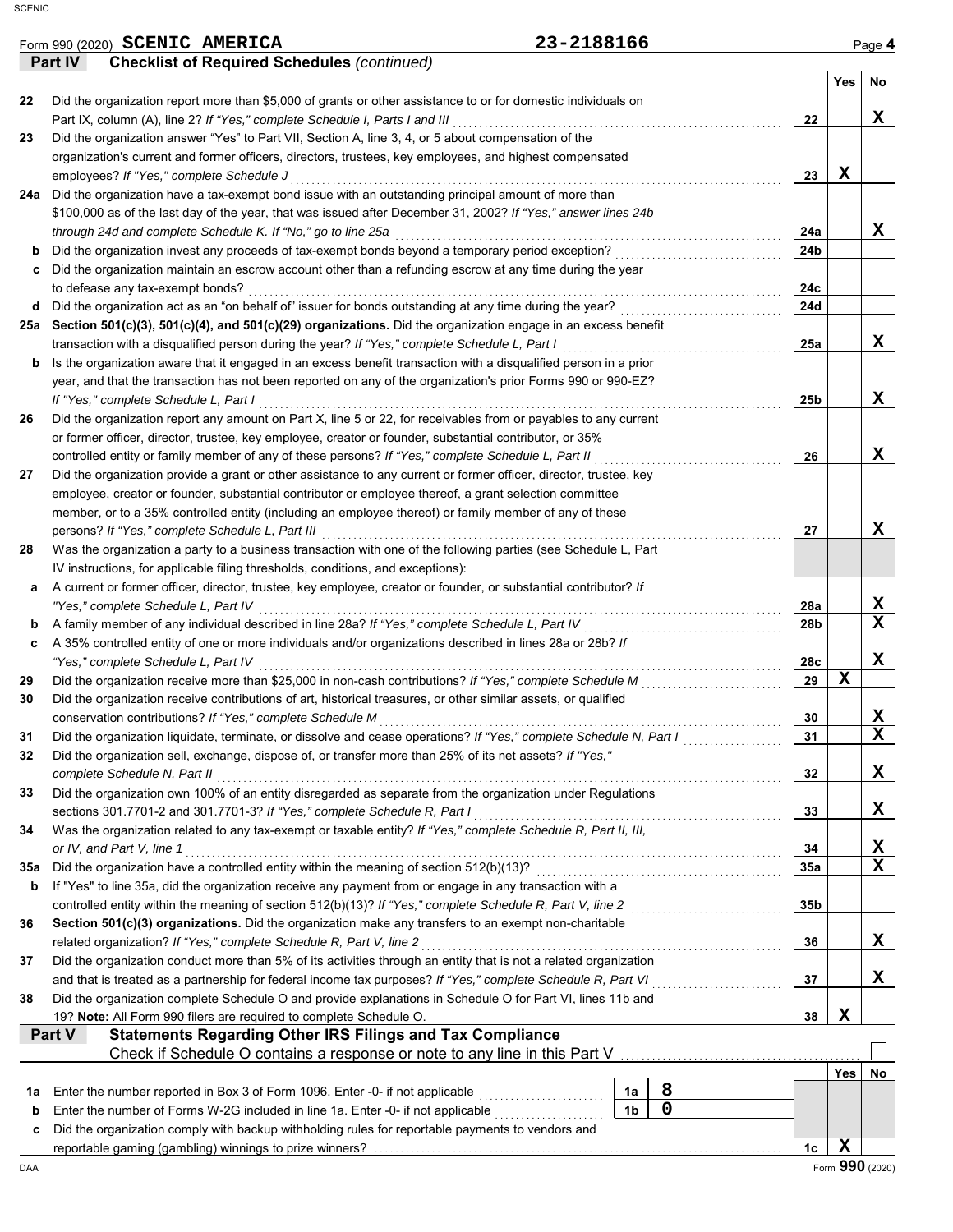|  | aa |
|--|----|

|             | Form 990 (2020) SCENIC AMERICA                                                                                                                                              | 23-2188166 |                 |                                       |                      |                           | Page 5 |
|-------------|-----------------------------------------------------------------------------------------------------------------------------------------------------------------------------|------------|-----------------|---------------------------------------|----------------------|---------------------------|--------|
|             | Statements Regarding Other IRS Filings and Tax Compliance (continued)<br>Part V                                                                                             |            |                 |                                       |                      |                           |        |
|             |                                                                                                                                                                             |            |                 |                                       |                      | Yes                       | No     |
| 2a          | Enter the number of employees reported on Form W-3, Transmittal of Wage and Tax                                                                                             |            |                 |                                       |                      |                           |        |
|             | Statements, filed for the calendar year ending with or within the year covered by this return                                                                               |            | 2a              | 6                                     |                      |                           |        |
| b           | If at least one is reported on line 2a, did the organization file all required federal employment tax returns?                                                              |            |                 |                                       | 2b                   | X                         |        |
|             | Note: If the sum of lines 1a and 2a is greater than 250, you may be required to e-file (see instructions)                                                                   |            |                 |                                       |                      |                           |        |
| За          | Did the organization have unrelated business gross income of \$1,000 or more during the year?                                                                               |            |                 |                                       | За                   |                           | X      |
| b           | If "Yes," has it filed a Form 990-T for this year? If "No" to line 3b, provide an explanation on Schedule O                                                                 |            |                 |                                       | 3 <sub>b</sub>       |                           |        |
| 4a          | At any time during the calendar year, did the organization have an interest in, or a signature or other authority over,                                                     |            |                 |                                       |                      |                           |        |
|             | a financial account in a foreign country (such as a bank account, securities account, or other financial account)?                                                          |            |                 |                                       | 4a                   |                           | X      |
| b           | If "Yes," enter the name of the foreign country ▶                                                                                                                           |            |                 |                                       |                      |                           |        |
|             | See instructions for filing requirements for FinCEN Form 114, Report of Foreign Bank and Financial Accounts (FBAR).                                                         |            |                 |                                       |                      |                           | X      |
| 5a          | Was the organization a party to a prohibited tax shelter transaction at any time during the tax year?                                                                       |            |                 |                                       | 5а<br>5 <sub>b</sub> |                           | X      |
| b           | Did any taxable party notify the organization that it was or is a party to a prohibited tax shelter transaction?                                                            |            |                 |                                       | 5 <sub>c</sub>       |                           |        |
| с<br>6a     | If "Yes" to line 5a or 5b, did the organization file Form 8886-T?<br>Does the organization have annual gross receipts that are normally greater than \$100,000, and did the |            |                 |                                       |                      |                           |        |
|             | organization solicit any contributions that were not tax deductible as charitable contributions?                                                                            |            |                 |                                       | 6a                   |                           | X      |
| b           | If "Yes," did the organization include with every solicitation an express statement that such contributions or                                                              |            |                 |                                       |                      |                           |        |
|             | gifts were not tax deductible?                                                                                                                                              |            |                 |                                       | 6b                   |                           |        |
| 7           | Organizations that may receive deductible contributions under section 170(c).                                                                                               |            |                 |                                       |                      |                           |        |
| а           | Did the organization receive a payment in excess of \$75 made partly as a contribution and partly for goods                                                                 |            |                 |                                       |                      |                           |        |
|             | and services provided to the payor?                                                                                                                                         |            |                 |                                       | 7а                   |                           |        |
| b           |                                                                                                                                                                             |            |                 |                                       | 7b                   |                           |        |
| с           | Did the organization sell, exchange, or otherwise dispose of tangible personal property for which it was                                                                    |            |                 |                                       |                      |                           |        |
|             | required to file Form 8282?                                                                                                                                                 |            |                 |                                       | 7с                   |                           |        |
| d           | If "Yes," indicate the number of Forms 8282 filed during the year                                                                                                           |            | 7d              |                                       |                      |                           |        |
| е           | Did the organization receive any funds, directly or indirectly, to pay premiums on a personal benefit contract?                                                             |            |                 |                                       | 7e                   |                           |        |
| f           | Did the organization, during the year, pay premiums, directly or indirectly, on a personal benefit contract?                                                                |            |                 |                                       | 7f                   |                           |        |
| g           | If the organization received a contribution of qualified intellectual property, did the organization file Form 8899 as required?                                            |            |                 |                                       | 7g                   |                           |        |
| h           | If the organization received a contribution of cars, boats, airplanes, or other vehicles, did the organization file a Form 1098-C?                                          |            |                 |                                       | 7h                   |                           |        |
| 8           | Sponsoring organizations maintaining donor advised funds. Did a donor advised fund maintained by the                                                                        |            |                 |                                       |                      |                           |        |
|             | sponsoring organization have excess business holdings at any time during the year?                                                                                          |            |                 |                                       | 8                    |                           |        |
| 9           | Sponsoring organizations maintaining donor advised funds.                                                                                                                   |            |                 |                                       |                      |                           |        |
| а           | Did the sponsoring organization make any taxable distributions under section 4966?                                                                                          |            |                 |                                       | 9а                   |                           |        |
| $\mathbf b$ | Did the sponsoring organization make a distribution to a donor, donor advisor, or related person?                                                                           |            |                 |                                       | 9b                   |                           |        |
| 10          | Section 501(c)(7) organizations. Enter:                                                                                                                                     |            |                 |                                       |                      |                           |        |
| а           | Initiation fees and capital contributions included on Part VIII, line 12                                                                                                    |            | 10a             |                                       |                      |                           |        |
| b           | Gross receipts, included on Form 990, Part VIII, line 12, for public use of club facilities                                                                                 |            | 10 <sub>b</sub> |                                       |                      |                           |        |
| 11          | Section 501(c)(12) organizations. Enter:                                                                                                                                    |            |                 |                                       |                      |                           |        |
| а           | Gross income from members or shareholders                                                                                                                                   |            | 11a             |                                       |                      |                           |        |
| b           | Gross income from other sources (Do not net amounts due or paid to other sources                                                                                            |            |                 |                                       |                      |                           |        |
|             | against amounts due or received from them.)                                                                                                                                 |            | 11 <sub>b</sub> |                                       |                      |                           |        |
| 12a         | Section 4947(a)(1) non-exempt charitable trusts. Is the organization filing Form 990 in lieu of Form 1041?                                                                  |            |                 |                                       | 12a                  |                           |        |
| b           | If "Yes," enter the amount of tax-exempt interest received or accrued during the year                                                                                       |            | 12b             |                                       |                      |                           |        |
| 13          | Section 501(c)(29) qualified nonprofit health insurance issuers.                                                                                                            |            |                 |                                       |                      |                           |        |
| а           | Is the organization licensed to issue qualified health plans in more than one state?                                                                                        |            |                 |                                       | 13a                  |                           |        |
|             | Note: See the instructions for additional information the organization must report on Schedule O.                                                                           |            |                 |                                       |                      |                           |        |
| b           | Enter the amount of reserves the organization is required to maintain by the states in which                                                                                |            | 13b             |                                       |                      |                           |        |
| c           | the organization is licensed to issue qualified health plans<br>Enter the amount of reserves on hand                                                                        |            | 13 <sub>c</sub> |                                       |                      |                           |        |
| 14a         | Did the organization receive any payments for indoor tanning services during the tax year?                                                                                  |            |                 |                                       | 14a                  |                           | x      |
| b           | If "Yes," has it filed a Form 720 to report these payments? If "No," provide an explanation on Schedule O                                                                   |            |                 | <u> 1986 - Johann Stoff, martin f</u> | 14 <sub>b</sub>      |                           |        |
| 15          | Is the organization subject to the section 4960 tax on payment(s) of more than \$1,000,000 in remuneration or                                                               |            |                 |                                       |                      |                           |        |
|             | excess parachute payment(s) during the year?                                                                                                                                |            |                 |                                       | 15                   |                           | x      |
|             | If "Yes," see instructions and file Form 4720, Schedule N.                                                                                                                  |            |                 |                                       |                      |                           |        |
| 16          | Is the organization an educational institution subject to the section 4968 excise tax on net investment income?                                                             |            |                 |                                       | 16                   |                           | X      |
|             | If "Yes," complete Form 4720, Schedule O.                                                                                                                                   |            |                 |                                       |                      |                           |        |
|             |                                                                                                                                                                             |            |                 |                                       |                      | $E_{\text{c}}$ 990 (2020) |        |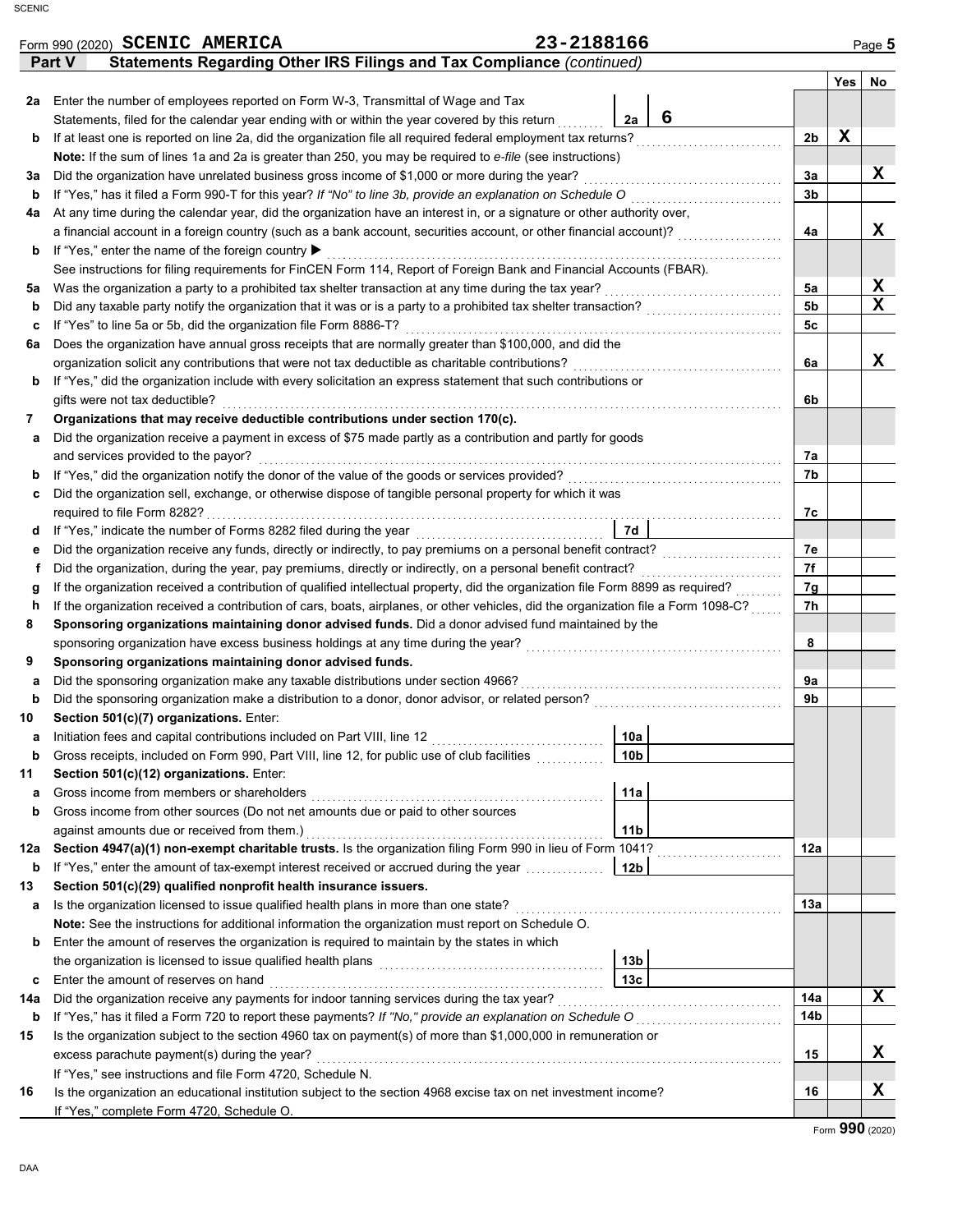|     | Form 990 (2020) SCENIC AMERICA                                                                                                            | 23-2188166                        |                            |                 |             | Page 6         |
|-----|-------------------------------------------------------------------------------------------------------------------------------------------|-----------------------------------|----------------------------|-----------------|-------------|----------------|
|     | Part VI<br>Governance, Management, and Disclosure For each "Yes" response to lines 2 through 7b below, and for a "No"                     |                                   |                            |                 |             |                |
|     | response to line 8a, 8b, or 10b below, describe the circumstances, processes, or changes on Schedule O. See instructions.                 |                                   |                            |                 |             |                |
|     |                                                                                                                                           |                                   |                            |                 |             | $ \mathbf{X} $ |
|     | <b>Section A. Governing Body and Management</b>                                                                                           |                                   |                            |                 |             |                |
|     |                                                                                                                                           |                                   |                            |                 | Yes         | No             |
| 1a  | Enter the number of voting members of the governing body at the end of the tax year                                                       |                                   | 15<br>1a                   |                 |             |                |
|     | If there are material differences in voting rights among members of the governing body, or                                                |                                   |                            |                 |             |                |
|     | if the governing body delegated broad authority to an executive committee or similar                                                      |                                   |                            |                 |             |                |
|     | committee, explain on Schedule O.                                                                                                         |                                   |                            |                 |             |                |
| b   | Enter the number of voting members included on line 1a, above, who are independent                                                        |                                   | 14<br>1b                   |                 |             |                |
| 2   | Did any officer, director, trustee, or key employee have a family relationship or a business relationship with                            |                                   |                            |                 |             |                |
|     | any other officer, director, trustee, or key employee?                                                                                    |                                   |                            | $\mathbf{2}$    |             | x              |
| 3   | Did the organization delegate control over management duties customarily performed by or under the direct                                 |                                   |                            |                 |             |                |
|     | supervision of officers, directors, trustees, or key employees to a management company or other person?                                   |                                   |                            | 3               |             | X              |
| 4   | Did the organization make any significant changes to its governing documents since the prior Form 990 was filed?                          |                                   |                            | 4               |             | X              |
| 5   | Did the organization become aware during the year of a significant diversion of the organization's assets?                                |                                   |                            | 5               |             | X              |
| 6   | Did the organization have members or stockholders?                                                                                        |                                   |                            | 6               |             | X              |
| 7a  | Did the organization have members, stockholders, or other persons who had the power to elect or appoint                                   |                                   |                            |                 |             |                |
|     | one or more members of the governing body?                                                                                                |                                   |                            | 7а              |             | x              |
| b   | Are any governance decisions of the organization reserved to (or subject to approval by) members,                                         |                                   |                            |                 |             |                |
|     | stockholders, or persons other than the governing body?                                                                                   |                                   |                            | 7b              |             | x              |
| 8   | Did the organization contemporaneously document the meetings held or written actions undertaken during the year by the following:         |                                   |                            |                 |             |                |
| а   | The governing body?                                                                                                                       |                                   |                            | 8а              | X           |                |
| b   | Each committee with authority to act on behalf of the governing body?                                                                     |                                   |                            | 8b              | x           |                |
| 9   | Is there any officer, director, trustee, or key employee listed in Part VII, Section A, who cannot be reached at                          |                                   |                            |                 |             |                |
|     |                                                                                                                                           |                                   |                            | 9               |             | x              |
|     | Section B. Policies (This Section B requests information about policies not required by the Internal Revenue Code.)                       |                                   |                            |                 |             |                |
|     |                                                                                                                                           |                                   |                            |                 | Yes         | No             |
|     |                                                                                                                                           |                                   |                            | 10a             | x           |                |
| 10a | Did the organization have local chapters, branches, or affiliates?                                                                        |                                   |                            |                 |             |                |
| b   | If "Yes," did the organization have written policies and procedures governing the activities of such chapters,                            |                                   |                            |                 | X           |                |
|     | affiliates, and branches to ensure their operations are consistent with the organization's exempt purposes?                               |                                   |                            | 10 <sub>b</sub> | X           |                |
| 11a | Has the organization provided a complete copy of this Form 990 to all members of its governing body before filing the form?               |                                   |                            | 11a             |             |                |
| b   | Describe in Schedule O the process, if any, used by the organization to review this Form 990.                                             |                                   |                            |                 |             |                |
| 12a | Did the organization have a written conflict of interest policy? If "No," go to line 13                                                   |                                   |                            | 12a             | X           |                |
| b   | Were officers, directors, or trustees, and key employees required to disclose annually interests that could give rise to conflicts?       |                                   |                            | 12 <sub>b</sub> | $\mathbf x$ |                |
| c   | Did the organization regularly and consistently monitor and enforce compliance with the policy? If "Yes,"                                 |                                   |                            |                 |             |                |
|     | describe in Schedule O how this was done                                                                                                  |                                   |                            | 12с             | x           |                |
| 13  | Did the organization have a written whistleblower policy?                                                                                 |                                   |                            | 13              | x           |                |
| 14  |                                                                                                                                           |                                   |                            | 14              | X           |                |
| 15  | Did the process for determining compensation of the following persons include a review and approval by                                    |                                   |                            |                 |             |                |
|     | independent persons, comparability data, and contemporaneous substantiation of the deliberation and decision?                             |                                   |                            |                 |             |                |
| а   |                                                                                                                                           |                                   |                            | 15a             | X           |                |
| b   | Other officers or key employees of the organization                                                                                       |                                   |                            | 15 <sub>b</sub> |             | x              |
|     | If "Yes" to line 15a or 15b, describe the process in Schedule O (see instructions).                                                       |                                   |                            |                 |             |                |
| 16a | Did the organization invest in, contribute assets to, or participate in a joint venture or similar arrangement                            |                                   |                            |                 |             |                |
|     | with a taxable entity during the year?                                                                                                    |                                   |                            | 16a             |             | x              |
| b   | If "Yes," did the organization follow a written policy or procedure requiring the organization to evaluate its                            |                                   |                            |                 |             |                |
|     | participation in joint venture arrangements under applicable federal tax law, and take steps to safeguard the                             |                                   |                            |                 |             |                |
|     |                                                                                                                                           |                                   |                            | 16b             |             |                |
|     | <b>Section C. Disclosure</b>                                                                                                              |                                   |                            |                 |             |                |
| 17  | List the states with which a copy of this Form 990 is required to be filed <b>&gt;</b> AL, AR, CT, GA, HI, KS, KY, MA, MD, MI, MN, NC, ND |                                   |                            |                 |             |                |
| 18  | Section 6104 requires an organization to make its Forms 1023 (1024 or 1024-A, if applicable), 990, and 990-T (Section 501(c)              |                                   |                            |                 |             |                |
|     | (3)s only) available for public inspection. Indicate how you made these available. Check all that apply.                                  |                                   |                            |                 |             |                |
|     | Another's website $ \mathbf{X} $ Upon request<br>Own website                                                                              | Other (explain on Schedule O)     |                            |                 |             |                |
| 19  | Describe on Schedule O whether (and if so, how) the organization made its governing documents, conflict of interest policy, and           |                                   |                            |                 |             |                |
|     | financial statements available to the public during the tax year.                                                                         |                                   |                            |                 |             |                |
| 20  | State the name, address, and telephone number of the person who possesses the organization's books and records ▶                          |                                   |                            |                 |             |                |
|     | <b>MARK FALZONE</b>                                                                                                                       | SUITE 1100<br>727 15TH STREET NW, |                            |                 |             |                |
|     | <b>WASHINGTON</b>                                                                                                                         |                                   | DC 20005-6029 202-792-1300 |                 |             |                |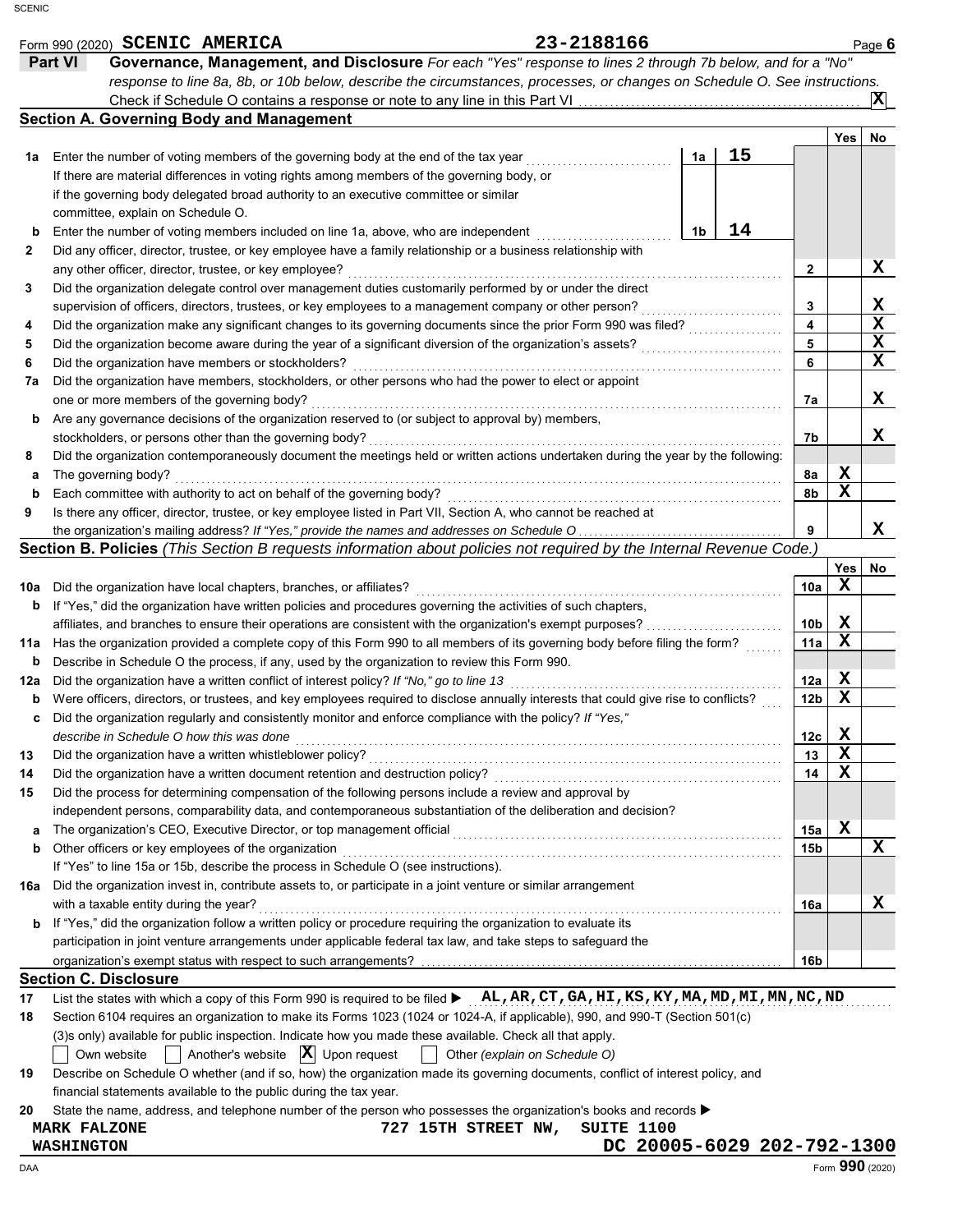|                                                                                                                                                               | Form 990 (2020) SCENIC AMERICA                                                  | 23-2188166                                                                                       | Page 7 |  |  |  |  |  |  |
|---------------------------------------------------------------------------------------------------------------------------------------------------------------|---------------------------------------------------------------------------------|--------------------------------------------------------------------------------------------------|--------|--|--|--|--|--|--|
| <b>Part VII</b>                                                                                                                                               |                                                                                 | Compensation of Officers, Directors, Trustees, Key Employees, Highest Compensated Employees, and |        |  |  |  |  |  |  |
|                                                                                                                                                               | <b>Independent Contractors</b>                                                  |                                                                                                  |        |  |  |  |  |  |  |
|                                                                                                                                                               |                                                                                 | Check if Schedule O contains a response or note to any line in this Part VII                     |        |  |  |  |  |  |  |
| <b>Section A.</b>                                                                                                                                             | Officers, Directors, Trustees, Key Employees, and Highest Compensated Employees |                                                                                                  |        |  |  |  |  |  |  |
| 1a Complete this table for all persons required to be listed. Report compensation for the calendar year ending with or within the<br>organization's tax year. |                                                                                 |                                                                                                  |        |  |  |  |  |  |  |

List all of the organization's **current** officers, directors, trustees (whether individuals or organizations), regardless of amount of ● List all of the organization's **current** officers, directors, trustees (whether ind compensation. Enter -0- in columns (D), (E), and (F) if no compensation was paid.

List all of the organization's **current** key employees, if any. See instructions for definition of "key employee."

who received reportable compensation (Box 5 of Form W-2 and/or Box 7 of Form 1099-MISC) of more than \$100,000 from the organization and any related organizations. ■ List all of the organization's **current** key employees, if any. See instructions for definition of "key employee."<br>■ List the organization's five **current** highest compensated employees (other than an officer, director,

List all of the organization's **former** officers, key employees, and highest compensated employees who received more than • List all of the organization's **former** officers, key employees, and highest compensate \$100,000 of reportable compensation from the organization and any related organizations.

• List all of the organization's **former directors or trustees** that received, in the capacity as a former director or trustee of the principle companization and any related organizations organization, more than \$10,000 of reportable compensation from the organization and any related organizations. See instructions for the order in which to list the persons above.

Check this box if neither the organization nor any related organization compensated any current officer, director, or trustee.

| (A)<br>Name and title      | (B)<br>Average<br>hours<br>per week<br>(list any               |                                   |                      | (C)<br>Position |              | (do not check more than one<br>box, unless person is both an<br>officer and a director/trustee) |        | (D)<br>Reportable<br>compensation<br>from the<br>organization | (E)<br>Reportable<br>compensation<br>from related<br>organizations | (F)<br>Estimated amount<br>of other<br>compensation<br>from the |
|----------------------------|----------------------------------------------------------------|-----------------------------------|----------------------|-----------------|--------------|-------------------------------------------------------------------------------------------------|--------|---------------------------------------------------------------|--------------------------------------------------------------------|-----------------------------------------------------------------|
|                            | hours for<br>related<br>organizations<br>below<br>dotted line) | Individual trustee<br>or director | nstitutional trustee | Officer         | Key employee | Highest compensated<br>employee                                                                 | Former | (W-2/1099-MISC)                                               | (W-2/1099-MISC)                                                    | organization and<br>related organizations                       |
| (1) MICHAEL DAWIDA         |                                                                |                                   |                      |                 |              |                                                                                                 |        |                                                               |                                                                    |                                                                 |
|                            | 2.00                                                           |                                   |                      |                 |              |                                                                                                 |        |                                                               |                                                                    |                                                                 |
| <b>CHAIRMAN</b>            | 0.00                                                           | $\mathbf x$                       |                      | $\mathbf x$     |              |                                                                                                 |        | 0                                                             | 0                                                                  | 0                                                               |
| (2) LEIGH MOORE            |                                                                |                                   |                      |                 |              |                                                                                                 |        |                                                               |                                                                    |                                                                 |
|                            | 1.00                                                           |                                   |                      |                 |              |                                                                                                 |        |                                                               |                                                                    |                                                                 |
| <b>VICE-CHAIRPERSON</b>    | 0.00                                                           | $\mathbf x$                       |                      | $\mathbf x$     |              |                                                                                                 |        | 0                                                             | 0                                                                  | 0                                                               |
| (3) WILLIAM C JONSON       |                                                                |                                   |                      |                 |              |                                                                                                 |        |                                                               |                                                                    |                                                                 |
| <b>TREASURER</b>           | 1.00<br>0.00                                                   | $\mathbf x$                       |                      | $\mathbf x$     |              |                                                                                                 |        | 0                                                             | 0                                                                  | 0                                                               |
| (4) KATHRYN WELCH HOWE     |                                                                |                                   |                      |                 |              |                                                                                                 |        |                                                               |                                                                    |                                                                 |
|                            | 1.00                                                           |                                   |                      |                 |              |                                                                                                 |        |                                                               |                                                                    |                                                                 |
| <b>SECRETARY</b>           | 0.00                                                           | $\mathbf x$                       |                      | $\mathbf x$     |              |                                                                                                 |        | 0                                                             | 0                                                                  | 0                                                               |
| (5) RONALD LEE FLEMING     |                                                                |                                   |                      |                 |              |                                                                                                 |        |                                                               |                                                                    |                                                                 |
|                            | 1.00                                                           |                                   |                      |                 |              |                                                                                                 |        |                                                               |                                                                    |                                                                 |
| CHAIR EMERITUS             | 0.00                                                           | $\mathbf x$                       |                      | $\mathbf x$     |              |                                                                                                 |        | 0                                                             | 0                                                                  | $\pmb{0}$                                                       |
| (6) MARTHA FULLER CLARK    |                                                                |                                   |                      |                 |              |                                                                                                 |        |                                                               |                                                                    |                                                                 |
|                            | 1.00                                                           |                                   |                      |                 |              |                                                                                                 |        |                                                               |                                                                    |                                                                 |
| <b>EXECUTIVE COMMITTEE</b> | 0.00                                                           | $\mathbf x$                       |                      |                 |              |                                                                                                 |        | 0                                                             | 0                                                                  | 0                                                               |
| (7) RALPH BECKER           |                                                                |                                   |                      |                 |              |                                                                                                 |        |                                                               |                                                                    |                                                                 |
|                            | 0.50                                                           |                                   |                      |                 |              |                                                                                                 |        |                                                               |                                                                    |                                                                 |
| <b>BOARD MEMBER</b>        | 0.00                                                           | $\mathbf x$                       |                      |                 |              |                                                                                                 |        | 0                                                             | 0                                                                  | 0                                                               |
| $(8)$ ROB DRAPER           |                                                                |                                   |                      |                 |              |                                                                                                 |        |                                                               |                                                                    |                                                                 |
|                            | 0.50                                                           |                                   |                      |                 |              |                                                                                                 |        |                                                               |                                                                    |                                                                 |
| <b>BOARD MEMBER</b>        | 0.00                                                           | $\mathbf x$                       |                      |                 |              |                                                                                                 |        | 0                                                             | 0                                                                  | $\mathbf 0$                                                     |
| (9) HAL KASSOFF            |                                                                |                                   |                      |                 |              |                                                                                                 |        |                                                               |                                                                    |                                                                 |
|                            | 0.50                                                           |                                   |                      |                 |              |                                                                                                 |        |                                                               |                                                                    |                                                                 |
| <b>BOARD MEMBER</b>        | 0.00                                                           | $\mathbf x$                       |                      |                 |              |                                                                                                 |        | 0                                                             | 0                                                                  | 0                                                               |
| (10) MARY KELBERG          |                                                                |                                   |                      |                 |              |                                                                                                 |        |                                                               |                                                                    |                                                                 |
|                            | 0.50                                                           |                                   |                      |                 |              |                                                                                                 |        |                                                               |                                                                    |                                                                 |
| <b>BOARD MEMBER</b>        | 0.00                                                           | $\mathbf x$                       |                      |                 |              |                                                                                                 |        | 0                                                             | 0                                                                  | $\mathbf 0$                                                     |
| (11) LINDSAY W MARSHALL    |                                                                |                                   |                      |                 |              |                                                                                                 |        |                                                               |                                                                    |                                                                 |
|                            | 0.50                                                           |                                   |                      |                 |              |                                                                                                 |        |                                                               |                                                                    |                                                                 |
| <b>BOARD MEMBER</b>        | 0.00                                                           | $\mathbf x$                       |                      |                 |              |                                                                                                 |        | 0                                                             | 0                                                                  | $\mathbf 0$                                                     |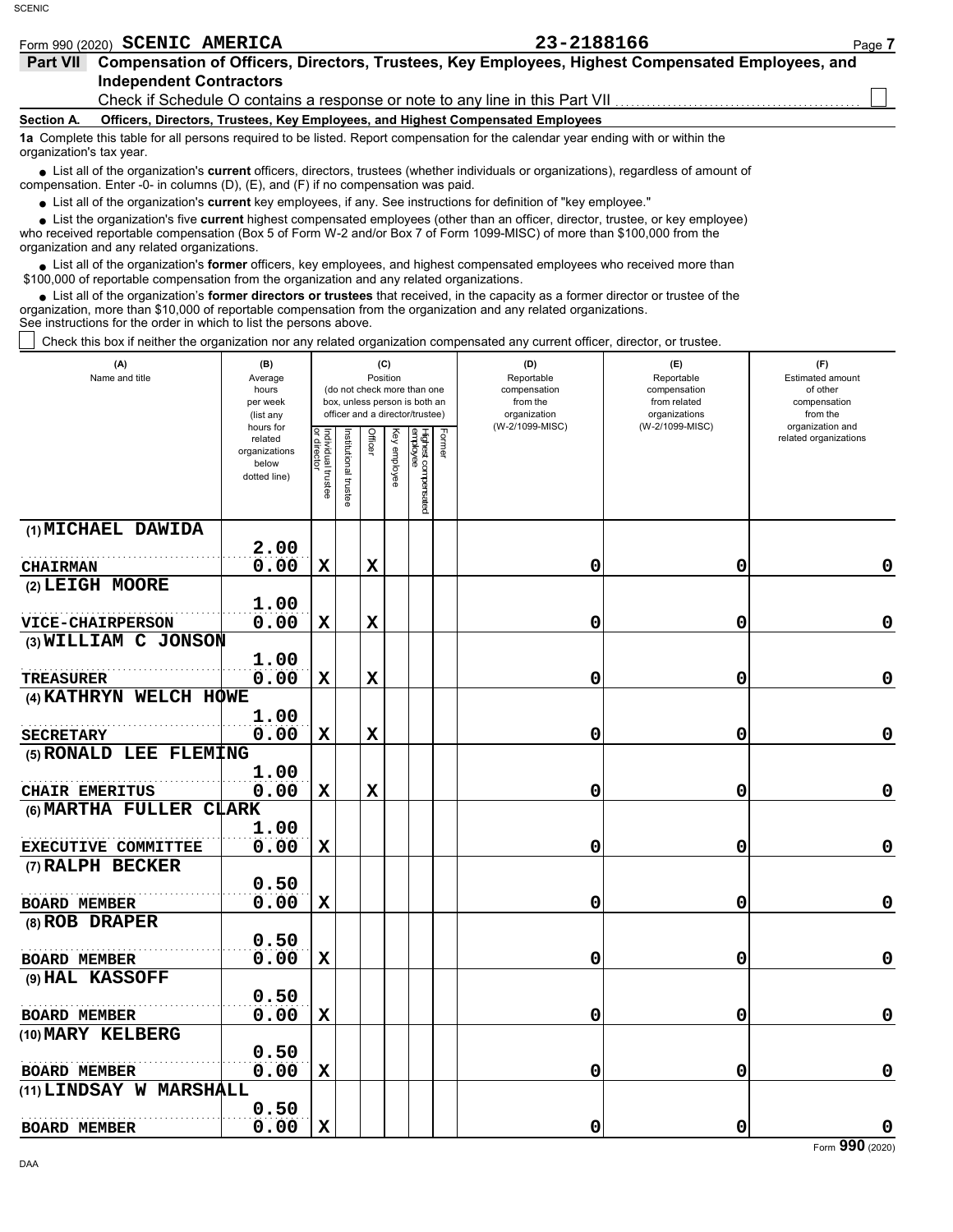| <b>SCENIC</b><br>Form 990 (2020) SCENIC AMERICA<br><b>Part VII</b>                                                                                                                                                                                          |                                                                |                                   |                       |             |                 |                                                                                                 |        | 23-2188166<br>Section A. Officers, Directors, Trustees, Key Employees, and Highest Compensated Employees (continued) |                                                                    | Page 8                                                                     |
|-------------------------------------------------------------------------------------------------------------------------------------------------------------------------------------------------------------------------------------------------------------|----------------------------------------------------------------|-----------------------------------|-----------------------|-------------|-----------------|-------------------------------------------------------------------------------------------------|--------|----------------------------------------------------------------------------------------------------------------------|--------------------------------------------------------------------|----------------------------------------------------------------------------|
| (A)<br>Name and title                                                                                                                                                                                                                                       | (B)<br>Average<br>hours<br>per week<br>(list any               |                                   |                       |             | (C)<br>Position | (do not check more than one<br>box, unless person is both an<br>officer and a director/trustee) |        | (D)<br>Reportable<br>compensation<br>from the<br>organization                                                        | (E)<br>Reportable<br>compensation<br>from related<br>organizations | $(\mathsf{F})$<br>Estimated amount<br>of other<br>compensation<br>from the |
|                                                                                                                                                                                                                                                             | hours for<br>related<br>organizations<br>below<br>dotted line) | Individual trustee<br>or director | Institutional trustee | Officer     | Key employee    | Highest compensated<br>employee                                                                 | Former | (W-2/1099-MISC)                                                                                                      | (W-2/1099-MISC)                                                    | organization and<br>related organizations                                  |
| PETER CHASE NEUMANN<br>(12)                                                                                                                                                                                                                                 |                                                                |                                   |                       |             |                 |                                                                                                 |        |                                                                                                                      |                                                                    |                                                                            |
| <b>BOARD MEMBER</b>                                                                                                                                                                                                                                         | 0.50<br>0.00                                                   | X                                 |                       |             |                 |                                                                                                 |        | 0                                                                                                                    | 0                                                                  | $\mathbf 0$                                                                |
| RACHEL THURLOW,<br>(13)                                                                                                                                                                                                                                     | ESQ<br>0.50                                                    |                                   |                       |             |                 |                                                                                                 |        |                                                                                                                      |                                                                    |                                                                            |
| <b>BOARD MEMBER</b>                                                                                                                                                                                                                                         | 0.00                                                           | X                                 |                       |             |                 |                                                                                                 |        | 0                                                                                                                    | 0                                                                  | $\mathbf 0$                                                                |
| ARDIS WOOD<br>(14)                                                                                                                                                                                                                                          | 0.50                                                           |                                   |                       |             |                 |                                                                                                 |        |                                                                                                                      |                                                                    |                                                                            |
| <b>BOARD MEMBER</b>                                                                                                                                                                                                                                         | 0.00                                                           | X                                 |                       |             |                 |                                                                                                 |        | 0                                                                                                                    | 0                                                                  | $\mathbf 0$                                                                |
| <b>MARK FALZONE</b><br>(15)                                                                                                                                                                                                                                 |                                                                |                                   |                       |             |                 |                                                                                                 |        |                                                                                                                      |                                                                    |                                                                            |
| <b>PRESIDENT</b>                                                                                                                                                                                                                                            | 40.00<br>0.00                                                  | X                                 |                       | $\mathbf x$ |                 |                                                                                                 |        | 241,250                                                                                                              | 0                                                                  | $\mathbf 0$                                                                |
|                                                                                                                                                                                                                                                             |                                                                |                                   |                       |             |                 |                                                                                                 |        |                                                                                                                      |                                                                    |                                                                            |
|                                                                                                                                                                                                                                                             |                                                                |                                   |                       |             |                 |                                                                                                 |        |                                                                                                                      |                                                                    |                                                                            |
|                                                                                                                                                                                                                                                             |                                                                |                                   |                       |             |                 |                                                                                                 |        |                                                                                                                      |                                                                    |                                                                            |
|                                                                                                                                                                                                                                                             |                                                                |                                   |                       |             |                 |                                                                                                 |        |                                                                                                                      |                                                                    |                                                                            |
|                                                                                                                                                                                                                                                             |                                                                |                                   |                       |             |                 |                                                                                                 |        | 241,250                                                                                                              |                                                                    |                                                                            |
| c Total from continuation sheets to Part VII, Section A                                                                                                                                                                                                     |                                                                |                                   |                       |             |                 |                                                                                                 |        |                                                                                                                      |                                                                    |                                                                            |
| Total (add lines 1b and 1c)<br>d<br>Total number of individuals (including but not limited to those listed above) who received more than \$100,000 of<br>2                                                                                                  |                                                                |                                   |                       |             |                 |                                                                                                 |        | 241,250                                                                                                              |                                                                    |                                                                            |
| reportable compensation from the organization $\blacktriangleright$ 1                                                                                                                                                                                       |                                                                |                                   |                       |             |                 |                                                                                                 |        |                                                                                                                      |                                                                    | Yes<br>No                                                                  |
| Did the organization list any former officer, director, trustee, key employee, or highest compensated<br>3<br>employee on line 1a? If "Yes," complete Schedule J for such individual                                                                        |                                                                |                                   |                       |             |                 |                                                                                                 |        |                                                                                                                      |                                                                    | x<br>3                                                                     |
| For any individual listed on line 1a, is the sum of reportable compensation and other compensation from the<br>4<br>organization and related organizations greater than \$150,000? If "Yes," complete Schedule J for such<br>individual                     |                                                                |                                   |                       |             |                 |                                                                                                 |        |                                                                                                                      |                                                                    | X<br>4                                                                     |
| Did any person listed on line 1a receive or accrue compensation from any unrelated organization or individual<br>5                                                                                                                                          |                                                                |                                   |                       |             |                 |                                                                                                 |        |                                                                                                                      |                                                                    | X<br>5                                                                     |
| <b>Section B. Independent Contractors</b>                                                                                                                                                                                                                   |                                                                |                                   |                       |             |                 |                                                                                                 |        |                                                                                                                      |                                                                    |                                                                            |
| Complete this table for your five highest compensated independent contractors that received more than \$100,000 of<br>1<br>compensation from the organization. Report compensation for the calendar year ending with or within the organization's tax year. |                                                                |                                   |                       |             |                 |                                                                                                 |        |                                                                                                                      |                                                                    |                                                                            |
|                                                                                                                                                                                                                                                             | (A)<br>Name and business address                               |                                   |                       |             |                 |                                                                                                 |        |                                                                                                                      | (B)<br>Description of services                                     | (C)<br>Compensation                                                        |
|                                                                                                                                                                                                                                                             |                                                                |                                   |                       |             |                 |                                                                                                 |        |                                                                                                                      |                                                                    |                                                                            |
|                                                                                                                                                                                                                                                             |                                                                |                                   |                       |             |                 |                                                                                                 |        |                                                                                                                      |                                                                    |                                                                            |
|                                                                                                                                                                                                                                                             |                                                                |                                   |                       |             |                 |                                                                                                 |        |                                                                                                                      |                                                                    |                                                                            |
|                                                                                                                                                                                                                                                             |                                                                |                                   |                       |             |                 |                                                                                                 |        |                                                                                                                      |                                                                    |                                                                            |
|                                                                                                                                                                                                                                                             |                                                                |                                   |                       |             |                 |                                                                                                 |        |                                                                                                                      |                                                                    |                                                                            |
|                                                                                                                                                                                                                                                             |                                                                |                                   |                       |             |                 |                                                                                                 |        |                                                                                                                      |                                                                    |                                                                            |
| Total number of independent contractors (including but not limited to those listed above) who<br>$\mathbf{2}$<br>received more than \$100,000 of compensation from the organization ▶                                                                       |                                                                |                                   |                       |             |                 |                                                                                                 |        |                                                                                                                      | 0                                                                  |                                                                            |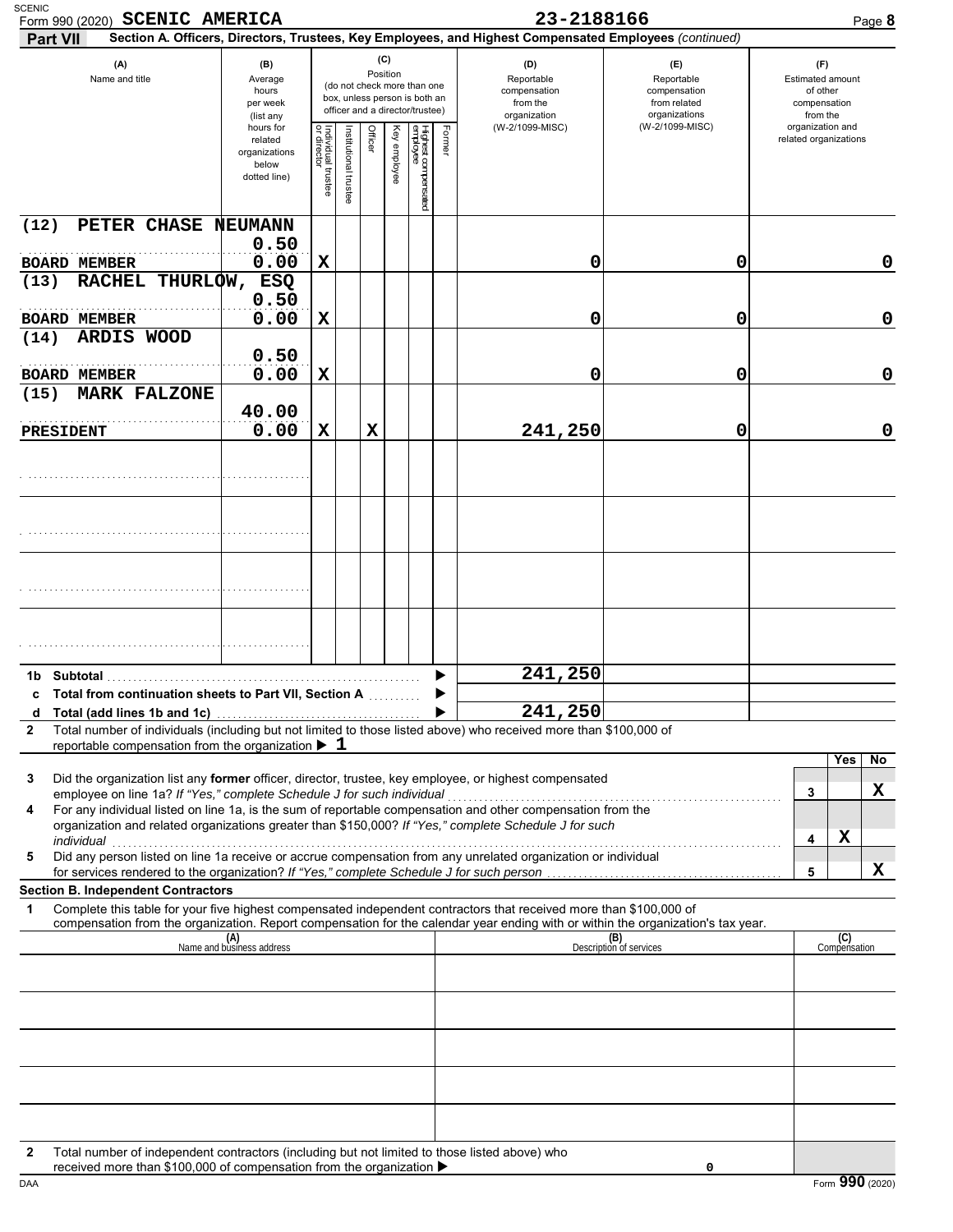## Form 990 (2020) Page **9**

|                                                                  | Part VIII                                               |                                                                                                                                                                                                                                          |    | <b>Statement of Revenue</b> |                     |               |                      |                      |                                              |                                      |                                                               |
|------------------------------------------------------------------|---------------------------------------------------------|------------------------------------------------------------------------------------------------------------------------------------------------------------------------------------------------------------------------------------------|----|-----------------------------|---------------------|---------------|----------------------|----------------------|----------------------------------------------|--------------------------------------|---------------------------------------------------------------|
|                                                                  |                                                         |                                                                                                                                                                                                                                          |    |                             |                     |               |                      | (A)<br>Total revenue | (B)<br>Related or exempt<br>function revenue | (C)<br>Unrelated<br>business revenue | (D)<br>Revenue excluded<br>from tax under<br>sections 512-514 |
|                                                                  |                                                         | 1a Federated campaigns                                                                                                                                                                                                                   |    |                             | 1a                  |               |                      |                      |                                              |                                      |                                                               |
| <b>Contributions, Gifts, Grants</b><br>and Other Similar Amounts |                                                         | <b>b</b> Membership dues <i>manufactured</i> manufactured manufactured manufactured manufactured manufactured manufactured manufactured manufactured manufactured manufactured manufactured manufactured manufactured manufactured manuf |    |                             | 1b                  |               |                      |                      |                                              |                                      |                                                               |
|                                                                  |                                                         | c Fundraising events                                                                                                                                                                                                                     |    |                             | 1c                  |               |                      |                      |                                              |                                      |                                                               |
|                                                                  |                                                         | d Related organizations                                                                                                                                                                                                                  |    |                             | 1 <sub>d</sub>      |               |                      |                      |                                              |                                      |                                                               |
|                                                                  |                                                         | e Government grants (contributions)<br>                                                                                                                                                                                                  |    |                             | 1e                  |               | 45,658               |                      |                                              |                                      |                                                               |
|                                                                  |                                                         | f All other contributions, gifts, grants,                                                                                                                                                                                                |    |                             |                     |               |                      |                      |                                              |                                      |                                                               |
|                                                                  |                                                         | and similar amounts not included above                                                                                                                                                                                                   |    |                             | 1f                  |               | 872,190              |                      |                                              |                                      |                                                               |
|                                                                  |                                                         | <b>g</b> Noncash contributions included in lines 1a-1f                                                                                                                                                                                   |    |                             | $1g$ \$             |               | 131,768              |                      |                                              |                                      |                                                               |
|                                                                  |                                                         |                                                                                                                                                                                                                                          |    |                             |                     |               | ▶                    | 917,848              |                                              |                                      |                                                               |
|                                                                  |                                                         |                                                                                                                                                                                                                                          |    |                             |                     |               | <b>Business Code</b> |                      |                                              |                                      |                                                               |
|                                                                  | 2a                                                      | <b>AFFILIATE FEES</b>                                                                                                                                                                                                                    |    |                             |                     |               | 900099               | 58,315               | 58,315                                       |                                      |                                                               |
| Program Service<br>Revenue                                       | b                                                       |                                                                                                                                                                                                                                          |    |                             |                     |               |                      |                      |                                              |                                      |                                                               |
|                                                                  | c                                                       |                                                                                                                                                                                                                                          |    |                             |                     |               |                      |                      |                                              |                                      |                                                               |
|                                                                  | d                                                       |                                                                                                                                                                                                                                          |    |                             |                     |               |                      |                      |                                              |                                      |                                                               |
|                                                                  |                                                         | f All other program service revenue                                                                                                                                                                                                      |    |                             |                     |               |                      |                      |                                              |                                      |                                                               |
|                                                                  |                                                         |                                                                                                                                                                                                                                          |    |                             |                     |               | ▶                    | 58,315               |                                              |                                      |                                                               |
|                                                                  |                                                         | 3 Investment income (including dividends, interest, and                                                                                                                                                                                  |    |                             |                     |               |                      |                      |                                              |                                      |                                                               |
|                                                                  |                                                         |                                                                                                                                                                                                                                          |    |                             |                     |               |                      | 2,900                |                                              |                                      | 2,900                                                         |
|                                                                  | Income from investment of tax-exempt bond proceeds<br>4 |                                                                                                                                                                                                                                          |    |                             |                     |               |                      |                      |                                              |                                      |                                                               |
|                                                                  | 5                                                       |                                                                                                                                                                                                                                          |    |                             |                     |               |                      |                      |                                              |                                      |                                                               |
|                                                                  |                                                         |                                                                                                                                                                                                                                          |    | (i) Real                    |                     | (ii) Personal |                      |                      |                                              |                                      |                                                               |
|                                                                  |                                                         | 6a Gross rents                                                                                                                                                                                                                           | 6a |                             | 25,200              |               |                      |                      |                                              |                                      |                                                               |
|                                                                  | b                                                       | Less: rental expenses                                                                                                                                                                                                                    | 6b |                             |                     |               |                      |                      |                                              |                                      |                                                               |
|                                                                  |                                                         | Rental inc. or (loss)                                                                                                                                                                                                                    | 6с |                             | 25, 200             |               |                      |                      |                                              |                                      |                                                               |
|                                                                  | d                                                       | Net rental income or (loss)<br><b>7a</b> Gross amount from                                                                                                                                                                               |    |                             |                     |               |                      | 25,200               |                                              |                                      | 25,200                                                        |
|                                                                  |                                                         | sales of assets                                                                                                                                                                                                                          |    | (i) Securities              |                     | (ii) Other    |                      |                      |                                              |                                      |                                                               |
|                                                                  |                                                         | other than inventory                                                                                                                                                                                                                     | 7a | 352,079                     |                     |               |                      |                      |                                              |                                      |                                                               |
|                                                                  |                                                         | <b>b</b> Less: cost or other                                                                                                                                                                                                             |    |                             |                     |               |                      |                      |                                              |                                      |                                                               |
| <b>Other Revenue</b>                                             |                                                         | basis and sales exps.                                                                                                                                                                                                                    | 7b |                             | 355,355<br>$-3,276$ |               |                      |                      |                                              |                                      |                                                               |
|                                                                  |                                                         | c Gain or (loss)                                                                                                                                                                                                                         | 7c |                             |                     |               |                      | $-3,276$             | $-3,276$                                     |                                      |                                                               |
|                                                                  |                                                         | 8a Gross income from fundraising events                                                                                                                                                                                                  |    |                             |                     |               | ▶                    |                      |                                              |                                      |                                                               |
|                                                                  |                                                         | (not including $\quad \quad \text{\$} \quad \quad \quad \text{\$}$                                                                                                                                                                       |    |                             |                     |               |                      |                      |                                              |                                      |                                                               |
|                                                                  |                                                         | of contributions reported on line 1c).                                                                                                                                                                                                   |    |                             |                     |               |                      |                      |                                              |                                      |                                                               |
|                                                                  |                                                         | See Part IV, line 18                                                                                                                                                                                                                     |    |                             | 8а                  |               |                      |                      |                                              |                                      |                                                               |
|                                                                  |                                                         | <b>b</b> Less: direct expenses                                                                                                                                                                                                           |    |                             | 8b                  |               |                      |                      |                                              |                                      |                                                               |
|                                                                  |                                                         | c Net income or (loss) from fundraising events                                                                                                                                                                                           |    |                             |                     |               |                      |                      |                                              |                                      |                                                               |
|                                                                  |                                                         | 9a Gross income from gaming activities.                                                                                                                                                                                                  |    |                             |                     |               |                      |                      |                                              |                                      |                                                               |
|                                                                  |                                                         | See Part IV, line 19                                                                                                                                                                                                                     |    | .                           | 9а                  |               |                      |                      |                                              |                                      |                                                               |
|                                                                  |                                                         | <b>b</b> Less: direct expenses                                                                                                                                                                                                           |    |                             | 9 <sub>b</sub>      |               |                      |                      |                                              |                                      |                                                               |
|                                                                  |                                                         | c Net income or (loss) from gaming activities                                                                                                                                                                                            |    |                             |                     |               |                      |                      |                                              |                                      |                                                               |
|                                                                  |                                                         | 10a Gross sales of inventory, less                                                                                                                                                                                                       |    |                             |                     |               |                      |                      |                                              |                                      |                                                               |
|                                                                  |                                                         | returns and allowances                                                                                                                                                                                                                   |    | <b>September</b>            | 10a                 |               |                      |                      |                                              |                                      |                                                               |
|                                                                  |                                                         | <b>b</b> Less: cost of goods sold                                                                                                                                                                                                        |    |                             | 10 <sub>b</sub>     |               |                      |                      |                                              |                                      |                                                               |
|                                                                  |                                                         | c Net income or (loss) from sales of inventory                                                                                                                                                                                           |    |                             |                     |               |                      |                      |                                              |                                      |                                                               |
|                                                                  |                                                         |                                                                                                                                                                                                                                          |    |                             |                     |               | <b>Business Code</b> |                      |                                              |                                      |                                                               |
|                                                                  | 11a                                                     |                                                                                                                                                                                                                                          |    |                             |                     |               |                      |                      |                                              |                                      |                                                               |
|                                                                  | b                                                       |                                                                                                                                                                                                                                          |    |                             |                     |               |                      |                      |                                              |                                      |                                                               |
| Miscellaneous<br>Revenue                                         |                                                         |                                                                                                                                                                                                                                          |    |                             |                     |               |                      |                      |                                              |                                      |                                                               |
|                                                                  |                                                         |                                                                                                                                                                                                                                          |    |                             |                     |               | ▶                    |                      |                                              |                                      |                                                               |
|                                                                  |                                                         |                                                                                                                                                                                                                                          |    |                             |                     |               |                      | 1,000,987            | 55,039                                       | 0                                    | 28,100                                                        |
|                                                                  |                                                         |                                                                                                                                                                                                                                          |    |                             |                     |               |                      |                      |                                              |                                      |                                                               |

**SCENIC AMERICA 23-2188166**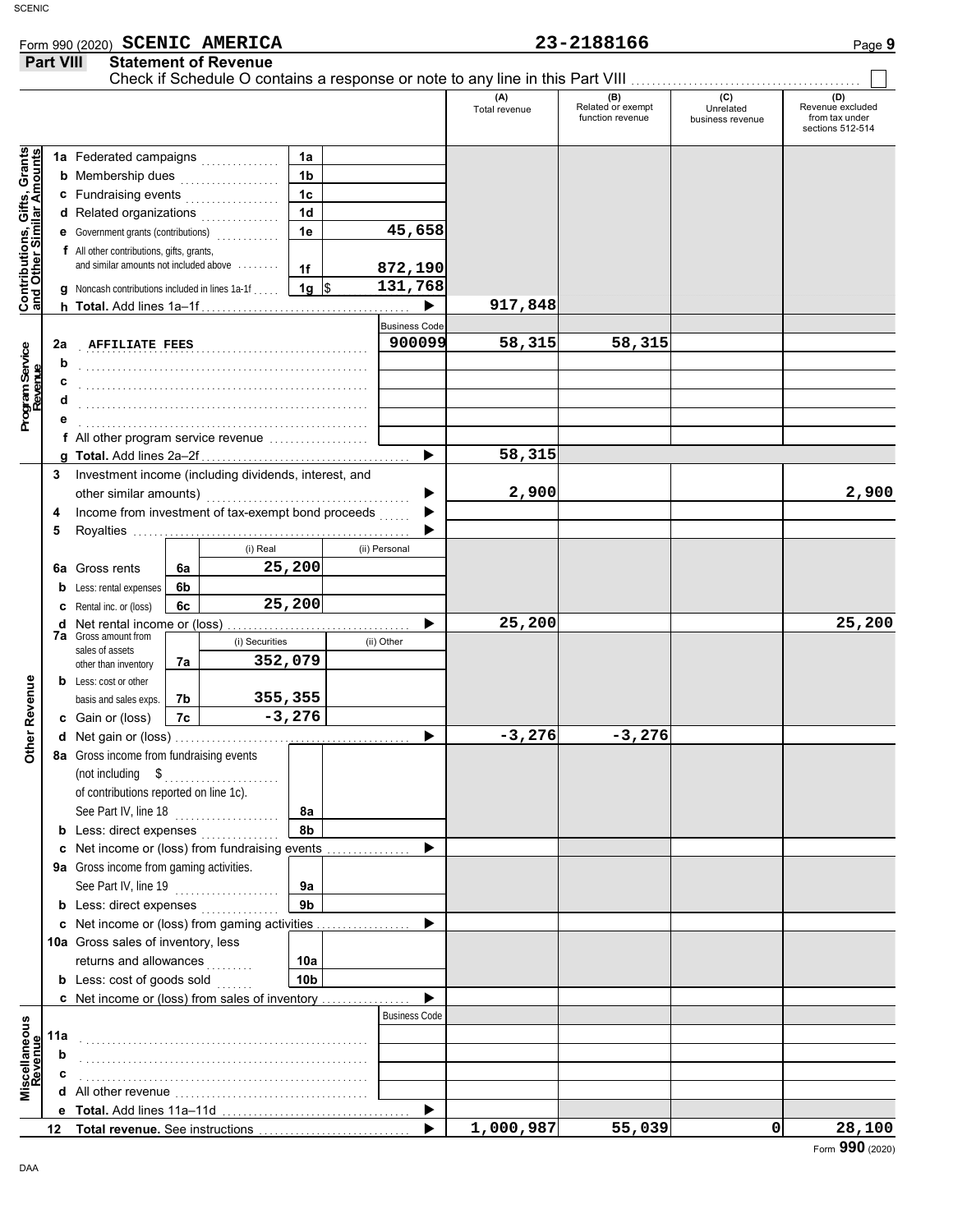Fundraising expenses

**521,304 425,893 49,978 45,433**

**42,421 42,188 38 195**

**32,138 28,613 1,184 2,341**

**967,812 771,448 134,453 61,911**

**6,765 6,000 765 9,989 5,086 4,903**

**1,195 1,195**

<u>**49,182** 811 48,371</u><br>211 199 12 <mark>211</mark> 199 12

**6,453 6,453**

<mark>12,500</mark><br>51,250 151,250

**3,905 3,905**

**151,250 151,250**

### **Part IX Statement of Functional Expenses** Form 990 (2020) Page **10 SCENIC AMERICA 23-2188166** *Section 501(c)(3) and 501(c)(4) organizations must complete all columns. All other organizations must complete column (A). Do not include amounts reported on lines 6b, 7b, 8b, 9b, and 10b of Part VIII.* **1 2 3 4 5 6** Grants and other assistance to domestic organizations and domestic governments. See Part IV, line 21 Grants and other assistance to domestic individuals. See Part IV, line 22 . . . . . . . . . . . . Grants and other assistance to foreign organizations, foreign governments, and foreign individuals. See Part IV, lines 15 and 16 Benefits paid to or for members . . . . . . . . . . . . Compensation of current officers, directors, trustees, and key employees ................ Compensation not included above to disqualified persons (as defined under section 4958(f)(1)) and persons described in section 4958(c)(3)(B) **(A) (B) (C) (D)** Total expenses Program service Management and<br>expenses expenses expenses general expenses general expenses Check if Schedule O contains a response or note to any line in this Part IX . . . . . . . . . . . . . . . . . . . . . . . . . . . . . . . . . . . . . . . . . . . . . . . . . . . . . . . . . . . . . . . . **SCENIC**

|   | Other salaries and wages<br>.                     |
|---|---------------------------------------------------|
| 8 | Pension plan accruals and contributions (include  |
|   | section 401(k) and 403(b) employer contributions) |

Other salaries and wages . . . . . . . . . . . . . . . . . . .

**9**

**11**

**g**

**b** Legal

**10** Other employee benefits . . . . . . . . . . . . . . . . . . . .

Payroll taxes . . . . . . . . . . . . . . . . . . . . . . . . . . . . . . . . .

Fees for services (nonemployees):

**54,916 44,865 5,265 4,786 33,482** 27,354

**a** Management . . . . . . . . . . . . . . . . . . . . . . . . . . . . . . . .

**c** Accounting . . . . . . . . . . . . . . . . . . . . . . . . . . . . . . . . . . . **d** Lobbying . . . . . . . . . . . . . . . . . . . . . . . . . . . . . . . . . . . . . **e** Professional fundraising services. See Part IV, line 17 f lnvestment management fees **. . . . . . . . . . .** . . Legal . . . . . . . . . . . . . . . . . . . . . . . . . . . . . . . . . . . . . . . . . Other. (If line 11g amount exceeds 10% of line 25, column

(A) amount, list line 11g expenses on Schedule O.)

**12** Advertising and promotion . . . . . . . . . . . . . . . . . **13 14 15 16 17 18 19** Office expenses . . . . . . . . . . . . . . . . . . . . . . . . . . . . . Information technology ........................ Royalties . . . . . . . . . . . . . . . . . . . . . . . . . . . . . . . . . . . . . Occupancy . . . . . . . . . . . . . . . . . . . . . . . . . . . . . . . . . . Travel . . . . . . . . . . . . . . . . . . . . . . . . . . . . . . . . . . . . . . . . Payments of travel or entertainment expenses for any federal, state, or local public officials Conferences, conventions, and meetings

**20 21 22 23** Interest . . . . . . . . . . . . . . . . . . . . . . . . . . . . . . . . . . . . . . Payments to affiliates . . . . . . . . . . . . . . Depreciation, depletion, and amortization Insurance . . . . . . . . . . . . . . . . . . . . . . . . . . . . . . . . . . . .

**24 a** Other expenses. Itemize expenses not covered above (List miscellaneous expenses on line 24e. If line 24e amount exceeds 10% of line 25, column (A) amount, list line 24e expenses on Schedule O.)

**SOFTWARE AND SUBSCRIPTION** 27,976 23,682 77 4,217 **AFFILIATE DIRECTED 10,655** 10,655 **REGISTRATION FEES** 2,002 612 612 618

**d e** All other expenses . . . . . . . . . . . . . . . . . . . . . . . . . . . Total functional expenses. Add lines 1 through 24e BANK FEES **BANK FEES** 19

**25 26** fundraising solicitation. Check here  $\blacktriangleright \Box$  if organization reported in column (B) joint costs from a combined educational campaign and **Joint costs.** Complete this line only if the

following SOP 98-2 (ASC 958-720)

**b c**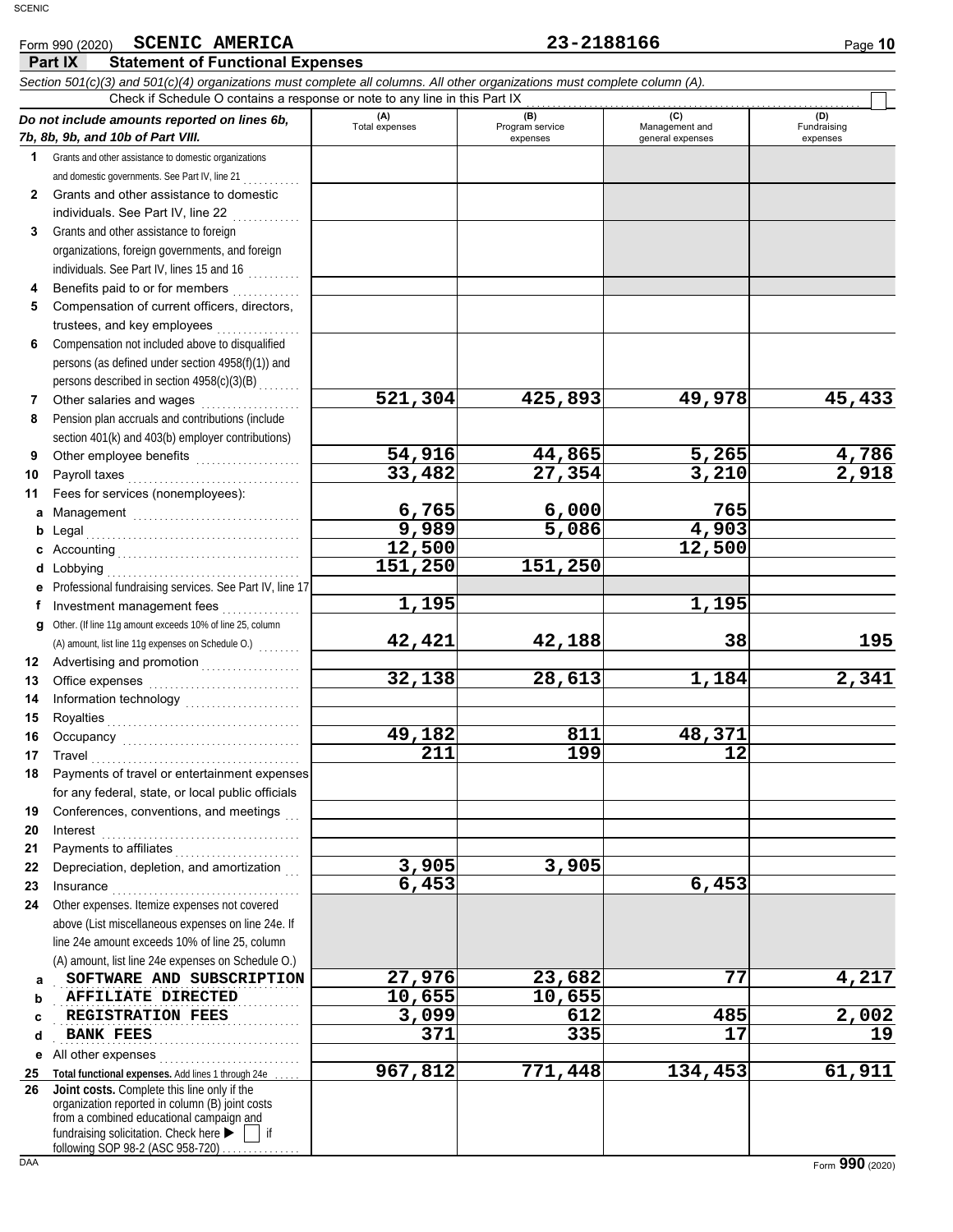|                             |                                          | <b>SCENIC AMERICA</b><br>Form 990 (2020)                                                                                                                                                                                             |        |                                            | 23-2188166        |                | Page 11            |
|-----------------------------|------------------------------------------|--------------------------------------------------------------------------------------------------------------------------------------------------------------------------------------------------------------------------------------|--------|--------------------------------------------|-------------------|----------------|--------------------|
| Part X                      |                                          | <b>Balance Sheet</b>                                                                                                                                                                                                                 |        |                                            |                   |                |                    |
|                             |                                          | Check if Schedule O contains a response or note to any line in this Part X                                                                                                                                                           |        |                                            | (A)               |                |                    |
|                             |                                          |                                                                                                                                                                                                                                      |        |                                            | Beginning of year |                | (B)<br>End of year |
|                             | 1                                        | Cash-non-interest-bearing                                                                                                                                                                                                            |        |                                            | 450,662           | $\mathbf{1}$   | 637,035            |
|                             | $\mathbf{2}$                             |                                                                                                                                                                                                                                      |        |                                            |                   | $\mathbf{2}$   |                    |
|                             | 3                                        |                                                                                                                                                                                                                                      |        |                                            | 133,575           | $\mathbf{3}$   | 101,958            |
|                             | 4                                        | Accounts receivable, net                                                                                                                                                                                                             |        |                                            |                   | 4              |                    |
|                             | 5                                        | Loans and other receivables from any current or former officer, director,                                                                                                                                                            |        |                                            |                   |                |                    |
|                             |                                          | trustee, key employee, creator or founder, substantial contributor, or 35%                                                                                                                                                           |        |                                            |                   |                |                    |
|                             |                                          | controlled entity or family member of any of these persons                                                                                                                                                                           |        |                                            |                   | 5              |                    |
|                             | 6                                        | Loans and other receivables from other disqualified persons (as defined                                                                                                                                                              |        |                                            |                   |                |                    |
|                             |                                          | under section 4958(f)(1)), and persons described in section 4958(c)(3)(B)                                                                                                                                                            |        |                                            |                   | 6              |                    |
| Assets                      | 7                                        | Notes and loans receivable, net                                                                                                                                                                                                      |        |                                            |                   | $\overline{7}$ |                    |
|                             | 8                                        | Inventories for sale or use                                                                                                                                                                                                          |        |                                            |                   | 8              |                    |
|                             | 9                                        | Prepaid expenses and deferred charges                                                                                                                                                                                                |        |                                            | 31,596            | 9              | 13,961             |
|                             |                                          | 10a Land, buildings, and equipment: cost or other                                                                                                                                                                                    |        |                                            |                   |                |                    |
|                             |                                          |                                                                                                                                                                                                                                      |        | $\frac{29,171}{5,375}$                     |                   |                |                    |
|                             |                                          | basis. Complete Part VI of Schedule D<br><b>b</b> Less: accumulated depreciation<br><b>10b</b>                                                                                                                                       |        |                                            | 27,436 10c        |                | <u>23,796</u>      |
|                             | 11                                       | Investments-publicly traded securities                                                                                                                                                                                               |        |                                            | 108,416           | 11             | 135,440            |
|                             | 12                                       |                                                                                                                                                                                                                                      |        |                                            |                   | 12             |                    |
|                             | 13                                       |                                                                                                                                                                                                                                      |        |                                            |                   | 13             |                    |
|                             | 14                                       | Intangible assets                                                                                                                                                                                                                    |        |                                            |                   | 14             |                    |
|                             | Other assets. See Part IV, line 11<br>15 |                                                                                                                                                                                                                                      |        |                                            |                   | 15             | 22,297             |
|                             | 16                                       |                                                                                                                                                                                                                                      |        |                                            | 751,685           | 16             | 934,487            |
|                             | 17                                       |                                                                                                                                                                                                                                      | 98,260 | 17                                         | 102,947           |                |                    |
|                             | 18                                       | Grants payable                                                                                                                                                                                                                       |        | 18                                         |                   |                |                    |
|                             | 19                                       | Deferred revenue <b>contract and the contract of the contract of the contract of the contract of the contract of the contract of the contract of the contract of the contract of the contract of the contract of the contract of</b> |        |                                            | 57,595            | 19             | 78,688             |
|                             | 20                                       | Tax-exempt bond liabilities                                                                                                                                                                                                          |        |                                            |                   | 20             |                    |
|                             | 21                                       | Escrow or custodial account liability. Complete Part IV of Schedule D                                                                                                                                                                |        | <u> 1999 - Alexandr Alexandr III e a c</u> |                   | 21             |                    |
| Liabilities                 | 22                                       | Loans and other payables to any current or former officer, director,                                                                                                                                                                 |        |                                            |                   |                |                    |
|                             |                                          | trustee, key employee, creator or founder, substantial contributor, or 35%                                                                                                                                                           |        |                                            |                   |                |                    |
|                             |                                          | controlled entity or family member of any of these persons                                                                                                                                                                           |        |                                            |                   | 22             |                    |
|                             | 23<br>24                                 | Secured mortgages and notes payable to unrelated third parties<br>Unsecured notes and loans payable to unrelated third parties                                                                                                       |        |                                            |                   | 23<br>24       |                    |
|                             | 25                                       | Other liabilities (including federal income tax, payables to related third                                                                                                                                                           |        |                                            |                   |                |                    |
|                             |                                          | parties, and other liabilities not included on lines 17-24). Complete Part X                                                                                                                                                         |        |                                            |                   |                |                    |
|                             |                                          | of Schedule D                                                                                                                                                                                                                        |        |                                            | $19, 158$ 25      |                | 114,320            |
|                             | 26                                       |                                                                                                                                                                                                                                      |        |                                            | 175,013           | 26             | 295,955            |
|                             |                                          | Organizations that follow FASB ASC 958, check here $\blacktriangleright \overline{\text{X}}$                                                                                                                                         |        |                                            |                   |                |                    |
|                             |                                          | and complete lines 27, 28, 32, and 33.                                                                                                                                                                                               |        |                                            |                   |                |                    |
| Net Assets or Fund Balances | 27                                       | Net assets without donor restrictions                                                                                                                                                                                                |        |                                            | 444,172           | 27             | 492,168            |
|                             | 28                                       | Net assets with donor restrictions                                                                                                                                                                                                   |        |                                            | 132,500           | 28             | 146,364            |
|                             |                                          | Organizations that do not follow FASB ASC 958, check here ▶                                                                                                                                                                          |        |                                            |                   |                |                    |
|                             |                                          | and complete lines 29 through 33.                                                                                                                                                                                                    |        |                                            |                   |                |                    |
|                             | 29                                       | Capital stock or trust principal, or current funds                                                                                                                                                                                   |        |                                            |                   | 29             |                    |
|                             | 30                                       |                                                                                                                                                                                                                                      |        |                                            |                   | 30             |                    |
|                             | 31                                       | Retained earnings, endowment, accumulated income, or other funds                                                                                                                                                                     |        |                                            |                   | 31             |                    |
|                             | 32                                       | Total net assets or fund balances <b>constants</b> and the set of the set of the set of the set of the set of the set of the set of the set of the set of the set of the set of the set of the set of the set of the set of the set  |        |                                            | 576,672           | 32             | 638,532            |
|                             |                                          |                                                                                                                                                                                                                                      |        |                                            | COC               |                |                    |

**29 30 31 32 33 29 33 32 31 30 and complete lines 29 through 33. Organizations that do not follow FASB ASC 958, check here**  Capital stock or trust principal, or current funds . . . . . . . . . . . . . . . . . . . . . . . . . . . . . . . . . . . . . . . . . . Paid-in or capital surplus, or land, building, or equipment fund ........................... Retained earnings, endowment, accumulated income, or other funds . . . . . . . . . . . . . . . . . . . Total net assets or fund balances . . . . . . . . . . . . . . . . . . . . . . . . . . . . . . . . . . . . . . . . . . . . . . . . . . . . . . . . Total liabilities and net assets/fund balances . **576,672 638,532 751,685 934,487**

Form **990** (2020)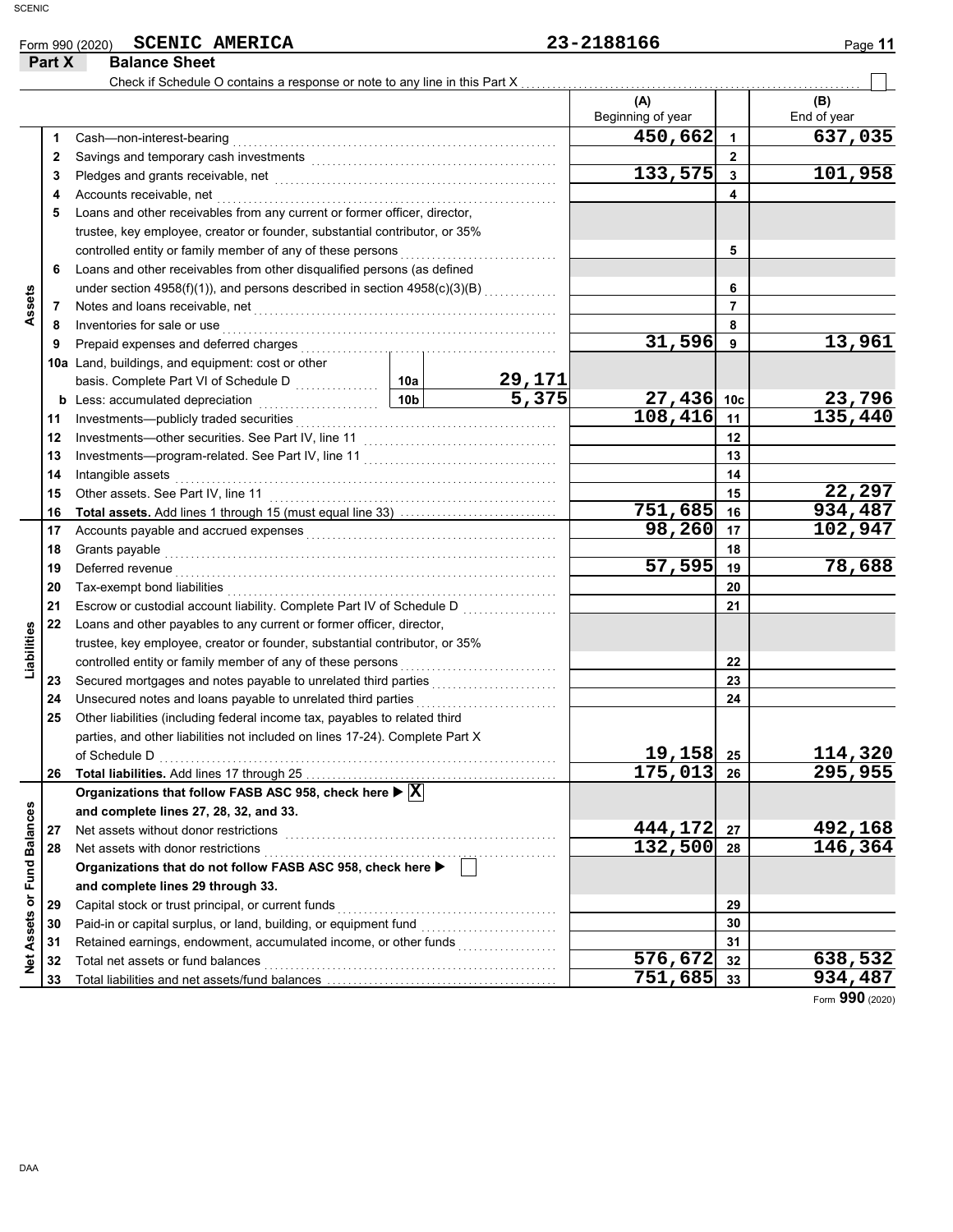|    | 23-2188166<br>Form 990 (2020) SCENIC AMERICA                                                                                  |                         |                |     | Page 12 |
|----|-------------------------------------------------------------------------------------------------------------------------------|-------------------------|----------------|-----|---------|
|    | <b>Reconciliation of Net Assets</b><br>Part XI                                                                                |                         |                |     |         |
|    |                                                                                                                               |                         |                |     |         |
| 1  |                                                                                                                               | $\mathbf{1}$            | 1,000,987      |     |         |
| 2  |                                                                                                                               | $\overline{2}$          |                |     | 967,812 |
| 3  | Revenue less expenses. Subtract line 2 from line 1                                                                            | $\overline{\mathbf{3}}$ |                |     | 33,175  |
| 4  | Net assets or fund balances at beginning of year (must equal Part X, line 32, column (A)) [[[[[[[[[[[[[[[[[[[                 | $\overline{\mathbf{4}}$ |                |     | 576,672 |
| 5  |                                                                                                                               | $\overline{5}$          |                |     | 28,685  |
| 6  | Donated services and use of facilities <b>constructs</b> and the service of the service of the services and use of facilities | 6                       |                |     |         |
| 7  | Investment expenses                                                                                                           | $\overline{7}$          |                |     |         |
| 8  | Prior period adjustments                                                                                                      | 8                       |                |     |         |
| 9  | Other changes in net assets or fund balances (explain on Schedule O) [[[[[[[[[[[[[[[[[[[[[[]]]]]]]]]                          | 9                       |                |     |         |
| 10 | Net assets or fund balances at end of year. Combine lines 3 through 9 (must equal Part X, line                                |                         |                |     |         |
|    | 32, column (B))                                                                                                               | 10                      |                |     | 638,532 |
|    | <b>Financial Statements and Reporting</b><br>Part XII                                                                         |                         |                |     |         |
|    |                                                                                                                               |                         |                |     |         |
|    |                                                                                                                               |                         |                | Yes | No.     |
| 1. | $\mathbf{X}$ Accrual<br>Accounting method used to prepare the Form 990:<br>Cash<br>Other                                      |                         |                |     |         |
|    | If the organization changed its method of accounting from a prior year or checked "Other," explain in                         |                         |                |     |         |
|    | Schedule O.                                                                                                                   |                         |                |     |         |
|    | 2a Were the organization's financial statements compiled or reviewed by an independent accountant?                            |                         | 2a             |     | x       |
|    | If "Yes," check a box below to indicate whether the financial statements for the year were compiled or                        |                         |                |     |         |
|    | reviewed on a separate basis, consolidated basis, or both:                                                                    |                         |                |     |         |
|    | Separate basis<br>  Consolidated basis<br>Both consolidated and separate basis                                                |                         |                |     |         |
|    |                                                                                                                               |                         | 2 <sub>b</sub> | X   |         |
|    | If "Yes," check a box below to indicate whether the financial statements for the year were audited on a                       |                         |                |     |         |
|    | separate basis, consolidated basis, or both:                                                                                  |                         |                |     |         |
|    | $ \mathbf{X} $ Separate basis<br>  Consolidated basis<br>Both consolidated and separate basis                                 |                         |                |     |         |
|    | c If "Yes" to line 2a or 2b, does the organization have a committee that assumes responsibility for oversight of              |                         |                |     |         |
|    | the audit, review, or compilation of its financial statements and selection of an independent accountant?                     |                         | 2c             | X   |         |
|    | If the organization changed either its oversight process or selection process during the tax year, explain on                 |                         |                |     |         |
|    | Schedule O.                                                                                                                   |                         |                |     |         |
|    | 3a As a result of a federal award, was the organization required to undergo an audit or audits as set forth in the            |                         |                |     |         |
|    | Single Audit Act and OMB Circular A-133?                                                                                      |                         | Зa             |     | x       |
|    | <b>b</b> If "Yes," did the organization undergo the required audit or audits? If the organization did not undergo the         |                         |                |     |         |
|    | required audit or audits, explain why on Schedule O and describe any steps taken to undergo such audits                       |                         | 3 <sub>b</sub> |     |         |

Form **990** (2020)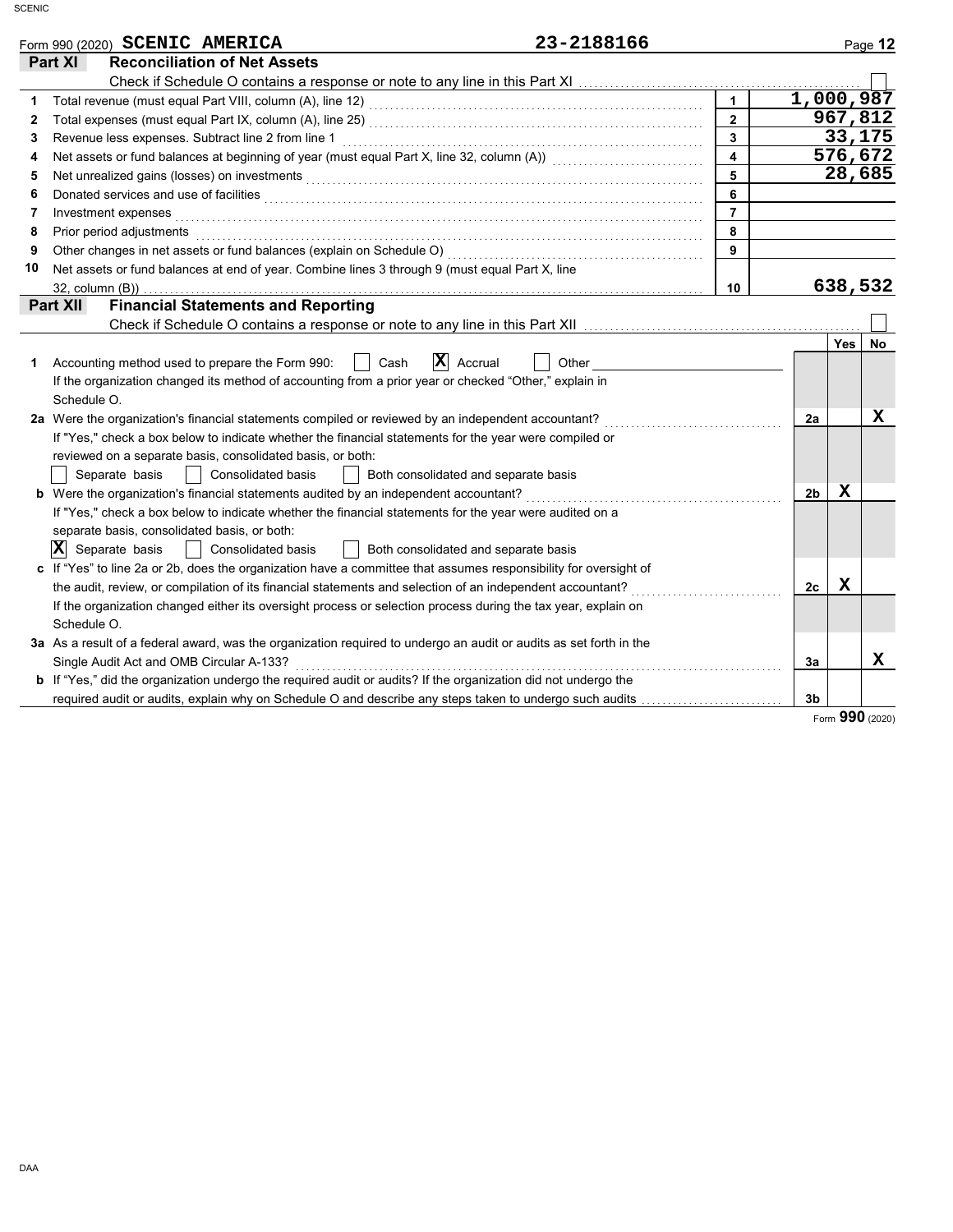Department of the Treasury

# **SCHEDULE A Public Charity Status and Public Support**

**Complete if the organization is a section 501(c)(3) organization or a section 4947(a)(1) nonexempt charitable trust. (Form 990 or 990-EZ)**

 **Attach to Form 990 or Form 990-EZ.**

**2020**

OMB No. 1545-0047

**Open to Public**

| Internal Revenue Service<br>Go to www.irs.gov/Form990 for instructions and the latest information. |                                                                                                           |                          |                                                            |                                                                                                                                                                                                                                          |                          | <b>Inspection</b>                     |                        |                                       |
|----------------------------------------------------------------------------------------------------|-----------------------------------------------------------------------------------------------------------|--------------------------|------------------------------------------------------------|------------------------------------------------------------------------------------------------------------------------------------------------------------------------------------------------------------------------------------------|--------------------------|---------------------------------------|------------------------|---------------------------------------|
|                                                                                                    |                                                                                                           | Name of the organization | <b>SCENIC AMERICA</b>                                      |                                                                                                                                                                                                                                          |                          |                                       | 23-2188166             | <b>Employer identification number</b> |
|                                                                                                    | Part I                                                                                                    |                          |                                                            | Reason for Public Charity Status. (All organizations must complete this part.) See instructions.                                                                                                                                         |                          |                                       |                        |                                       |
|                                                                                                    | The organization is not a private foundation because it is: (For lines 1 through 12, check only one box.) |                          |                                                            |                                                                                                                                                                                                                                          |                          |                                       |                        |                                       |
| 1                                                                                                  |                                                                                                           |                          |                                                            | A church, convention of churches, or association of churches described in section 170(b)(1)(A)(i).                                                                                                                                       |                          |                                       |                        |                                       |
| 2                                                                                                  |                                                                                                           |                          |                                                            | A school described in section 170(b)(1)(A)(ii). (Attach Schedule E (Form 990 or 990-EZ).)                                                                                                                                                |                          |                                       |                        |                                       |
| 3                                                                                                  |                                                                                                           |                          |                                                            | A hospital or a cooperative hospital service organization described in section 170(b)(1)(A)(iii).                                                                                                                                        |                          |                                       |                        |                                       |
| 4                                                                                                  |                                                                                                           |                          |                                                            | A medical research organization operated in conjunction with a hospital described in section 170(b)(1)(A)(iii). Enter the hospital's name,                                                                                               |                          |                                       |                        |                                       |
|                                                                                                    |                                                                                                           | city, and state:         |                                                            |                                                                                                                                                                                                                                          |                          |                                       |                        |                                       |
| 5                                                                                                  |                                                                                                           |                          |                                                            | An organization operated for the benefit of a college or university owned or operated by a governmental unit described in                                                                                                                |                          |                                       |                        |                                       |
|                                                                                                    |                                                                                                           |                          | section 170(b)(1)(A)(iv). (Complete Part II.)              |                                                                                                                                                                                                                                          |                          |                                       |                        |                                       |
| 6<br>7                                                                                             | ΙX                                                                                                        |                          |                                                            | A federal, state, or local government or governmental unit described in section 170(b)(1)(A)(v).<br>An organization that normally receives a substantial part of its support from a governmental unit or from the general public         |                          |                                       |                        |                                       |
|                                                                                                    |                                                                                                           |                          | described in section 170(b)(1)(A)(vi). (Complete Part II.) |                                                                                                                                                                                                                                          |                          |                                       |                        |                                       |
| 8                                                                                                  |                                                                                                           |                          |                                                            | A community trust described in section 170(b)(1)(A)(vi). (Complete Part II.)                                                                                                                                                             |                          |                                       |                        |                                       |
| 9                                                                                                  |                                                                                                           |                          |                                                            | An agricultural research organization described in section 170(b)(1)(A)(ix) operated in conjunction with a land-grant college                                                                                                            |                          |                                       |                        |                                       |
|                                                                                                    |                                                                                                           |                          |                                                            | or university or a non-land-grant college of agriculture (see instructions). Enter the name, city, and state of the college or                                                                                                           |                          |                                       |                        |                                       |
| 10                                                                                                 |                                                                                                           | university:              |                                                            | An organization that normally receives: (1) more than 33 1/3% of its support from contributions, membership fees, and gross                                                                                                              |                          |                                       |                        |                                       |
|                                                                                                    |                                                                                                           |                          |                                                            | receipts from activities related to its exempt functions, subject to certain exceptions; and (2) no more than 331/3% of its                                                                                                              |                          |                                       |                        |                                       |
|                                                                                                    |                                                                                                           |                          |                                                            | support from gross investment income and unrelated business taxable income (less section 511 tax) from businesses                                                                                                                        |                          |                                       |                        |                                       |
|                                                                                                    |                                                                                                           |                          |                                                            | acquired by the organization after June 30, 1975. See section 509(a)(2). (Complete Part III.)                                                                                                                                            |                          |                                       |                        |                                       |
| 11                                                                                                 |                                                                                                           |                          |                                                            | An organization organized and operated exclusively to test for public safety. See section 509(a)(4).<br>An organization organized and operated exclusively for the benefit of, to perform the functions of, or to carry out the purposes |                          |                                       |                        |                                       |
| 12                                                                                                 |                                                                                                           |                          |                                                            | of one or more publicly supported organizations described in section 509(a)(1) or section 509(a)(2). See section 509(a)(3).                                                                                                              |                          |                                       |                        |                                       |
|                                                                                                    |                                                                                                           |                          |                                                            | Check the box in lines 12a through 12d that describes the type of supporting organization and complete lines 12e, 12f, and 12g.                                                                                                          |                          |                                       |                        |                                       |
|                                                                                                    | а                                                                                                         |                          |                                                            | Type I. A supporting organization operated, supervised, or controlled by its supported organization(s), typically by giving                                                                                                              |                          |                                       |                        |                                       |
|                                                                                                    |                                                                                                           |                          |                                                            | the supported organization(s) the power to regularly appoint or elect a majority of the directors or trustees of the                                                                                                                     |                          |                                       |                        |                                       |
|                                                                                                    |                                                                                                           |                          |                                                            | supporting organization. You must complete Part IV, Sections A and B.<br>Type II. A supporting organization supervised or controlled in connection with its supported organization(s), by having                                         |                          |                                       |                        |                                       |
|                                                                                                    | b                                                                                                         |                          |                                                            | control or management of the supporting organization vested in the same persons that control or manage the supported                                                                                                                     |                          |                                       |                        |                                       |
|                                                                                                    |                                                                                                           |                          |                                                            | organization(s). You must complete Part IV, Sections A and C.                                                                                                                                                                            |                          |                                       |                        |                                       |
|                                                                                                    | с                                                                                                         |                          |                                                            | Type III functionally integrated. A supporting organization operated in connection with, and functionally integrated with,<br>its supported organization(s) (see instructions). You must complete Part IV, Sections A, D, and E.         |                          |                                       |                        |                                       |
|                                                                                                    | d                                                                                                         |                          |                                                            | Type III non-functionally integrated. A supporting organization operated in connection with its supported organization(s)                                                                                                                |                          |                                       |                        |                                       |
|                                                                                                    |                                                                                                           |                          |                                                            | that is not functionally integrated. The organization generally must satisfy a distribution requirement and an attentiveness                                                                                                             |                          |                                       |                        |                                       |
|                                                                                                    |                                                                                                           |                          |                                                            | requirement (see instructions). You must complete Part IV, Sections A and D, and Part V.                                                                                                                                                 |                          |                                       |                        |                                       |
|                                                                                                    | е                                                                                                         |                          |                                                            | Check this box if the organization received a written determination from the IRS that it is a Type I, Type II, Type III<br>functionally integrated, or Type III non-functionally integrated supporting organization.                     |                          |                                       |                        |                                       |
|                                                                                                    | f                                                                                                         |                          | Enter the number of supported organizations                |                                                                                                                                                                                                                                          |                          |                                       |                        |                                       |
|                                                                                                    | g                                                                                                         |                          |                                                            | Provide the following information about the supported organization(s).                                                                                                                                                                   |                          |                                       |                        |                                       |
|                                                                                                    |                                                                                                           | (i) Name of supported    | (ii) EIN                                                   | (iii) Type of organization                                                                                                                                                                                                               | (iv) Is the organization |                                       | (v) Amount of monetary | (vi) Amount of                        |
|                                                                                                    |                                                                                                           | organization             |                                                            | (described on lines 1-10<br>above (see instructions))                                                                                                                                                                                    |                          | listed in your governing<br>document? | support (see           | other support (see                    |
|                                                                                                    |                                                                                                           |                          |                                                            |                                                                                                                                                                                                                                          | Yes                      | No                                    | instructions)          | instructions)                         |
| (A)                                                                                                |                                                                                                           |                          |                                                            |                                                                                                                                                                                                                                          |                          |                                       |                        |                                       |
|                                                                                                    |                                                                                                           |                          |                                                            |                                                                                                                                                                                                                                          |                          |                                       |                        |                                       |
| (B)                                                                                                |                                                                                                           |                          |                                                            |                                                                                                                                                                                                                                          |                          |                                       |                        |                                       |
| (C)                                                                                                |                                                                                                           |                          |                                                            |                                                                                                                                                                                                                                          |                          |                                       |                        |                                       |
|                                                                                                    |                                                                                                           |                          |                                                            |                                                                                                                                                                                                                                          |                          |                                       |                        |                                       |
| (D)                                                                                                |                                                                                                           |                          |                                                            |                                                                                                                                                                                                                                          |                          |                                       |                        |                                       |
| (E)                                                                                                |                                                                                                           |                          |                                                            |                                                                                                                                                                                                                                          |                          |                                       |                        |                                       |
|                                                                                                    |                                                                                                           |                          |                                                            |                                                                                                                                                                                                                                          |                          |                                       |                        |                                       |
| <b>Total</b>                                                                                       |                                                                                                           |                          |                                                            |                                                                                                                                                                                                                                          |                          |                                       |                        |                                       |

**For Paperwork Reduction Act Notice, see the Instructions for Form 990 or 990-EZ.**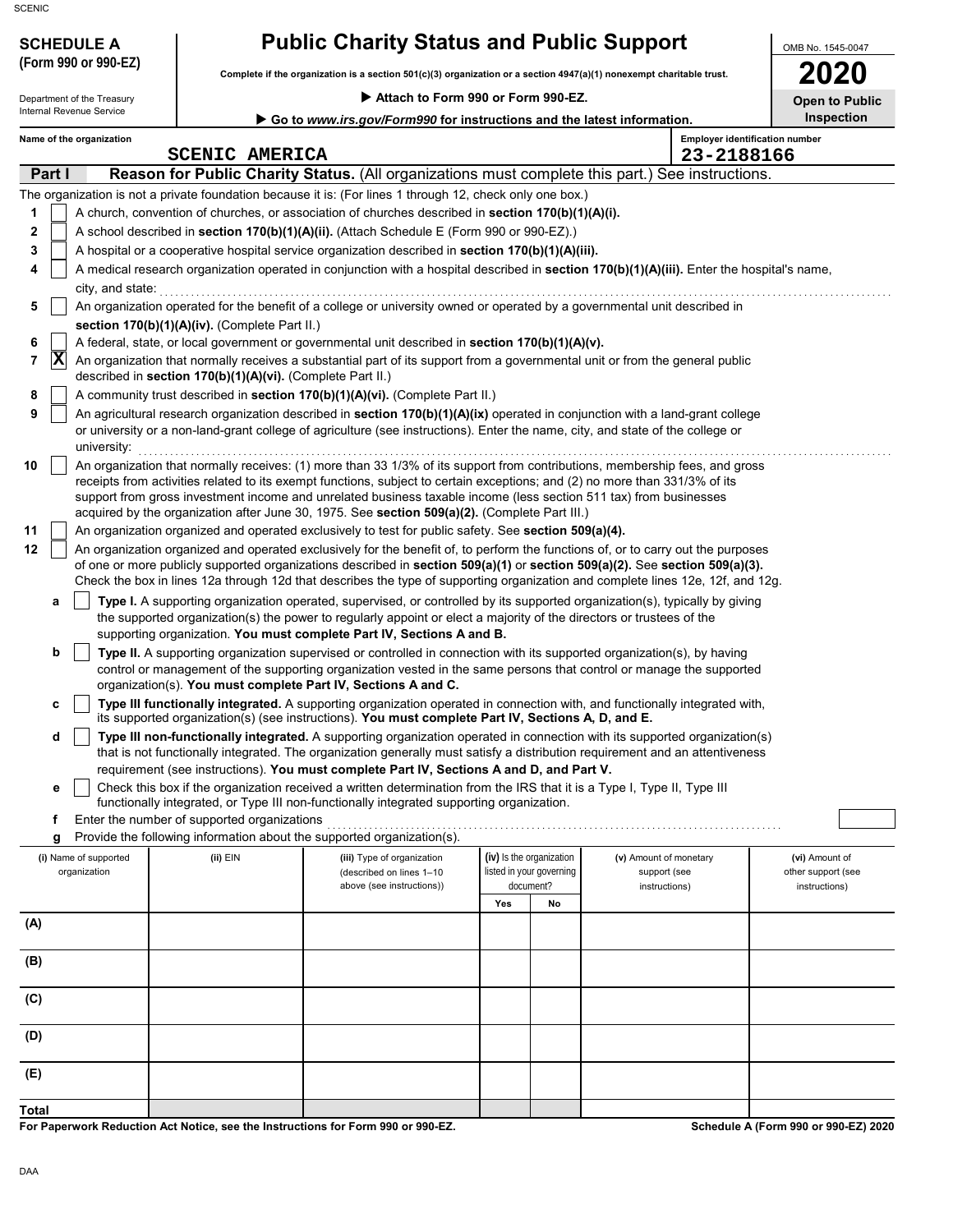|                | Schedule A (Form 990 or 990-EZ) 2020                                                                                                                                                                                           | <b>SCENIC AMERICA</b> |          |            |            | 23-2188166 | Page 2                             |
|----------------|--------------------------------------------------------------------------------------------------------------------------------------------------------------------------------------------------------------------------------|-----------------------|----------|------------|------------|------------|------------------------------------|
|                | Support Schedule for Organizations Described in Sections 170(b)(1)(A)(iv) and 170(b)(1)(A)(vi)<br>Part II                                                                                                                      |                       |          |            |            |            |                                    |
|                | (Complete only if you checked the box on line 5, 7, or 8 of Part I or if the organization failed to qualify under                                                                                                              |                       |          |            |            |            |                                    |
|                | Part III. If the organization fails to qualify under the tests listed below, please complete Part III.)                                                                                                                        |                       |          |            |            |            |                                    |
|                | <b>Section A. Public Support</b>                                                                                                                                                                                               |                       |          |            |            |            |                                    |
|                | Calendar year (or fiscal year beginning in)                                                                                                                                                                                    | (a) 2016              | (b) 2017 | $(c)$ 2018 | $(d)$ 2019 | (e) 2020   | (f) Total                          |
|                |                                                                                                                                                                                                                                |                       |          |            |            |            |                                    |
| 1              | Gifts, grants, contributions, and                                                                                                                                                                                              |                       |          |            |            |            |                                    |
|                | membership fees received. (Do not<br>include any "unusual grants.")                                                                                                                                                            | 316,616               | 535,622  | 745,165    | 759,722    | 917,848    | 3,274,973                          |
|                |                                                                                                                                                                                                                                |                       |          |            |            |            |                                    |
| $\overline{2}$ | Tax revenues levied for the                                                                                                                                                                                                    |                       |          |            |            |            |                                    |
|                | organization's benefit and either paid<br>to or expended on its behalf                                                                                                                                                         |                       |          |            |            |            |                                    |
|                | .                                                                                                                                                                                                                              |                       |          |            |            |            |                                    |
| 3              | The value of services or facilities                                                                                                                                                                                            |                       |          |            |            |            |                                    |
|                | furnished by a governmental unit to the                                                                                                                                                                                        |                       |          |            |            |            |                                    |
|                | organization without charge                                                                                                                                                                                                    |                       |          |            |            |            |                                    |
| 4              | Total. Add lines 1 through 3                                                                                                                                                                                                   | 316,616               | 535,622  | 745,165    | 759,722    | 917,848    | 3,274,973                          |
| 5              | The portion of total contributions by<br>each person (other than a                                                                                                                                                             |                       |          |            |            |            |                                    |
|                | governmental unit or publicly                                                                                                                                                                                                  |                       |          |            |            |            |                                    |
|                | supported organization) included on                                                                                                                                                                                            |                       |          |            |            |            |                                    |
|                | line 1 that exceeds 2% of the amount                                                                                                                                                                                           |                       |          |            |            |            |                                    |
|                | shown on line 11, column (f) $\ldots$                                                                                                                                                                                          |                       |          |            |            |            | 1,333,730                          |
| 6              | <b>Public support.</b> Subtract line 5 from line 4.                                                                                                                                                                            |                       |          |            |            |            | 1,941,243                          |
|                | <b>Section B. Total Support</b>                                                                                                                                                                                                |                       |          |            |            |            |                                    |
|                | Calendar year (or fiscal year beginning in)                                                                                                                                                                                    | (a) 2016              | (b) 2017 | $(c)$ 2018 | $(d)$ 2019 | (e) 2020   | (f) Total                          |
| 7              | Amounts from line 4                                                                                                                                                                                                            | 316,616               | 535,622  | 745,165    | 759,722    | 917,848    | 3,274,973                          |
| 8              | Gross income from interest, dividends,<br>payments received on securities loans,                                                                                                                                               |                       |          |            |            |            |                                    |
|                | rents, royalties, and income from                                                                                                                                                                                              |                       |          |            |            |            |                                    |
|                |                                                                                                                                                                                                                                | 8,088                 | 8,148    | 2,695      | 5,490      | 2,900      | 27,321                             |
| 9              | Net income from unrelated business                                                                                                                                                                                             |                       |          |            |            |            |                                    |
|                | activities, whether or not the business                                                                                                                                                                                        |                       |          |            |            |            |                                    |
|                | is regularly carried on                                                                                                                                                                                                        |                       |          |            | 20,000     | 24,200     | 44,200                             |
| 10             | Other income. Do not include gain or                                                                                                                                                                                           |                       |          |            |            |            |                                    |
|                | loss from the sale of capital assets                                                                                                                                                                                           |                       |          |            |            |            |                                    |
|                | (Explain in Part VI.)                                                                                                                                                                                                          | 5,405                 |          |            |            |            | 5,405                              |
| 11             | Total support. Add lines 7 through 10                                                                                                                                                                                          |                       |          |            |            |            | 3,351,899                          |
| 12             | Gross receipts from related activities, etc. (see instructions)                                                                                                                                                                |                       |          |            |            | $12 \,$    | 161,177                            |
| 13             | First 5 years. If the Form 990 is for the organization's first, second, third, fourth, or fifth tax year as a section 501(c)(3)                                                                                                |                       |          |            |            |            |                                    |
|                | organization, check this box and stop here <b>construction and construction</b> contract the state of the state of the                                                                                                         |                       |          |            |            |            |                                    |
|                | <b>Section C. Computation of Public Support Percentage</b>                                                                                                                                                                     |                       |          |            |            |            |                                    |
| 14             | Public support percentage for 2020 (line 6, column (f) divided by line 11, column (f)) [[[[[[[[[[[[[[[[[[[[[[                                                                                                                  |                       |          |            |            | 14         | 57.91%                             |
| 15             |                                                                                                                                                                                                                                |                       |          |            |            | 15         | $60.84\%$                          |
| 16a            | 33 1/3% support test-2020. If the organization did not check the box on line 13, and line 14 is 33 1/3% or more, check this                                                                                                    |                       |          |            |            |            |                                    |
|                | box and stop here. The organization qualifies as a publicly supported organization [11] content content content content or the content of the state of the state of the state of the state of the state of the state of the st |                       |          |            |            |            | $\blacktriangleright \overline{X}$ |
| b              | 33 1/3% support test-2019. If the organization did not check a box on line 13 or 16a, and line 15 is 33 1/3% or more, check                                                                                                    |                       |          |            |            |            |                                    |
|                | this box and stop here. The organization qualifies as a publicly supported organization [11] [11] [11] [11] [1                                                                                                                 |                       |          |            |            |            |                                    |
| 17а            | 10%-facts-and-circumstances test-2020. If the organization did not check a box on line 13, 16a, or 16b, and line 14 is                                                                                                         |                       |          |            |            |            |                                    |
|                | 10% or more, and if the organization meets the "facts-and-circumstances" test, check this box and stop here. Explain in                                                                                                        |                       |          |            |            |            |                                    |
|                | Part VI how the organization meets the "facts-and-circumstances" test. The organization qualifies as a publicly supported                                                                                                      |                       |          |            |            |            |                                    |
|                | organization                                                                                                                                                                                                                   |                       |          |            |            |            |                                    |
| b              | 10%-facts-and-circumstances test-2019. If the organization did not check a box on line 13, 16a, 16b, or 17a, and line                                                                                                          |                       |          |            |            |            |                                    |
|                | 15 is 10% or more, and if the organization meets the "facts-and-circumstances" test, check this box and stop here. Explain                                                                                                     |                       |          |            |            |            |                                    |
|                | in Part VI how the organization meets the "facts-and-circumstances" test. The organization qualifies as a publicly supported                                                                                                   |                       |          |            |            |            |                                    |
|                | organization                                                                                                                                                                                                                   |                       |          |            |            |            |                                    |
| 18             | Private foundation. If the organization did not check a box on line 13, 16a, 16b, 17a, or 17b, check this box and see                                                                                                          |                       |          |            |            |            |                                    |
|                | <b>instructions</b>                                                                                                                                                                                                            |                       |          |            |            |            |                                    |
|                |                                                                                                                                                                                                                                |                       |          |            |            |            |                                    |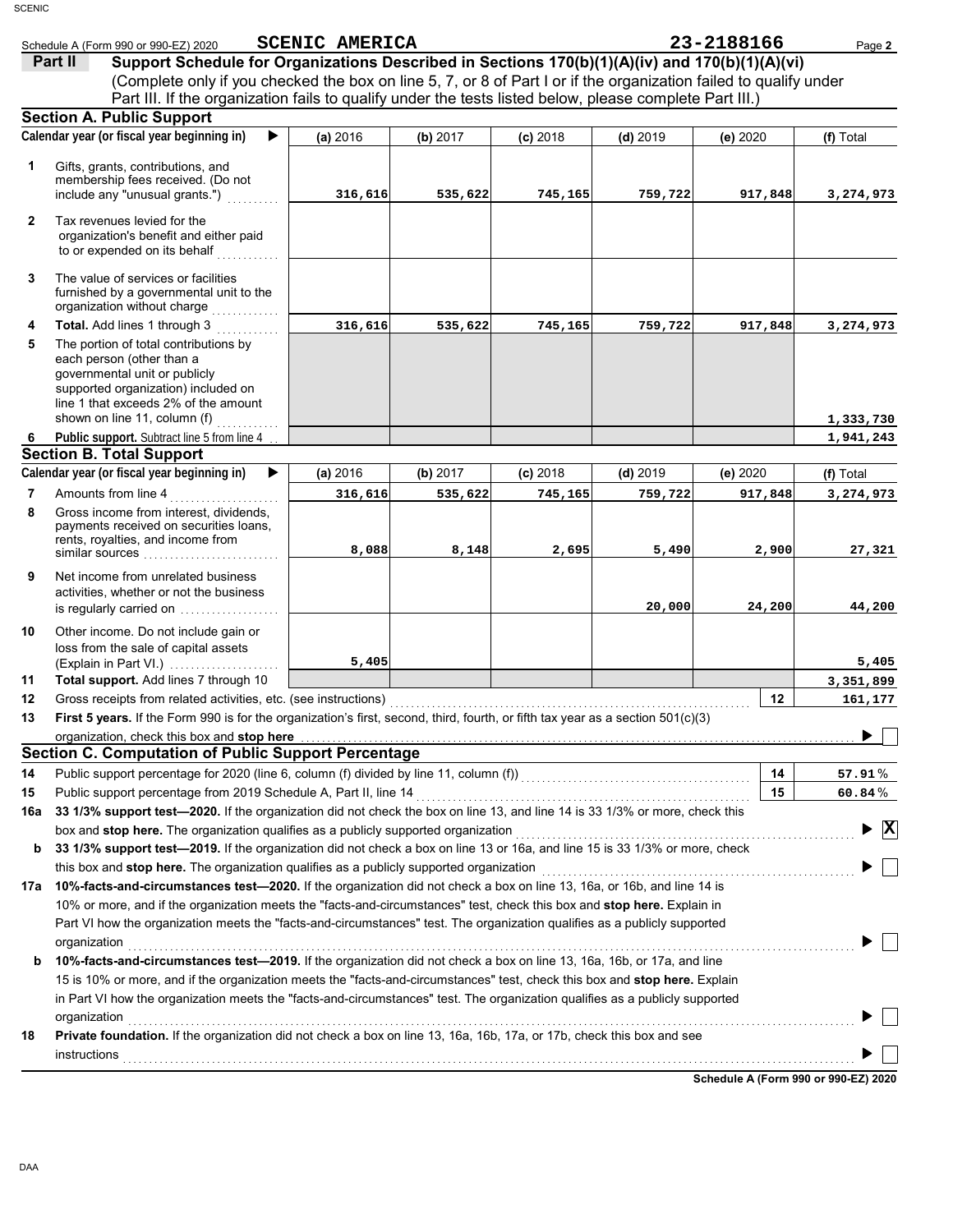| Schedule A (Form 990 or 990-EZ) 2020                                                                                                                                                                                                                                                                | <b>SCENIC AMERICA</b> |          |            |            | 23-2188166 | Page 3    |
|-----------------------------------------------------------------------------------------------------------------------------------------------------------------------------------------------------------------------------------------------------------------------------------------------------|-----------------------|----------|------------|------------|------------|-----------|
| Part III<br>Support Schedule for Organizations Described in Section 509(a)(2)<br>(Complete only if you checked the box on line 10 of Part I or if the organization failed to qualify under Part II.<br>If the organization fails to qualify under the tests listed below, please complete Part II.) |                       |          |            |            |            |           |
| <b>Section A. Public Support</b>                                                                                                                                                                                                                                                                    |                       |          |            |            |            |           |
| Calendar year (or fiscal year beginning in)<br>▶                                                                                                                                                                                                                                                    | (a) 2016              | (b) 2017 | $(c)$ 2018 | $(d)$ 2019 | (e) 2020   | (f) Total |
| Gifts, grants, contributions, and membership fees<br>1<br>received. (Do not include any "unusual grants.")                                                                                                                                                                                          |                       |          |            |            |            |           |
| Gross receipts from admissions, merchandise<br>$\mathbf{2}$<br>sold or services performed, or facilities<br>furnished in any activity that is related to the<br>organization's tax-exempt purpose                                                                                                   |                       |          |            |            |            |           |
| Gross receipts from activities that are not an<br>3<br>unrelated trade or business under section 513                                                                                                                                                                                                |                       |          |            |            |            |           |
| Tax revenues levied for the<br>4<br>organization's benefit and either paid<br>to or expended on its behalf<br>.                                                                                                                                                                                     |                       |          |            |            |            |           |
| The value of services or facilities<br>5<br>furnished by a governmental unit to the<br>organization without charge                                                                                                                                                                                  |                       |          |            |            |            |           |
| Total. Add lines 1 through 5<br>6                                                                                                                                                                                                                                                                   |                       |          |            |            |            |           |
| Amounts included on lines 1, 2, and 3<br>7а<br>received from disqualified persons                                                                                                                                                                                                                   |                       |          |            |            |            |           |
| Amounts included on lines 2 and 3<br>b<br>received from other than disqualified<br>persons that exceed the greater of \$5,000<br>or 1% of the amount on line 13 for the year $\ldots$                                                                                                               |                       |          |            |            |            |           |
| Add lines 7a and 7b [ <i>[[[[[[[[[[[[[[[[[[[[[[]]]]</i><br>c                                                                                                                                                                                                                                        |                       |          |            |            |            |           |
| Public support. (Subtract line 7c from<br>8                                                                                                                                                                                                                                                         |                       |          |            |            |            |           |
| line $6.$ )                                                                                                                                                                                                                                                                                         |                       |          |            |            |            |           |
| <b>Section B. Total Support</b>                                                                                                                                                                                                                                                                     |                       |          |            |            |            |           |
| Calendar year (or fiscal year beginning in)<br>▶<br>9                                                                                                                                                                                                                                               | (a) 2016              | (b) 2017 | $(c)$ 2018 | $(d)$ 2019 | (e) 2020   | (f) Total |
| Gross income from interest, dividends,<br>10a<br>payments received on securities loans, rents,<br>royalties, and income from similar sources                                                                                                                                                        |                       |          |            |            |            |           |
| Unrelated business taxable income (less<br>b<br>section 511 taxes) from businesses<br>acquired after June 30, 1975                                                                                                                                                                                  |                       |          |            |            |            |           |
| Add lines 10a and 10b<br>C                                                                                                                                                                                                                                                                          |                       |          |            |            |            |           |
| Net income from unrelated business<br>11<br>activities not included in line 10b, whether<br>or not the business is regularly carried on                                                                                                                                                             |                       |          |            |            |            |           |
| Other income. Do not include gain or<br>12<br>loss from the sale of capital assets                                                                                                                                                                                                                  |                       |          |            |            |            |           |
| Total support. (Add lines 9, 10c, 11,<br>13<br>and $12.$ )                                                                                                                                                                                                                                          |                       |          |            |            |            |           |
| First 5 years. If the Form 990 is for the organization's first, second, third, fourth, or fifth tax year as a section 501(c)(3)<br>14                                                                                                                                                               |                       |          |            |            |            |           |
| organization, check this box and stop here                                                                                                                                                                                                                                                          |                       |          |            |            |            |           |
| <b>Section C. Computation of Public Support Percentage</b>                                                                                                                                                                                                                                          |                       |          |            |            |            |           |
| Public support percentage for 2020 (line 8, column (f), divided by line 13, column (f)) [[[[[[[[[[[[[[[[[[[[[<br>15                                                                                                                                                                                 |                       |          |            |            | 15         |           |
| 16                                                                                                                                                                                                                                                                                                  |                       |          |            |            | 16         |           |
| Section D. Computation of Investment Income Percentage                                                                                                                                                                                                                                              |                       |          |            |            |            |           |
| 17                                                                                                                                                                                                                                                                                                  |                       |          |            |            | 17         |           |
| 18                                                                                                                                                                                                                                                                                                  |                       |          |            |            | 18         |           |
| 33 1/3% support tests-2020. If the organization did not check the box on line 14, and line 15 is more than 33 1/3%, and line<br>19a                                                                                                                                                                 |                       |          |            |            |            |           |
|                                                                                                                                                                                                                                                                                                     |                       |          |            |            |            |           |
| 33 1/3% support tests-2019. If the organization did not check a box on line 14 or line 19a, and line 16 is more than 33 1/3%, and<br>b                                                                                                                                                              |                       |          |            |            |            |           |
| 20                                                                                                                                                                                                                                                                                                  |                       |          |            |            |            |           |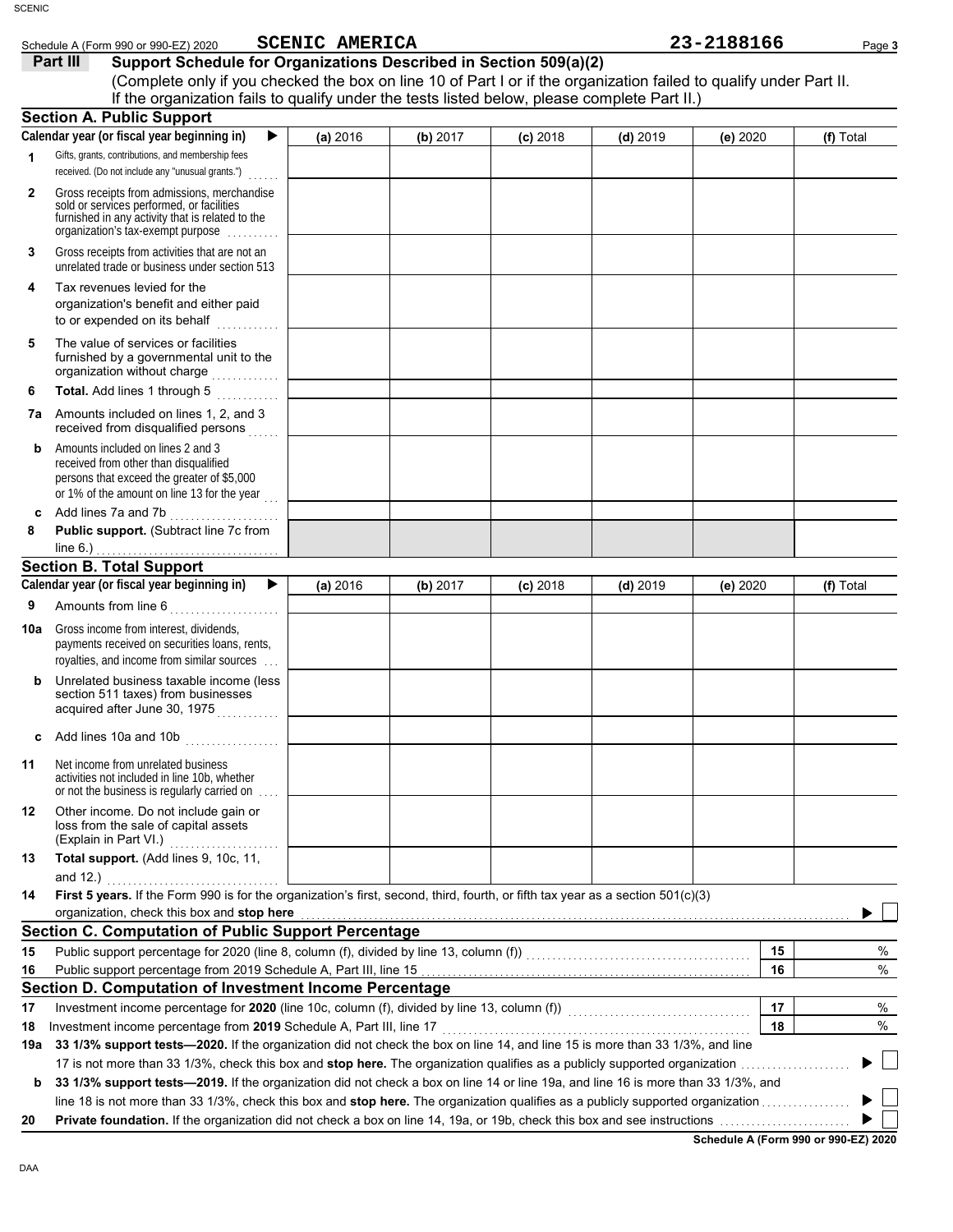| CENIC        | SCENIC AMERICA<br>Schedule A (Form 990 or 990-EZ) 2020                                                               | 23-2188166   |            | Page 4 |
|--------------|----------------------------------------------------------------------------------------------------------------------|--------------|------------|--------|
|              | <b>Part IV</b><br><b>Supporting Organizations</b>                                                                    |              |            |        |
|              | (Complete only if you checked a box in line 12 on Part I. If you checked box 12a, Part I, complete Sections A        |              |            |        |
|              | and B. If you checked box 12b, Part I, complete Sections A and C. If you checked box 12c, Part I, complete           |              |            |        |
|              | Sections A, D, and E. If you checked box 12d, Part I, complete Sections A and D, and complete Part V.)               |              |            |        |
|              | <b>Section A. All Supporting Organizations</b>                                                                       |              |            |        |
|              |                                                                                                                      |              | <b>Yes</b> | No     |
| 1            | Are all of the organization's supported organizations listed by name in the organization's governing                 |              |            |        |
|              | documents? If "No," describe in Part VI how the supported organizations are designated. If designated by             |              |            |        |
|              | class or purpose, describe the designation. If historic and continuing relationship, explain.                        |              |            |        |
| $\mathbf{2}$ | Did the organization have any supported organization that does not have an IRS determination of status               |              |            |        |
|              | under section 509(a)(1) or (2)? If "Yes," explain in Part VI how the organization determined that the supported      |              |            |        |
|              |                                                                                                                      |              |            |        |
|              | organization was described in section 509(a)(1) or (2).                                                              | $\mathbf{2}$ |            |        |
| За           | Did the organization have a supported organization described in section $501(c)(4)$ , (5), or (6)? If "Yes," answer  |              |            |        |
|              | lines 3b and 3c below.                                                                                               | 3a           |            |        |
| b            | Did the organization confirm that each supported organization qualified under section $501(c)(4)$ , (5), or (6) and  |              |            |        |
|              | satisfied the public support tests under section $509(a)(2)$ ? If "Yes," describe in <b>Part VI</b> when and how the |              |            |        |
|              | organization made the determination.                                                                                 | 3b           |            |        |
|              | Did the organization ensure that all support to such organizations was used evolusively for section $170(c)(2)(R)$   |              |            |        |

- **c** Did the organization ensure that all support to such organizations was used exclusively for section 170(c)(2)(B) purposes? *If "Yes," explain in Part VI what controls the organization put in place to ensure such use.*
- **4a** Was any supported organization not organized in the United States ("foreign supported organization")? *If "Yes," and if you checked 12a or 12b in Part I, answer (b) and (c) below.*
- **b** Did the organization have ultimate control and discretion in deciding whether to make grants to the foreign supported organization? *If "Yes," describe in Part VI how the organization had such control and discretion despite being controlled or supervised by or in connection with its supported organizations.*
- **c** Did the organization support any foreign supported organization that does not have an IRS determination under sections 501(c)(3) and 509(a)(1) or (2)? *If "Yes," explain in Part VI what controls the organization used to ensure that all support to the foreign supported organization was used exclusively for section 170(c)(2)(B) purposes.*
- **5a** Did the organization add, substitute, or remove any supported organizations during the tax year? *If "Yes," answer lines 5b and 5c below (if applicable). Also, provide detail in Part VI, including (i) the names and EIN numbers of the supported organizations added, substituted, or removed; (ii) the reasons for each such action; (iii) the authority under the organization's organizing document authorizing such action; and (iv) how the action was accomplished (such as by amendment to the organizing document).*
- **b Type I or Type II only.** Was any added or substituted supported organization part of a class already designated in the organization's organizing document?
- **c Substitutions only.** Was the substitution the result of an event beyond the organization's control?
- **6** Did the organization provide support (whether in the form of grants or the provision of services or facilities) to anyone other than (i) its supported organizations, (ii) individuals that are part of the charitable class benefited by one or more of its supported organizations, or (iii) other supporting organizations that also support or benefit one or more of the filing organization's supported organizations? *If "Yes," provide detail in Part VI.*
- **7** Did the organization provide a grant, loan, compensation, or other similar payment to a substantial contributor (as defined in section 4958(c)(3)(C)), a family member of a substantial contributor, or a 35% controlled entity with regard to a substantial contributor? *If "Yes," complete Part I of Schedule L (Form 990 or 990-EZ).*
- **8** Did the organization make a loan to a disqualified person (as defined in section 4958) not described in line 7? *If "Yes," complete Part I of Schedule L (Form 990 or 990-EZ).*
- **9a** Was the organization controlled directly or indirectly at any time during the tax year by one or more disqualified persons, as defined in section 4946 (other than foundation managers and organizations described in section 509(a)(1) or (2))? *If "Yes," provide detail in Part VI.*
- **b** Did one or more disqualified persons (as defined in line 9a) hold a controlling interest in any entity in which the supporting organization had an interest? *If "Yes," provide detail in Part VI.*
- **c** Did a disqualified person (as defined in line 9a) have an ownership interest in, or derive any personal benefit from, assets in which the supporting organization also had an interest? *If "Yes," provide detail in Part VI.*
- **10a** Was the organization subject to the excess business holdings rules of section 4943 because of section 4943(f) (regarding certain Type II supporting organizations, and all Type III non-functionally integrated supporting organizations)? *If "Yes," answer line 10b below.*
	- **b** Did the organization have any excess business holdings in the tax year? *(Use Schedule C, Form 4720, to determine whether the organization had excess business holdings.)*

**3c 4a 4b 4c 5a 5b 5c 6 7 8 9a 9b 9c 10a**

**Schedule A (Form 990 or 990-EZ) 2020 10b**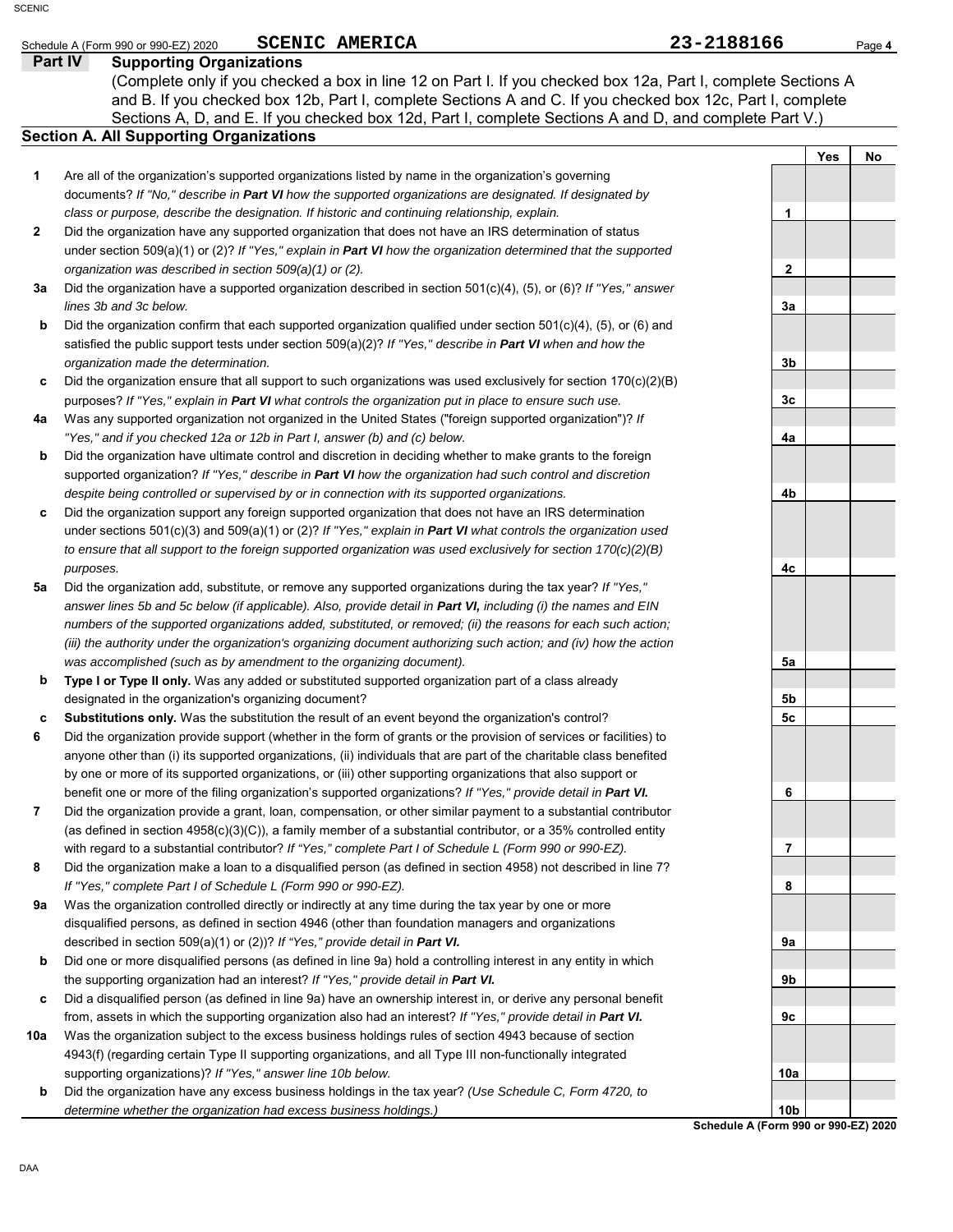### Schedule A (Form 990 or 990-EZ) 2020 **SCENIC AMERICA Page 5 Page 5 Page 5 Page 5 SCENIC AMERICA**

|    | Part IV<br><b>Supporting Organizations (continued)</b>                                                             |                 |     |  |
|----|--------------------------------------------------------------------------------------------------------------------|-----------------|-----|--|
|    |                                                                                                                    |                 | Yes |  |
| 11 | Has the organization accepted a gift or contribution from any of the following persons?                            |                 |     |  |
| а  | A person who directly or indirectly controls, either alone or together with persons described in lines 11b and     |                 |     |  |
|    | 11c below, the governing body of a supported organization?                                                         | 11a             |     |  |
| b  | A family member of a person described in line 11a above?                                                           | 11 <sub>b</sub> |     |  |
| c. | A 35% controlled entity of a person described in line 11a or 11b above? If "Yes" to line 11a, 11b, or 11c, provide |                 |     |  |
|    | detail in Part VI.                                                                                                 | 11c             |     |  |

### **Section B. Type I Supporting Organizations**

|   |                                                                                                                                |   | Yes | No. |
|---|--------------------------------------------------------------------------------------------------------------------------------|---|-----|-----|
|   | Did the governing body, members of the governing body, officers acting in their official capacity, or membership of one or     |   |     |     |
|   | more supported organizations have the power to regularly appoint or elect at least a majority of the organization's officers,  |   |     |     |
|   | directors, or trustees at all times during the tax year? If "No," describe in <b>Part VI</b> how the supported organization(s) |   |     |     |
|   | effectively operated, supervised, or controlled the organization's activities. If the organization had more than one supported |   |     |     |
|   | organization, describe how the powers to appoint and/or remove officers, directors, or trustees were allocated among the       |   |     |     |
|   | supported organizations and what conditions or restrictions, if any, applied to such powers during the tax year.               |   |     |     |
| 2 | Did the organization operate for the benefit of any supported organization other than the supported                            |   |     |     |
|   | organization(s) that operated, supervised, or controlled the supporting organization? If "Yes," explain in Part                |   |     |     |
|   | VI how providing such benefit carried out the purposes of the supported organization(s) that operated,                         |   |     |     |
|   | supervised, or controlled the supporting organization.                                                                         | 2 |     |     |
|   | <b>Section C. Type II Supporting Organizations</b>                                                                             |   |     |     |
|   |                                                                                                                                |   | Yes | No  |
| 1 | Were a majority of the organization's directors or trustees during the tax year also a majority of the directors               |   |     |     |
|   | or trustees of each of the organization's supported organization(s)? If "No," describe in <b>Part VI</b> how control           |   |     |     |

| the supported organization(s).                                                                                          |  |  |
|-------------------------------------------------------------------------------------------------------------------------|--|--|
| or management of the supporting organization was vested in the same persons that controlled or managed                  |  |  |
| of tractoco of each of the eigenfization e-explored eigenfization $\phi$ . In they decomponed in <b>a</b> throw control |  |  |

## **Section D. All Type III Supporting Organizations**

|                |                                                                                                                           |   | Yes | No |
|----------------|---------------------------------------------------------------------------------------------------------------------------|---|-----|----|
| 1              | Did the organization provide to each of its supported organizations, by the last day of the fifth month of the            |   |     |    |
|                | organization's tax year, (i) a written notice describing the type and amount of support provided during the prior tax     |   |     |    |
|                | year, (ii) a copy of the Form 990 that was most recently filed as of the date of notification, and (iii) copies of the    |   |     |    |
|                | organization's governing documents in effect on the date of notification, to the extent not previously provided?          |   |     |    |
| $\overline{2}$ | Were any of the organization's officers, directors, or trustees either (i) appointed or elected by the supported          |   |     |    |
|                | organization(s) or (ii) serving on the governing body of a supported organization? If "No," explain in <b>Part VI</b> how |   |     |    |
|                | the organization maintained a close and continuous working relationship with the supported organization(s).               | ◠ |     |    |
| $3^{\circ}$    | By reason of the relationship described in line 2, above, did the organization's supported organizations have             |   |     |    |
|                | a significant voice in the organization's investment policies and in directing the use of the organization's              |   |     |    |
|                | income or assets at all times during the tax year? If "Yes," describe in <b>Part VI</b> the role the organization's       |   |     |    |
|                | supported organizations played in this regard.                                                                            | 3 |     |    |

## **Section E. Type III Functionally-Integrated Supporting Organizations**

**1** *Check the box next to the method that the organization used to satisfy the Integral Part Test during the year (see instructions).*

- The organization satisfied the Activities Test. *Complete line 2 below.* **a**
- The organization is the parent of each of its supported organizations. *Complete line 3 below.* **b**

The organization supported a governmental entity. *Describe in Part VI how you supported a governmental entity (see instructions).* **c**

- **2** Activities Test. *Answer lines 2a and 2b below.*
- **a** Did substantially all of the organization's activities during the tax year directly further the exempt purposes of the supported organization(s) to which the organization was responsive? *If "Yes," then in Part VI identify those supported organizations and explain how these activities directly furthered their exempt purposes, how the organization was responsive to those supported organizations, and how the organization determined that these activities constituted substantially all of its activities.*
- **b** Did the activities described in line 2a, above, constitute activities that, but for the organization's involvement, one or more of the organization's supported organization(s) would have been engaged in? If "Yes," explain in *Part VI the reasons for the organization's position that its supported organization(s) would have engaged in these activities but for the organization's involvement.*
- **3** Parent of Supported Organizations. *Answer lines 3a and 3b below.*
- **a** Did the organization have the power to regularly appoint or elect a majority of the officers, directors, or trustees of each of the supported organizations? *If "Yes" or "No," provide details in Part VI.*
- **b** Did the organization exercise a substantial degree of direction over the policies, programs, and activities of each of its supported organizations? *If "Yes," describe in Part VI the role played by the organization in this regard.*

DAA **Schedule A (Form 990 or 990-EZ) 2020 3b**

**2a**

**2b**

**3a**

**Yes No**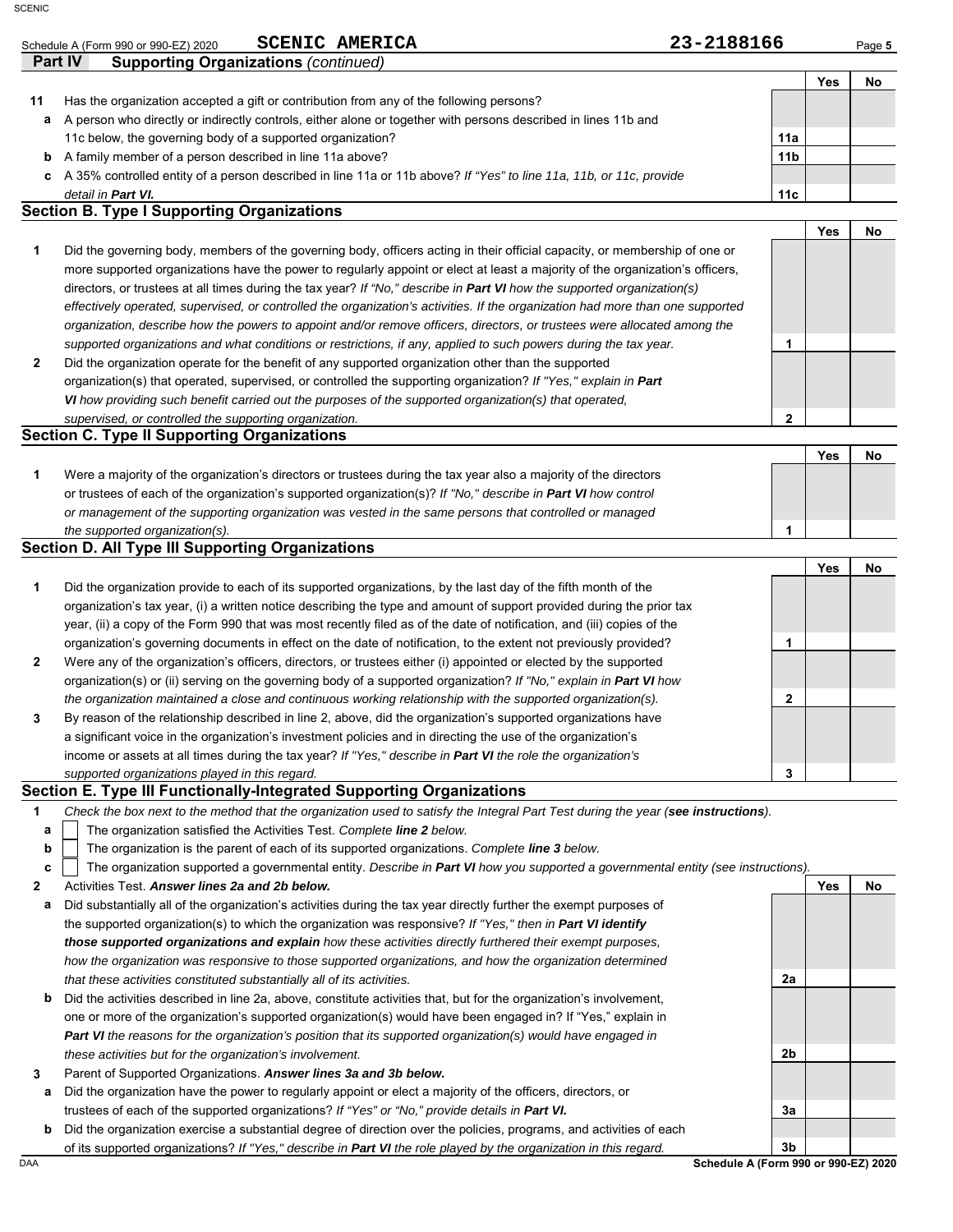| <b>SCENIC AMERICA</b><br>Schedule A (Form 990 or 990-EZ) 2020                                                                         |                | 23-2188166     | Page 6                         |
|---------------------------------------------------------------------------------------------------------------------------------------|----------------|----------------|--------------------------------|
| <b>Part V</b><br>Type III Non-Functionally Integrated 509(a)(3) Supporting Organizations                                              |                |                |                                |
| Check here if the organization satisfied the Integral Part Test as a qualifying trust on Nov. 20, 1970 (explain in Part VI). See<br>1 |                |                |                                |
| instructions. All other Type III non-functionally integrated supporting organizations must complete Sections A through E              |                |                |                                |
| Section A - Adjusted Net Income                                                                                                       |                | (A) Prior Year | (B) Current Year<br>(optional) |
| 1<br>Net short-term capital gain                                                                                                      | 1              |                |                                |
| $\mathbf{2}$<br>Recoveries of prior-year distributions                                                                                | $\mathbf{2}$   |                |                                |
| 3<br>Other gross income (see instructions)                                                                                            | 3              |                |                                |
| Add lines 1 through 3.<br>4                                                                                                           | 4              |                |                                |
| Depreciation and depletion<br>5                                                                                                       | 5              |                |                                |
| Portion of operating expenses paid or incurred for production or collection of<br>6                                                   |                |                |                                |
| gross income or for management, conservation, or maintenance of property                                                              |                |                |                                |
| held for production of income (see instructions)                                                                                      | 6              |                |                                |
| 7<br>Other expenses (see instructions)                                                                                                | $\overline{7}$ |                |                                |
| Adjusted Net Income (subtract lines 5, 6, and 7 from line 4)<br>8                                                                     | 8              |                |                                |
| Section B - Minimum Asset Amount                                                                                                      |                | (A) Prior Year | (B) Current Year<br>(optional) |
| Aggregate fair market value of all non-exempt-use assets (see<br>1                                                                    |                |                |                                |
| instructions for short tax year or assets held for part of year):                                                                     |                |                |                                |
| a Average monthly value of securities                                                                                                 | 1a             |                |                                |
| <b>b</b> Average monthly cash balances                                                                                                | 1b             |                |                                |
| c Fair market value of other non-exempt-use assets                                                                                    | 1c             |                |                                |
| d Total (add lines 1a, 1b, and 1c)                                                                                                    | 1d             |                |                                |
| <b>e</b> Discount claimed for blockage or other factors                                                                               |                |                |                                |
| (explain in detail in <b>Part VI</b> ):                                                                                               |                |                |                                |
| $\mathbf{2}$<br>Acquisition indebtedness applicable to non-exempt-use assets                                                          | $\mathbf{2}$   |                |                                |
| Subtract line 2 from line 1d.<br>3                                                                                                    | 3              |                |                                |
| Cash deemed held for exempt use. Enter 0.015 of line 3 (for greater amount,<br>4                                                      |                |                |                                |
| see instructions)                                                                                                                     | 4              |                |                                |
| 5<br>Net value of non-exempt-use assets (subtract line 4 from line 3)                                                                 | 5              |                |                                |
| 6<br>Multiply line 5 by 0.035.                                                                                                        | 6              |                |                                |
| Recoveries of prior-year distributions<br>7                                                                                           | $\overline{7}$ |                |                                |
| 8<br>Minimum Asset Amount (add line 7 to line 6)                                                                                      | 8              |                |                                |
| Section C - Distributable Amount                                                                                                      |                |                | <b>Current Year</b>            |
| Adjusted net income for prior year (from Section A, line 8, column A)<br>1.                                                           | 1              |                |                                |
| $\mathbf{2}$<br>Enter 0.85 of line 1.                                                                                                 | $\overline{2}$ |                |                                |
| 3<br>Minimum asset amount for prior year (from Section B, line 8, column A)                                                           | 3              |                |                                |
| 4<br>Enter greater of line 2 or line 3.                                                                                               | 4              |                |                                |
| 5<br>Income tax imposed in prior year                                                                                                 | 5              |                |                                |
| 6<br>Distributable Amount. Subtract line 5 from line 4, unless subject to                                                             |                |                |                                |
| emergency temporary reduction (see instructions).                                                                                     | 6              |                |                                |

**7** (see instructions). Check here if the current year is the organization's first as a non-functionally integrated Type III supporting organization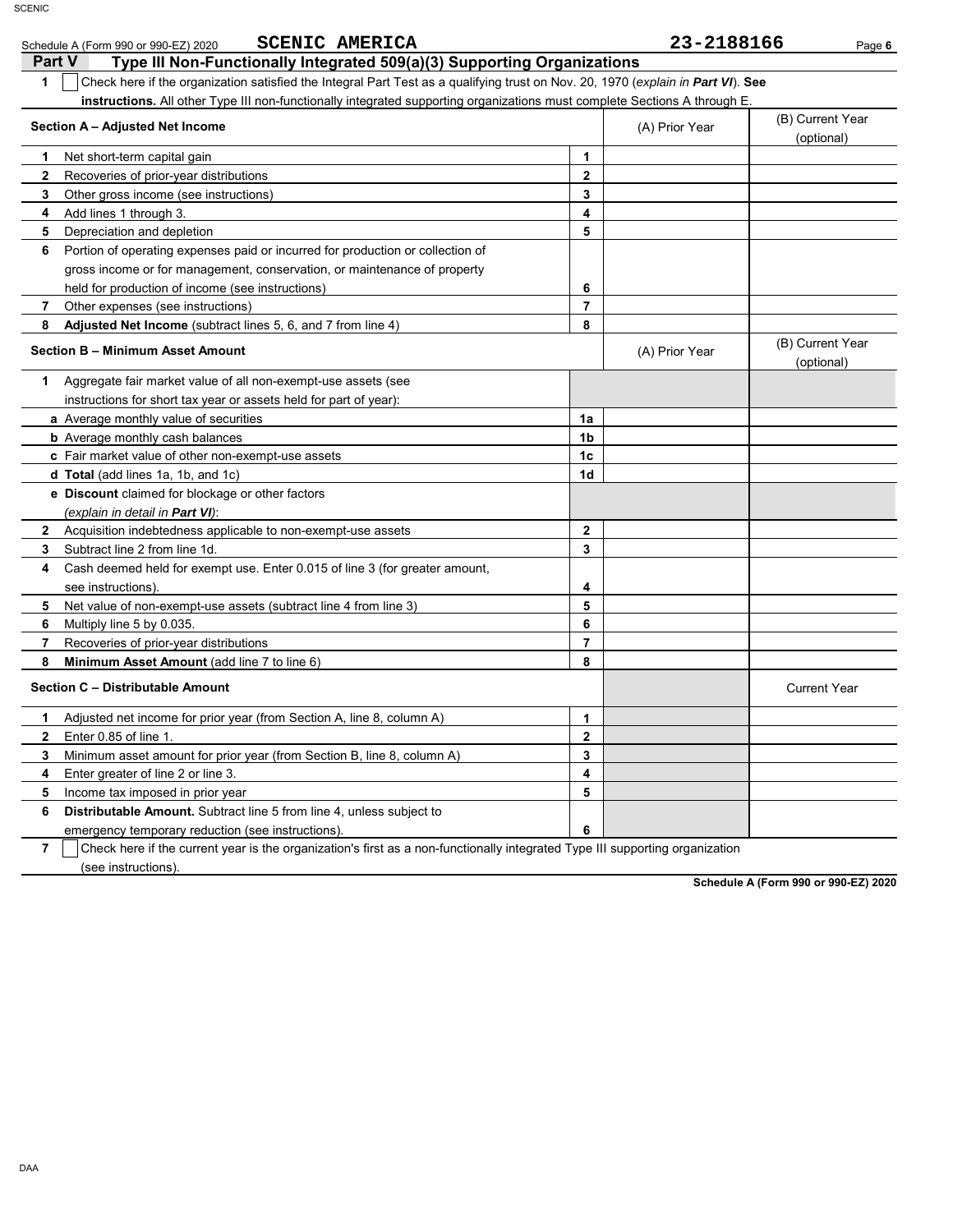|              | Schedule A (Form 990 or 990-EZ) 2020                                                                                        | <b>SCENIC AMERICA</b>                                                                      |                                    | 23-2188166                                    | Page 7                                                  |
|--------------|-----------------------------------------------------------------------------------------------------------------------------|--------------------------------------------------------------------------------------------|------------------------------------|-----------------------------------------------|---------------------------------------------------------|
| Part V       |                                                                                                                             | Type III Non-Functionally Integrated 509(a)(3) Supporting Organizations (continued)        |                                    |                                               |                                                         |
|              | <b>Section D - Distributions</b>                                                                                            |                                                                                            |                                    |                                               | <b>Current Year</b>                                     |
| 1            |                                                                                                                             | Amounts paid to supported organizations to accomplish exempt purposes                      |                                    |                                               |                                                         |
| $\mathbf{2}$ |                                                                                                                             | Amounts paid to perform activity that directly furthers exempt purposes of supported       |                                    |                                               |                                                         |
|              | organizations, in excess of income from activity                                                                            |                                                                                            |                                    |                                               |                                                         |
| 3            |                                                                                                                             | Administrative expenses paid to accomplish exempt purposes of supported organizations      |                                    |                                               |                                                         |
| 4            | Amounts paid to acquire exempt-use assets                                                                                   |                                                                                            |                                    |                                               |                                                         |
| 5            |                                                                                                                             | Qualified set-aside amounts (prior IRS approval required—provide details in Part VI)       |                                    |                                               |                                                         |
| 6            | Other distributions ( <i>describe in <b>Part VI</b></i> ). See instructions.                                                |                                                                                            |                                    |                                               |                                                         |
| 7            | Total annual distributions. Add lines 1 through 6.                                                                          |                                                                                            |                                    |                                               |                                                         |
| 8            |                                                                                                                             | Distributions to attentive supported organizations to which the organization is responsive |                                    |                                               |                                                         |
|              | (provide details in Part VI). See instructions.                                                                             |                                                                                            |                                    |                                               |                                                         |
| 9            | Distributable amount for 2020 from Section C, line 6                                                                        |                                                                                            |                                    |                                               |                                                         |
| 10           | Line 8 amount divided by line 9 amount                                                                                      |                                                                                            |                                    |                                               |                                                         |
|              | <b>Section E - Distribution Allocations (see instructions)</b>                                                              |                                                                                            | (i)<br><b>Excess Distributions</b> | (ii)<br><b>Underdistributions</b><br>Pre-2020 | (iii)<br><b>Distributable</b><br><b>Amount for 2020</b> |
| 1            | Distributable amount for 2020 from Section C, line 6                                                                        |                                                                                            |                                    |                                               |                                                         |
| $\mathbf{2}$ | Underdistributions, if any, for years prior to 2020<br>(reasonable cause required–explain in Part VI). See<br>instructions. |                                                                                            |                                    |                                               |                                                         |
| 3            | Excess distributions carryover, if any, to 2020                                                                             |                                                                                            |                                    |                                               |                                                         |
|              |                                                                                                                             |                                                                                            |                                    |                                               |                                                         |
|              |                                                                                                                             |                                                                                            |                                    |                                               |                                                         |
|              |                                                                                                                             |                                                                                            |                                    |                                               |                                                         |
|              |                                                                                                                             |                                                                                            |                                    |                                               |                                                         |
|              |                                                                                                                             |                                                                                            |                                    |                                               |                                                         |
|              | f Total of lines 3a through 3e                                                                                              |                                                                                            |                                    |                                               |                                                         |
|              | g Applied to underdistributions of prior years                                                                              |                                                                                            |                                    |                                               |                                                         |
|              | h Applied to 2020 distributable amount                                                                                      |                                                                                            |                                    |                                               |                                                         |
|              | <i>i</i> Carryover from 2015 not applied (see instructions)                                                                 |                                                                                            |                                    |                                               |                                                         |
|              | Remainder. Subtract lines 3g, 3h, and 3i from line 3f.                                                                      |                                                                                            |                                    |                                               |                                                         |
| 4            | Distributions for 2020 from                                                                                                 |                                                                                            |                                    |                                               |                                                         |
|              | Section D, line 7:                                                                                                          | \$                                                                                         |                                    |                                               |                                                         |
|              | <b>a</b> Applied to underdistributions of prior years                                                                       |                                                                                            |                                    |                                               |                                                         |
|              | <b>b</b> Applied to 2020 distributable amount                                                                               |                                                                                            |                                    |                                               |                                                         |
|              | <b>c</b> Remainder. Subtract lines 4a and 4b from line 4.                                                                   |                                                                                            |                                    |                                               |                                                         |
| 5            | Remaining underdistributions for years prior to 2020, if                                                                    |                                                                                            |                                    |                                               |                                                         |
|              | any. Subtract lines 3g and 4a from line 2. For result                                                                       |                                                                                            |                                    |                                               |                                                         |
|              | greater than zero, explain in Part VI. See instructions.                                                                    |                                                                                            |                                    |                                               |                                                         |
| 6            | Remaining underdistributions for 2020 Subtract lines 3h                                                                     |                                                                                            |                                    |                                               |                                                         |
|              | and 4b from line 1. For result greater than zero, explain in                                                                |                                                                                            |                                    |                                               |                                                         |
|              | Part VI. See instructions.                                                                                                  |                                                                                            |                                    |                                               |                                                         |
| 7            | Excess distributions carryover to 2021. Add lines 3j                                                                        |                                                                                            |                                    |                                               |                                                         |
|              | and 4c.                                                                                                                     |                                                                                            |                                    |                                               |                                                         |
| 8            | Breakdown of line 7:                                                                                                        |                                                                                            |                                    |                                               |                                                         |
|              | a Excess from 2016                                                                                                          |                                                                                            |                                    |                                               |                                                         |
|              |                                                                                                                             |                                                                                            |                                    |                                               |                                                         |
|              |                                                                                                                             |                                                                                            |                                    |                                               |                                                         |
|              | d Excess from 2019                                                                                                          |                                                                                            |                                    |                                               |                                                         |
|              | e Excess from 2020                                                                                                          |                                                                                            |                                    |                                               |                                                         |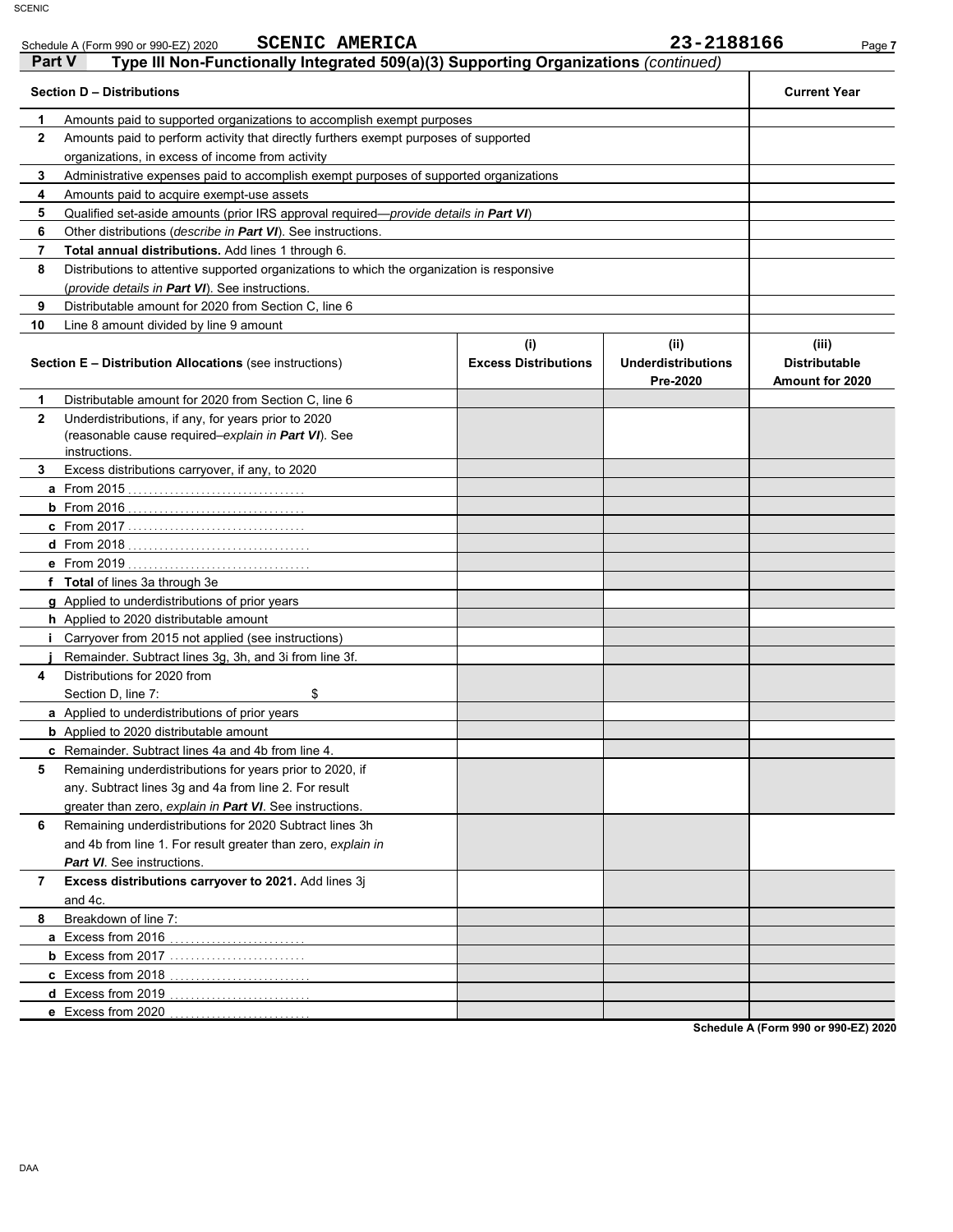| Part VI | Schedule A (Form 990 or 990-EZ) 2020 | SCENIC AMERICA                                                                                 |             | 23-2188166<br>Supplemental Information. Provide the explanations required by Part II, line 10; Part II, line 17a or 17b; Part                                                                                                                                                                                                                                          | Page 8 |
|---------|--------------------------------------|------------------------------------------------------------------------------------------------|-------------|------------------------------------------------------------------------------------------------------------------------------------------------------------------------------------------------------------------------------------------------------------------------------------------------------------------------------------------------------------------------|--------|
|         |                                      |                                                                                                |             | III, line 12; Part IV, Section A, lines 1, 2, 3b, 3c, 4b, 4c, 5a, 6, 9a, 9b, 9c, 11a, 11b, and 11c; Part IV, Section<br>B, lines 1 and 2; Part IV, Section C, line 1; Part IV, Section D, lines 2 and 3; Part IV, Section E, lines 1c, 2a, 2b,<br>3a, and 3b; Part V, line 1; Part V, Section B, line 1e; Part V, Section D, lines 5, 6, and 8; and Part V, Section E, |        |
|         |                                      | lines 2, 5, and 6. Also complete this part for any additional information. (See instructions.) |             |                                                                                                                                                                                                                                                                                                                                                                        |        |
|         |                                      | PART II, LINE 10 - OTHER INCOME DETAIL                                                         |             |                                                                                                                                                                                                                                                                                                                                                                        |        |
|         |                                      |                                                                                                | \$<br>5,405 |                                                                                                                                                                                                                                                                                                                                                                        |        |
|         |                                      |                                                                                                |             |                                                                                                                                                                                                                                                                                                                                                                        |        |
|         |                                      |                                                                                                |             |                                                                                                                                                                                                                                                                                                                                                                        |        |
|         |                                      |                                                                                                |             |                                                                                                                                                                                                                                                                                                                                                                        |        |
|         |                                      |                                                                                                |             |                                                                                                                                                                                                                                                                                                                                                                        |        |
|         |                                      |                                                                                                |             |                                                                                                                                                                                                                                                                                                                                                                        |        |
|         |                                      |                                                                                                |             |                                                                                                                                                                                                                                                                                                                                                                        |        |
|         |                                      |                                                                                                |             |                                                                                                                                                                                                                                                                                                                                                                        |        |
|         |                                      |                                                                                                |             |                                                                                                                                                                                                                                                                                                                                                                        |        |
|         |                                      |                                                                                                |             |                                                                                                                                                                                                                                                                                                                                                                        |        |
|         |                                      |                                                                                                |             |                                                                                                                                                                                                                                                                                                                                                                        |        |
|         |                                      |                                                                                                |             |                                                                                                                                                                                                                                                                                                                                                                        |        |
|         |                                      |                                                                                                |             |                                                                                                                                                                                                                                                                                                                                                                        |        |
|         |                                      |                                                                                                |             |                                                                                                                                                                                                                                                                                                                                                                        |        |
|         |                                      |                                                                                                |             |                                                                                                                                                                                                                                                                                                                                                                        |        |
|         |                                      |                                                                                                |             |                                                                                                                                                                                                                                                                                                                                                                        |        |
|         |                                      |                                                                                                |             |                                                                                                                                                                                                                                                                                                                                                                        |        |
|         |                                      |                                                                                                |             |                                                                                                                                                                                                                                                                                                                                                                        |        |
|         |                                      |                                                                                                |             |                                                                                                                                                                                                                                                                                                                                                                        |        |
|         |                                      |                                                                                                |             |                                                                                                                                                                                                                                                                                                                                                                        |        |
|         |                                      |                                                                                                |             |                                                                                                                                                                                                                                                                                                                                                                        |        |
|         |                                      |                                                                                                |             |                                                                                                                                                                                                                                                                                                                                                                        |        |
|         |                                      |                                                                                                |             |                                                                                                                                                                                                                                                                                                                                                                        |        |
|         |                                      |                                                                                                |             |                                                                                                                                                                                                                                                                                                                                                                        |        |
|         |                                      |                                                                                                |             |                                                                                                                                                                                                                                                                                                                                                                        |        |
|         |                                      |                                                                                                |             |                                                                                                                                                                                                                                                                                                                                                                        |        |
|         |                                      |                                                                                                |             |                                                                                                                                                                                                                                                                                                                                                                        |        |
|         |                                      |                                                                                                |             |                                                                                                                                                                                                                                                                                                                                                                        |        |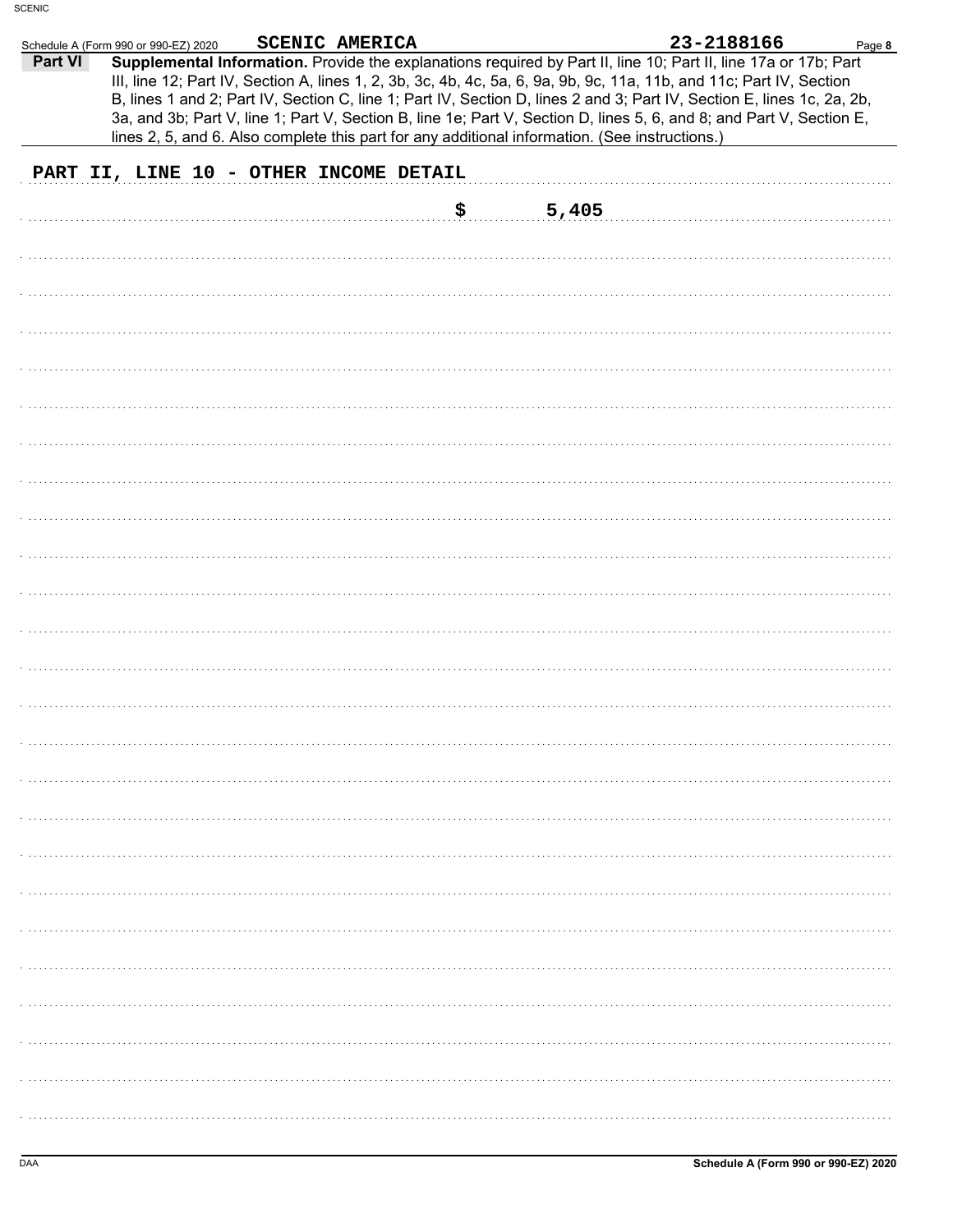| <b>SCHEDULE C</b>    | <b>Political Campaign and Lobbying Activities</b>                             | OMB No. 1545-004 |  |
|----------------------|-------------------------------------------------------------------------------|------------------|--|
| (Form 990 or 990-EZ) |                                                                               | 2020             |  |
|                      | For Organizations Exempt From Income Tax Under section 501(c) and section 527 |                  |  |

# Department of the Treasury<br>Internal Revenue Service

▶ Complete if the organization is described below. ▶ Attach to Form 990 or Form 990-EZ.

 **Go to** *www.irs.gov/Form990* **for instructions and the latest information.**

**If the organization answered "Yes," on Form 990, Part IV, line 3, or Form 990-EZ, Part V, line 46 (Political Campaign Activities), then**

• Section 501(c)(3) organizations: Complete Parts I-A and B. Do not complete Part I-C.

• Section 501(c) (other than section 501(c)(3)) organizations: Complete Parts I-A and C below. Do not complete Part I-B.

• Section 527 organizations: Complete Part I-A only.

**If the organization answered "Yes," on Form 990, Part IV, line 4, or Form 990-EZ, Part VI, line 47 (Lobbying Activities), then**

• Section 501(c)(3) organizations that have filed Form 5768 (election under section 501(h)): Complete Part II-A. Do not complete Part II-B.

• Section 501(c)(3) organizations that have NOT filed Form 5768 (election under section 501(h)): Complete Part II-B. Do not complete Part II-A.

**If the organization answered "Yes," on Form 990, Part IV, line 5 (Proxy Tax) (See separate instructions) or Form 990-EZ, Part V, line 35c (Proxy Tax) (See separate instructions), then**

Section 501(c)(4), (5), or (6) organizations: Complete Part III. •

|              | • Section 501(c)(4), (5), or (6) organizations: Complete Part III.                                                                  |             |           |                            |                                                     |
|--------------|-------------------------------------------------------------------------------------------------------------------------------------|-------------|-----------|----------------------------|-----------------------------------------------------|
|              | Name of organization                                                                                                                |             |           |                            | <b>Employer identification number</b>               |
|              | <b>SCENIC AMERICA</b>                                                                                                               |             |           | 23-2188166                 |                                                     |
|              | Complete if the organization is exempt under section 501(c) or is a section 527 organization.<br>Part I-A                           |             |           |                            |                                                     |
| 1.           | Provide a description of the organization's direct and indirect political campaign activities in Part IV. (See instructions for     |             |           |                            |                                                     |
|              | definition of "political campaign activities")                                                                                      |             |           |                            |                                                     |
| $\mathbf{2}$ | Political campaign activity expenditures (See instructions) [11] productions and the control of the control of                      |             |           |                            |                                                     |
| 3            | Volunteer hours for political campaign activities (See instructions)                                                                |             |           |                            |                                                     |
|              | Complete if the organization is exempt under section 501(c)(3).<br>Part I-B                                                         |             |           |                            |                                                     |
| 1.           | Enter the amount of any excise tax incurred by the organization under section 4955                                                  |             |           | $\blacktriangleright$ \$   |                                                     |
| $\mathbf{2}$ | Enter the amount of any excise tax incurred by organization managers under section 4955 [[[[[[[[[[[[[[[[[[[[[                       |             |           |                            | $\triangleright$ \$                                 |
| 3            |                                                                                                                                     |             |           |                            | Yes<br>No                                           |
|              | 4a Was a correction made?                                                                                                           |             |           |                            | Yes<br>No                                           |
|              | <b>b</b> If "Yes," describe in Part IV.                                                                                             |             |           |                            |                                                     |
|              | Complete if the organization is exempt under section 501(c), except section 501(c)(3).<br>Part I-C                                  |             |           |                            |                                                     |
| $\mathbf 1$  | Enter the amount directly expended by the filing organization for section 527 exempt function                                       |             |           |                            |                                                     |
|              | activities                                                                                                                          |             |           | $\blacktriangleright$ s    |                                                     |
| $\mathbf{2}$ | Enter the amount of the filing organization's funds contributed to other organizations for section                                  |             |           |                            |                                                     |
|              |                                                                                                                                     |             |           | $\blacktriangleright$ \$   |                                                     |
| 3.           | Total exempt function expenditures. Add lines 1 and 2. Enter here and on Form 1120-POL,                                             |             |           |                            |                                                     |
|              | line 17b                                                                                                                            |             |           | $\blacktriangleright$ \$   |                                                     |
| 4            |                                                                                                                                     |             |           |                            | Yes<br>No                                           |
| 5            | Enter the names, addresses and employer identification number (EIN) of all section 527 political organizations to which the filing  |             |           |                            |                                                     |
|              | organization made payments. For each organization listed, enter the amount paid from the filing organization's funds. Also enter    |             |           |                            |                                                     |
|              | the amount of political contributions received that were promptly and directly delivered to a separate political organization, such |             |           |                            |                                                     |
|              | as a separate segregated fund or a political action committee (PAC). If additional space is needed, provide information in Part IV. |             |           |                            |                                                     |
|              | (a) Name                                                                                                                            | (b) Address | $(c)$ EIN | (d) Amount paid from       | (e) Amount of political                             |
|              |                                                                                                                                     |             |           | filing organization's      | contributions received and<br>promptly and directly |
|              |                                                                                                                                     |             |           | funds. If none, enter -0-. | delivered to a separate                             |
|              |                                                                                                                                     |             |           |                            | political organization.                             |
|              |                                                                                                                                     |             |           |                            | If none, enter -0-.                                 |
| (1)          |                                                                                                                                     |             |           |                            |                                                     |
|              |                                                                                                                                     |             |           |                            |                                                     |
| (2)          |                                                                                                                                     |             |           |                            |                                                     |
|              |                                                                                                                                     |             |           |                            |                                                     |
| (3)          |                                                                                                                                     |             |           |                            |                                                     |
|              |                                                                                                                                     |             |           |                            |                                                     |
| (4)          |                                                                                                                                     |             |           |                            |                                                     |
|              |                                                                                                                                     |             |           |                            |                                                     |
| (5)          |                                                                                                                                     |             |           |                            |                                                     |
|              |                                                                                                                                     |             |           |                            |                                                     |
| (6)          |                                                                                                                                     |             |           |                            |                                                     |
|              |                                                                                                                                     |             |           |                            |                                                     |

**For Paperwork Reduction Act Notice, see the Instructions for Form 990 or 990-EZ.**

**Schedule C (Form 990 or 990-EZ) 2020**

1545-0047

**Open to Public Inspection**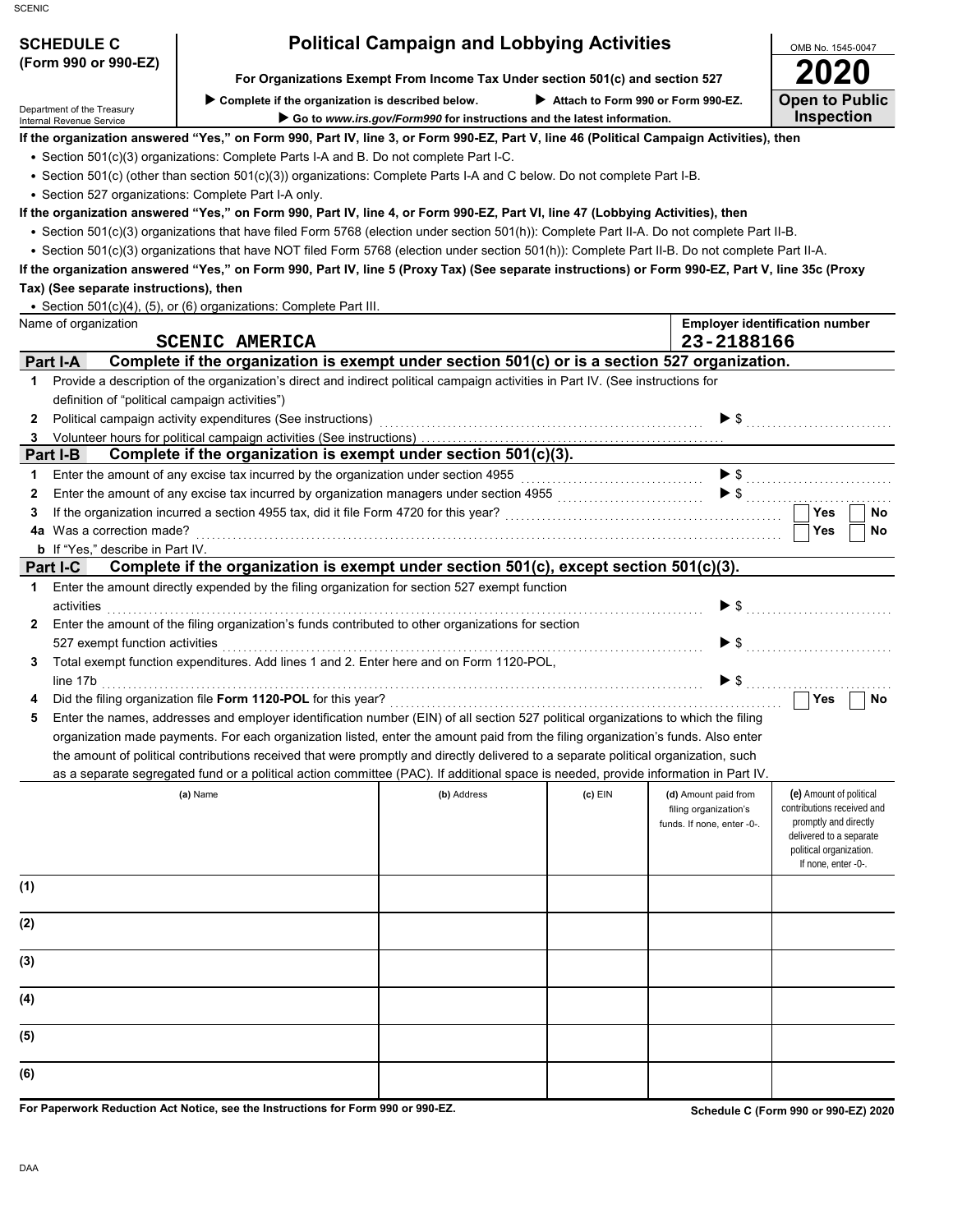|   | Schedule C (Form 990 or 990-EZ) 2020 SCENIC AMERICA                              |                                                                                                                                                                                                                                                                                | 23-2188166                          | Page 2                         |
|---|----------------------------------------------------------------------------------|--------------------------------------------------------------------------------------------------------------------------------------------------------------------------------------------------------------------------------------------------------------------------------|-------------------------------------|--------------------------------|
|   | Part II-A<br>section $501(h)$ ).                                                 | Complete if the organization is exempt under section 501(c)(3) and filed Form 5768 (election under                                                                                                                                                                             |                                     |                                |
| в | A Check<br>$\blacktriangleright$<br>Check                                        | if the filing organization belongs to an affiliated group (and list in Part IV each affiliated group member's name,<br>address, EIN, expenses, and share of excess lobbying expenditures).<br>if the filing organization checked box A and "limited control" provisions apply. |                                     |                                |
|   |                                                                                  | <b>Limits on Lobbying Expenditures</b><br>(The term "expenditures" means amounts paid or incurred.)                                                                                                                                                                            | (a) Filing<br>organization's totals | (b) Affiliated<br>group totals |
|   | 1a Total lobbying expenditures to influence public opinion (grassroots lobbying) |                                                                                                                                                                                                                                                                                | 500                                 |                                |
|   |                                                                                  |                                                                                                                                                                                                                                                                                | 150,750                             |                                |
|   |                                                                                  |                                                                                                                                                                                                                                                                                | 151,250                             |                                |
|   | Other exempt purpose expenditures<br>d                                           |                                                                                                                                                                                                                                                                                | 979,342                             |                                |
|   |                                                                                  |                                                                                                                                                                                                                                                                                | 1,130,592                           |                                |
|   | f Lobbying nontaxable amount. Enter the amount from the following table in both  |                                                                                                                                                                                                                                                                                |                                     |                                |
|   | columns.                                                                         |                                                                                                                                                                                                                                                                                | 188,059                             |                                |
|   | If the amount on line 1e, column (a) or (b) is:                                  | The lobbying nontaxable amount is:                                                                                                                                                                                                                                             |                                     |                                |
|   | Not over \$500,000                                                               | 20% of the amount on line 1e.                                                                                                                                                                                                                                                  |                                     |                                |
|   | Over \$500,000 but not over \$1,000,000                                          | \$100,000 plus 15% of the excess over \$500,000.                                                                                                                                                                                                                               |                                     |                                |
|   | Over \$1,000,000 but not over \$1,500,000                                        | \$175,000 plus 10% of the excess over \$1,000,000.                                                                                                                                                                                                                             |                                     |                                |
|   | Over \$1,500,000 but not over \$17,000,000                                       | \$225,000 plus 5% of the excess over \$1,500,000.                                                                                                                                                                                                                              |                                     |                                |
|   | Over \$17,000,000                                                                | \$1,000,000.                                                                                                                                                                                                                                                                   |                                     |                                |
|   | g                                                                                |                                                                                                                                                                                                                                                                                | 47,015                              |                                |
|   |                                                                                  |                                                                                                                                                                                                                                                                                | 0                                   |                                |
|   | Subtract line 1f from line 1c. If zero or less, enter -0-                        |                                                                                                                                                                                                                                                                                | ი                                   |                                |
|   |                                                                                  | If there is an amount other than zero on either line 1h or line 1i, did the organization file Form 4720                                                                                                                                                                        |                                     |                                |
|   | reporting section 4911 tax for this year?                                        |                                                                                                                                                                                                                                                                                |                                     | Yes<br>No                      |
|   |                                                                                  | 4-Year Averaging Period Under Section 501(h)                                                                                                                                                                                                                                   |                                     |                                |

## **(Some organizations that made a section 501(h) election do not have to complete all of the five columns below. See the separate instructions for lines 2a through 2f.)**

| Lobbying Expenditures During 4-Year Averaging Period                                   |          |          |            |            |           |  |  |  |
|----------------------------------------------------------------------------------------|----------|----------|------------|------------|-----------|--|--|--|
| Calendar year (or fiscal year<br>beginning in)                                         | (a) 2017 | (b) 2018 | $(c)$ 2019 | $(d)$ 2020 | (e) Total |  |  |  |
| 2a Lobbying nontaxable amount                                                          | 92,485   | 136,266  | 165,796    | 188,059    | 582,606   |  |  |  |
| <b>b</b> Lobbying ceiling amount<br>$(150\% \text{ of line } 2a, \text{ column } (e))$ |          |          |            |            | 873,909   |  |  |  |
| c Total lobbying expenditures                                                          | 14,292   | 27,275   | 134,926    | 151,250    | 327,743   |  |  |  |
| <b>d</b> Grassroots nontaxable amount                                                  | 23,121   | 34,067   | 41,449     | 47,015     | 145,652   |  |  |  |
| e Grassroots ceiling amount<br>(150% of line 2d, column (e))                           |          |          |            |            | 218,478   |  |  |  |
| f Grassroots lobbying expenditures                                                     | 1,969    | 1,275    | 929        | 500        | 4,673     |  |  |  |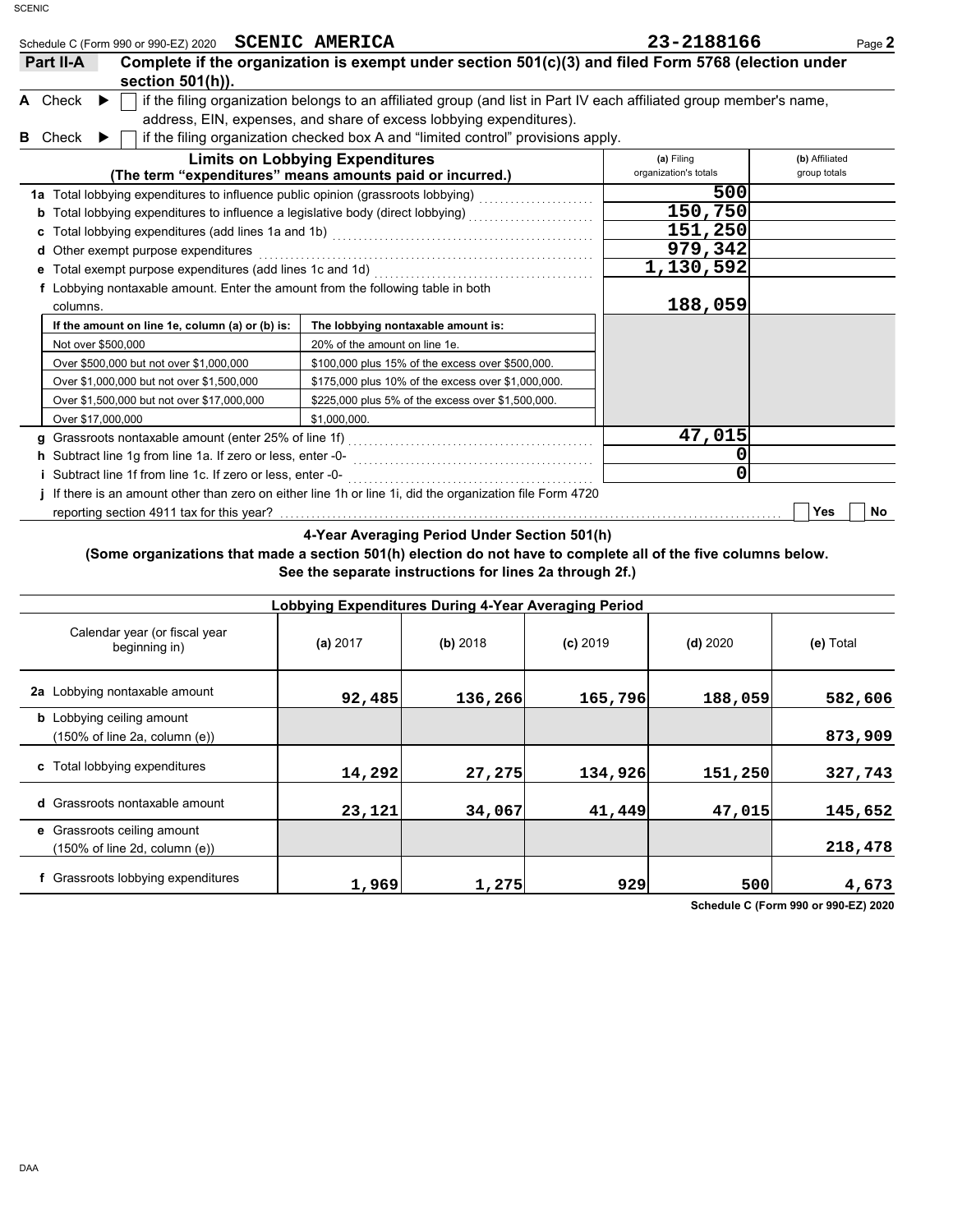| Complete if the organization is exempt under section 501(c)(3) and has NOT filed Form 5768<br>(election under section 501(h)).                   |      |              |                         |             |
|--------------------------------------------------------------------------------------------------------------------------------------------------|------|--------------|-------------------------|-------------|
|                                                                                                                                                  |      |              |                         |             |
| For each "Yes," response on lines 1a through 1i below, provide in Part IV a detailed                                                             |      | (a)          | (b)                     |             |
| description of the lobbying activity.                                                                                                            | Yes. | No           | <b>Amount</b>           |             |
| During the year, did the filing organization attempt to influence foreign, national, state, or local<br>1                                        |      |              |                         |             |
| legislation, including any attempt to influence public opinion on a legislative matter or                                                        |      |              |                         |             |
| referendum, through the use of:                                                                                                                  |      |              |                         |             |
|                                                                                                                                                  |      |              |                         |             |
| <b>b</b> Paid staff or management (include compensation in expenses reported on lines 1c through 1i)?                                            |      |              |                         |             |
|                                                                                                                                                  |      |              |                         |             |
|                                                                                                                                                  |      |              |                         |             |
|                                                                                                                                                  |      |              |                         |             |
|                                                                                                                                                  |      |              |                         |             |
|                                                                                                                                                  |      |              |                         |             |
|                                                                                                                                                  |      |              |                         |             |
|                                                                                                                                                  |      |              |                         |             |
|                                                                                                                                                  |      |              |                         |             |
|                                                                                                                                                  |      |              |                         |             |
|                                                                                                                                                  |      |              |                         |             |
| c If "Yes," enter the amount of any tax incurred by organization managers under section 4912                                                     |      |              |                         |             |
| d If the filing organization incurred a section 4912 tax, did it file Form 4720 for this year?                                                   |      |              |                         |             |
|                                                                                                                                                  |      |              |                         |             |
| Complete if the organization is exempt under section 501(c)(4), section 501(c)(5), or section<br>$501(c)(6)$ .                                   |      |              |                         |             |
|                                                                                                                                                  |      |              |                         | Yes  <br>No |
| Were substantially all (90% or more) dues received nondeductible by members?                                                                     |      |              | 1                       |             |
|                                                                                                                                                  |      |              | $\mathbf{2}$            |             |
| Part III-A<br>1<br>2<br>Did the organization agree to carry over lobbying and political campaign activity expenditures from the prior year?<br>3 |      |              | $\overline{\mathbf{3}}$ |             |
| Complete if the organization is exempt under section $501(c)(4)$ , section $501(c)(5)$ , or section<br>Part III-B                                |      |              |                         |             |
| 501(c)(6) and if either (a) BOTH Part III-A, lines 1 and 2, are answered "No" OR (b) Part III-A, line 3, is<br>answered "Yes."                   |      |              |                         |             |
|                                                                                                                                                  |      | 1            |                         |             |
| Dues, assessments and similar amounts from members [11] production contains assessments and similar amounts from members                         |      |              |                         |             |
| Section 162(e) nondeductible lobbying and political expenditures (do not include amounts of                                                      |      |              |                         |             |
| political expenses for which the section 527(f) tax was paid).                                                                                   |      | 2a           |                         |             |
|                                                                                                                                                  |      | 2b           |                         |             |
| c                                                                                                                                                |      | 2c           |                         |             |
| Total                                                                                                                                            |      | $\mathbf{3}$ |                         |             |
| Aggregate amount reported in section 6033(e)(1)(A) notices of nondeductible section 162(e) dues [[[[[[[[[[[[[[                                   |      |              |                         |             |
| If notices were sent and the amount on line 2c exceeds the amount on line 3, what portion of the                                                 |      |              |                         |             |
| excess does the organization agree to carryover to the reasonable estimate of nondeductible lobbying                                             |      | 4            |                         |             |
| $\mathbf{2}$<br>and political expenditure next year?<br>5.                                                                                       |      | 5            |                         |             |

. . . . . . . . . . . . . . . . . . . . . . . . . . . . . . . . . . . . . . . . . . . . . . . . . . . . . . . . . . . . . . . . . . . . . . . . . . . . . . . . . . . . . . . . . . . . . . . . . . . . . . . . . . . . . . . . . . . . . . . . . . . . . . . . . . . . . . . . . . . . . . . . . . . . . . . . . . . . . . . . . . . . . .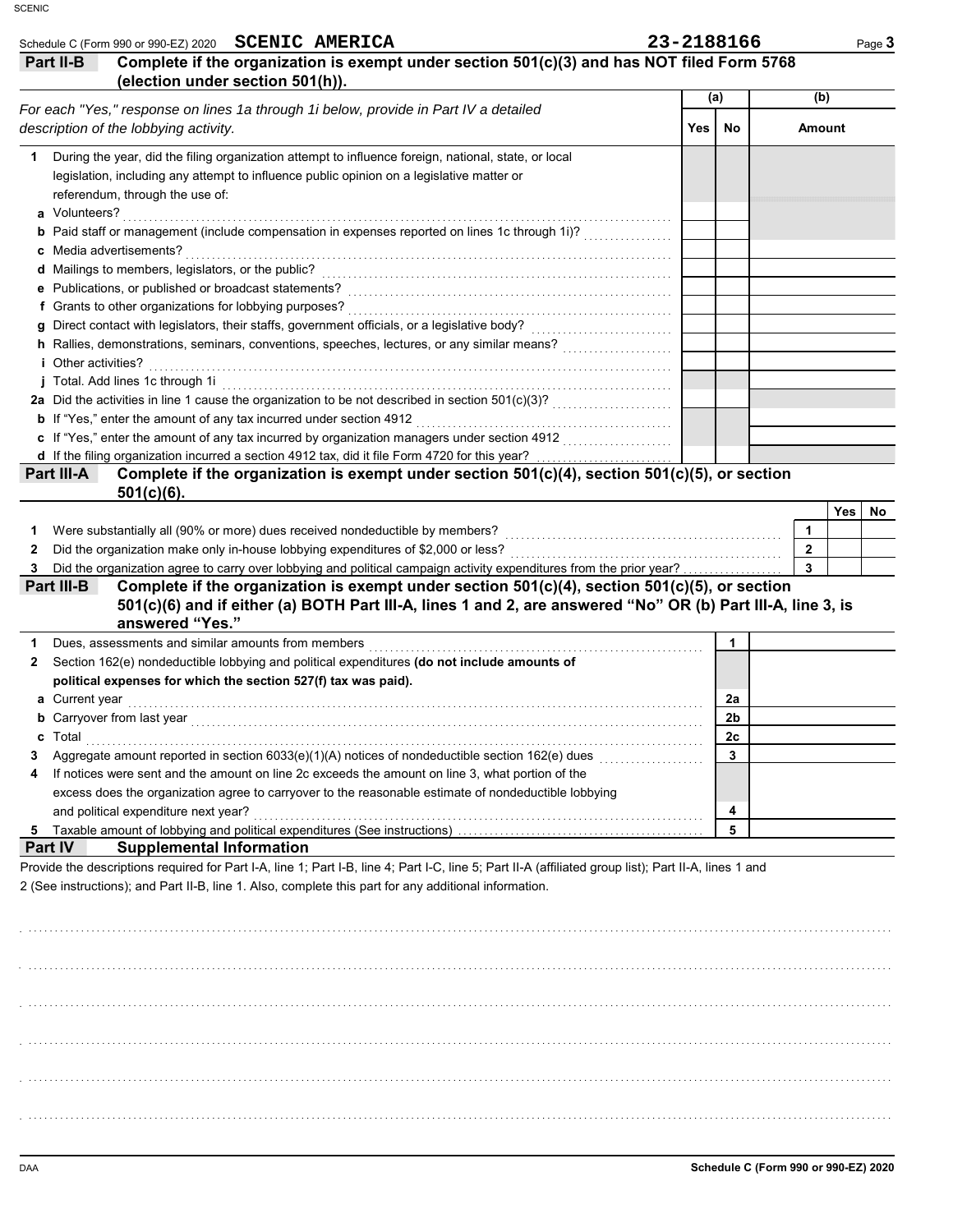|                                                                                                     |  |  | 23-2188166 | Page 4 |
|-----------------------------------------------------------------------------------------------------|--|--|------------|--------|
| Schedule C (Form 990 or 990-EZ) 2020 SCENIC AMERICA<br>Part IV Supplemental Information (continued) |  |  |            |        |
|                                                                                                     |  |  |            |        |
|                                                                                                     |  |  |            |        |
|                                                                                                     |  |  |            |        |
|                                                                                                     |  |  |            |        |
|                                                                                                     |  |  |            |        |
|                                                                                                     |  |  |            |        |
|                                                                                                     |  |  |            |        |
|                                                                                                     |  |  |            |        |
|                                                                                                     |  |  |            |        |
|                                                                                                     |  |  |            |        |
|                                                                                                     |  |  |            |        |
|                                                                                                     |  |  |            |        |
|                                                                                                     |  |  |            |        |
|                                                                                                     |  |  |            |        |
|                                                                                                     |  |  |            |        |
|                                                                                                     |  |  |            |        |
|                                                                                                     |  |  |            |        |
|                                                                                                     |  |  |            |        |
|                                                                                                     |  |  |            |        |
|                                                                                                     |  |  |            |        |
|                                                                                                     |  |  |            |        |
|                                                                                                     |  |  |            |        |
|                                                                                                     |  |  |            |        |
|                                                                                                     |  |  |            |        |
|                                                                                                     |  |  |            |        |
|                                                                                                     |  |  |            |        |
|                                                                                                     |  |  |            |        |
|                                                                                                     |  |  |            |        |
|                                                                                                     |  |  |            |        |
|                                                                                                     |  |  |            |        |
|                                                                                                     |  |  |            |        |
|                                                                                                     |  |  |            |        |
|                                                                                                     |  |  |            |        |
|                                                                                                     |  |  |            |        |
|                                                                                                     |  |  |            |        |
|                                                                                                     |  |  |            |        |
|                                                                                                     |  |  |            |        |
|                                                                                                     |  |  |            |        |
|                                                                                                     |  |  |            |        |
|                                                                                                     |  |  |            |        |
|                                                                                                     |  |  |            |        |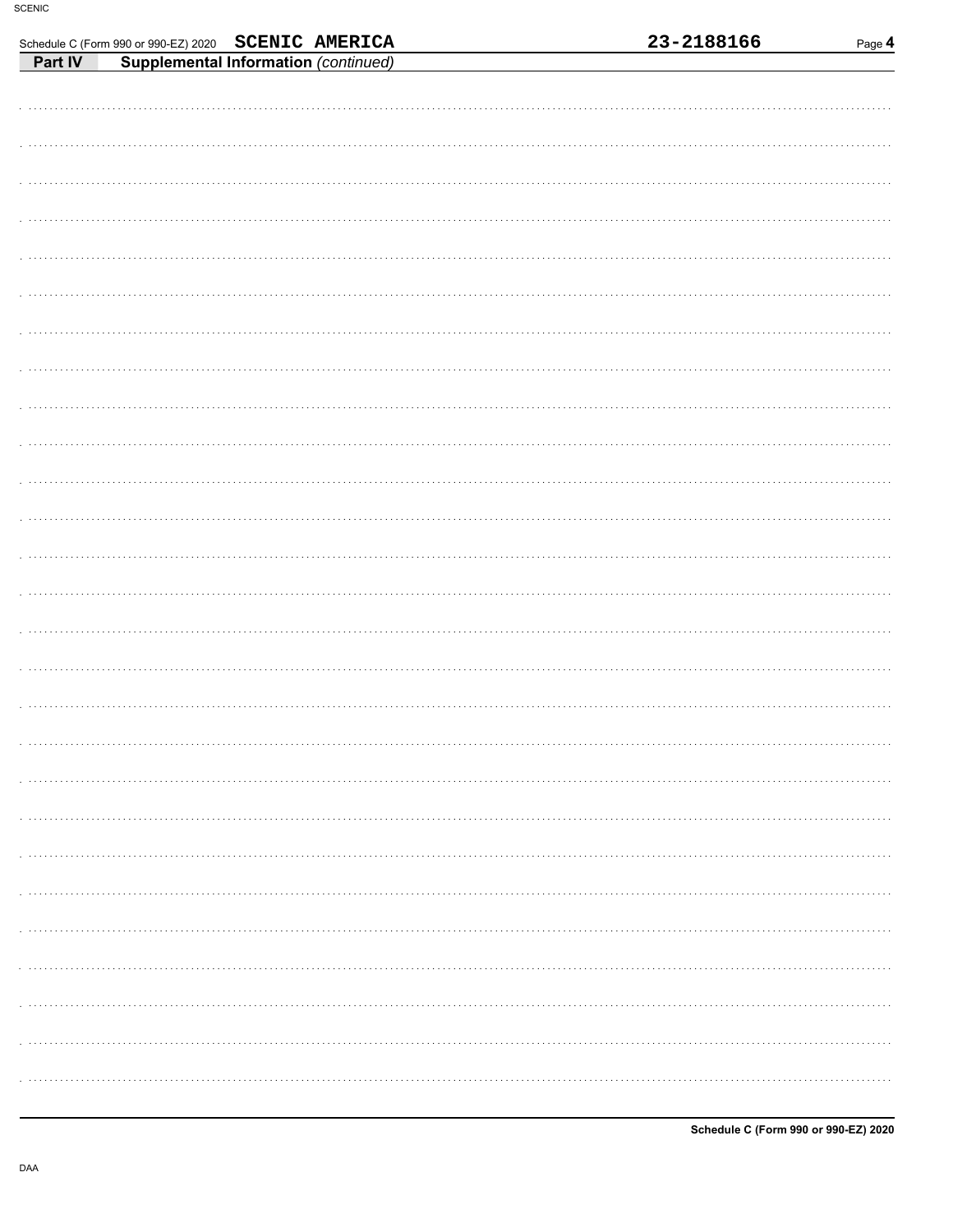### Department of the Treasury Internal Revenue Service

**Name of the organization**

# **SCHEDULE D Supplemental Financial Statements**

 **Attach to Form 990. (Form 990) Part IV, line 6, 7, 8, 9, 10, 11a, 11b, 11c, 11d, 11e, 11f, 12a, or 12b. Complete if the organization answered "Yes" on Form 990,**

▶ Go to *www.irs.gov/Form990* for instructions and the latest information.

**Employer identification number Inspection**

**2020**

**Open to Public**

OMB No. 1545-0047

|        | <b>SCENIC AMERICA</b>                                                                                                                                                                 |                | 23-2188166                                                                                                                                                                                                                                                                                                                                                                                                                                                                                                      |
|--------|---------------------------------------------------------------------------------------------------------------------------------------------------------------------------------------|----------------|-----------------------------------------------------------------------------------------------------------------------------------------------------------------------------------------------------------------------------------------------------------------------------------------------------------------------------------------------------------------------------------------------------------------------------------------------------------------------------------------------------------------|
|        | Organizations Maintaining Donor Advised Funds or Other Similar Funds or Accounts.<br>Part I                                                                                           |                |                                                                                                                                                                                                                                                                                                                                                                                                                                                                                                                 |
|        | Complete if the organization answered "Yes" on Form 990, Part IV, line 6.                                                                                                             |                |                                                                                                                                                                                                                                                                                                                                                                                                                                                                                                                 |
|        | (a) Donor advised funds                                                                                                                                                               |                | (b) Funds and other accounts                                                                                                                                                                                                                                                                                                                                                                                                                                                                                    |
|        | Total number at end of year                                                                                                                                                           |                |                                                                                                                                                                                                                                                                                                                                                                                                                                                                                                                 |
| 2      |                                                                                                                                                                                       |                |                                                                                                                                                                                                                                                                                                                                                                                                                                                                                                                 |
| 3      | Aggregate value of grants from (during year) Mathematical Landscape Control Control Control Control Control Co                                                                        |                |                                                                                                                                                                                                                                                                                                                                                                                                                                                                                                                 |
| 4      |                                                                                                                                                                                       |                |                                                                                                                                                                                                                                                                                                                                                                                                                                                                                                                 |
| 5      | Did the organization inform all donors and donor advisors in writing that the assets held in donor advised                                                                            |                |                                                                                                                                                                                                                                                                                                                                                                                                                                                                                                                 |
|        |                                                                                                                                                                                       |                | Yes<br>No                                                                                                                                                                                                                                                                                                                                                                                                                                                                                                       |
| 6      | Did the organization inform all grantees, donors, and donor advisors in writing that grant funds can be used                                                                          |                |                                                                                                                                                                                                                                                                                                                                                                                                                                                                                                                 |
|        | only for charitable purposes and not for the benefit of the donor or donor advisor, or for any other purpose                                                                          |                |                                                                                                                                                                                                                                                                                                                                                                                                                                                                                                                 |
|        | conferring impermissible private benefit?                                                                                                                                             |                | Yes<br>No                                                                                                                                                                                                                                                                                                                                                                                                                                                                                                       |
|        | Part II<br><b>Conservation Easements.</b>                                                                                                                                             |                |                                                                                                                                                                                                                                                                                                                                                                                                                                                                                                                 |
|        | Complete if the organization answered "Yes" on Form 990, Part IV, line 7.                                                                                                             |                |                                                                                                                                                                                                                                                                                                                                                                                                                                                                                                                 |
|        | Purpose(s) of conservation easements held by the organization (check all that apply).                                                                                                 |                |                                                                                                                                                                                                                                                                                                                                                                                                                                                                                                                 |
|        | Preservation of land for public use (for example, recreation or education)<br>Preservation of a historically important land area                                                      |                |                                                                                                                                                                                                                                                                                                                                                                                                                                                                                                                 |
|        | Protection of natural habitat<br>Preservation of a certified historic structure                                                                                                       |                |                                                                                                                                                                                                                                                                                                                                                                                                                                                                                                                 |
|        | Preservation of open space                                                                                                                                                            |                |                                                                                                                                                                                                                                                                                                                                                                                                                                                                                                                 |
| 2      | Complete lines 2a through 2d if the organization held a qualified conservation contribution in the form of a conservation                                                             |                |                                                                                                                                                                                                                                                                                                                                                                                                                                                                                                                 |
|        | easement on the last day of the tax year.                                                                                                                                             |                | Held at the End of the Tax Year                                                                                                                                                                                                                                                                                                                                                                                                                                                                                 |
| а      | Total number of conservation easements                                                                                                                                                | 2a             |                                                                                                                                                                                                                                                                                                                                                                                                                                                                                                                 |
| b      |                                                                                                                                                                                       | 2 <sub>b</sub> |                                                                                                                                                                                                                                                                                                                                                                                                                                                                                                                 |
| c      | Number of conservation easements on a certified historic structure included in (a)<br>[20]                                                                                            | 2c             |                                                                                                                                                                                                                                                                                                                                                                                                                                                                                                                 |
| d      | Number of conservation easements included in (c) acquired after 7/25/06, and not on a                                                                                                 |                |                                                                                                                                                                                                                                                                                                                                                                                                                                                                                                                 |
|        | historic structure listed in the National Register                                                                                                                                    | 2d             |                                                                                                                                                                                                                                                                                                                                                                                                                                                                                                                 |
| 3      | Number of conservation easements modified, transferred, released, extinguished, or terminated by the organization during the                                                          |                |                                                                                                                                                                                                                                                                                                                                                                                                                                                                                                                 |
|        | tax year $\blacktriangleright$                                                                                                                                                        |                |                                                                                                                                                                                                                                                                                                                                                                                                                                                                                                                 |
| 4      | Number of states where property subject to conservation easement is located ▶                                                                                                         |                |                                                                                                                                                                                                                                                                                                                                                                                                                                                                                                                 |
|        | Does the organization have a written policy regarding the periodic monitoring, inspection, handling of                                                                                |                |                                                                                                                                                                                                                                                                                                                                                                                                                                                                                                                 |
|        |                                                                                                                                                                                       |                | <b>Yes</b><br>No                                                                                                                                                                                                                                                                                                                                                                                                                                                                                                |
| 6      | Staff and volunteer hours devoted to monitoring, inspecting, handling of violations, and enforcing conservation easements during the year                                             |                |                                                                                                                                                                                                                                                                                                                                                                                                                                                                                                                 |
|        |                                                                                                                                                                                       |                |                                                                                                                                                                                                                                                                                                                                                                                                                                                                                                                 |
| 7      | Amount of expenses incurred in monitoring, inspecting, handling of violations, and enforcing conservation easements during the year                                                   |                |                                                                                                                                                                                                                                                                                                                                                                                                                                                                                                                 |
|        | $\blacktriangleright$ \$                                                                                                                                                              |                |                                                                                                                                                                                                                                                                                                                                                                                                                                                                                                                 |
|        | Does each conservation easement reported on line 2(d) above satisfy the requirements of section 170(h)(4)(B)(i)                                                                       |                |                                                                                                                                                                                                                                                                                                                                                                                                                                                                                                                 |
|        |                                                                                                                                                                                       |                |                                                                                                                                                                                                                                                                                                                                                                                                                                                                                                                 |
|        | In Part XIII, describe how the organization reports conservation easements in its revenue and expense statement and                                                                   |                |                                                                                                                                                                                                                                                                                                                                                                                                                                                                                                                 |
|        | balance sheet, and include, if applicable, the text of the footnote to the organization's financial statements that describes the                                                     |                |                                                                                                                                                                                                                                                                                                                                                                                                                                                                                                                 |
|        | organization's accounting for conservation easements.                                                                                                                                 |                |                                                                                                                                                                                                                                                                                                                                                                                                                                                                                                                 |
|        | Organizations Maintaining Collections of Art, Historical Treasures, or Other Similar Assets.<br>Part III<br>Complete if the organization answered "Yes" on Form 990, Part IV, line 8. |                |                                                                                                                                                                                                                                                                                                                                                                                                                                                                                                                 |
|        | 1a If the organization elected, as permitted under FASB ASC 958, not to report in its revenue statement and balance sheet works                                                       |                |                                                                                                                                                                                                                                                                                                                                                                                                                                                                                                                 |
|        | of art, historical treasures, or other similar assets held for public exhibition, education, or research in furtherance of public                                                     |                |                                                                                                                                                                                                                                                                                                                                                                                                                                                                                                                 |
|        | service, provide in Part XIII the text of the footnote to its financial statements that describes these items.                                                                        |                |                                                                                                                                                                                                                                                                                                                                                                                                                                                                                                                 |
|        |                                                                                                                                                                                       |                |                                                                                                                                                                                                                                                                                                                                                                                                                                                                                                                 |
|        | If the organization elected, as permitted under FASB ASC 958, to report in its revenue statement and balance sheet works of                                                           |                |                                                                                                                                                                                                                                                                                                                                                                                                                                                                                                                 |
|        | art, historical treasures, or other similar assets held for public exhibition, education, or research in furtherance of public service,                                               |                |                                                                                                                                                                                                                                                                                                                                                                                                                                                                                                                 |
|        | provide the following amounts relating to these items:                                                                                                                                |                |                                                                                                                                                                                                                                                                                                                                                                                                                                                                                                                 |
|        |                                                                                                                                                                                       |                |                                                                                                                                                                                                                                                                                                                                                                                                                                                                                                                 |
|        |                                                                                                                                                                                       |                |                                                                                                                                                                                                                                                                                                                                                                                                                                                                                                                 |
|        | (ii) Assets included in Form 990, Part X                                                                                                                                              |                |                                                                                                                                                                                                                                                                                                                                                                                                                                                                                                                 |
| b<br>2 | If the organization received or held works of art, historical treasures, or other similar assets for financial gain, provide the                                                      |                | $\begin{array}{c} \mathsf{S} \\ \mathsf{S} \end{array} \begin{array}{c} \begin{array}{c} \mathsf{S} \\ \mathsf{S} \end{array} \end{array} \begin{array}{c} \begin{array}{c} \mathsf{S} \\ \mathsf{S} \end{array} \end{array} \begin{array}{c} \begin{array}{c} \mathsf{S} \\ \mathsf{S} \end{array} \end{array} \begin{array}{c} \begin{array}{c} \mathsf{S} \\ \mathsf{S} \end{array} \end{array} \begin{array}{c} \begin{array}{c} \mathsf{S} \\ \mathsf{S} \end{array} \end{array} \begin{array}{c} \begin{$ |
| a      | following amounts required to be reported under FASB ASC 958 relating to these items:                                                                                                 |                | $\$\,$                                                                                                                                                                                                                                                                                                                                                                                                                                                                                                          |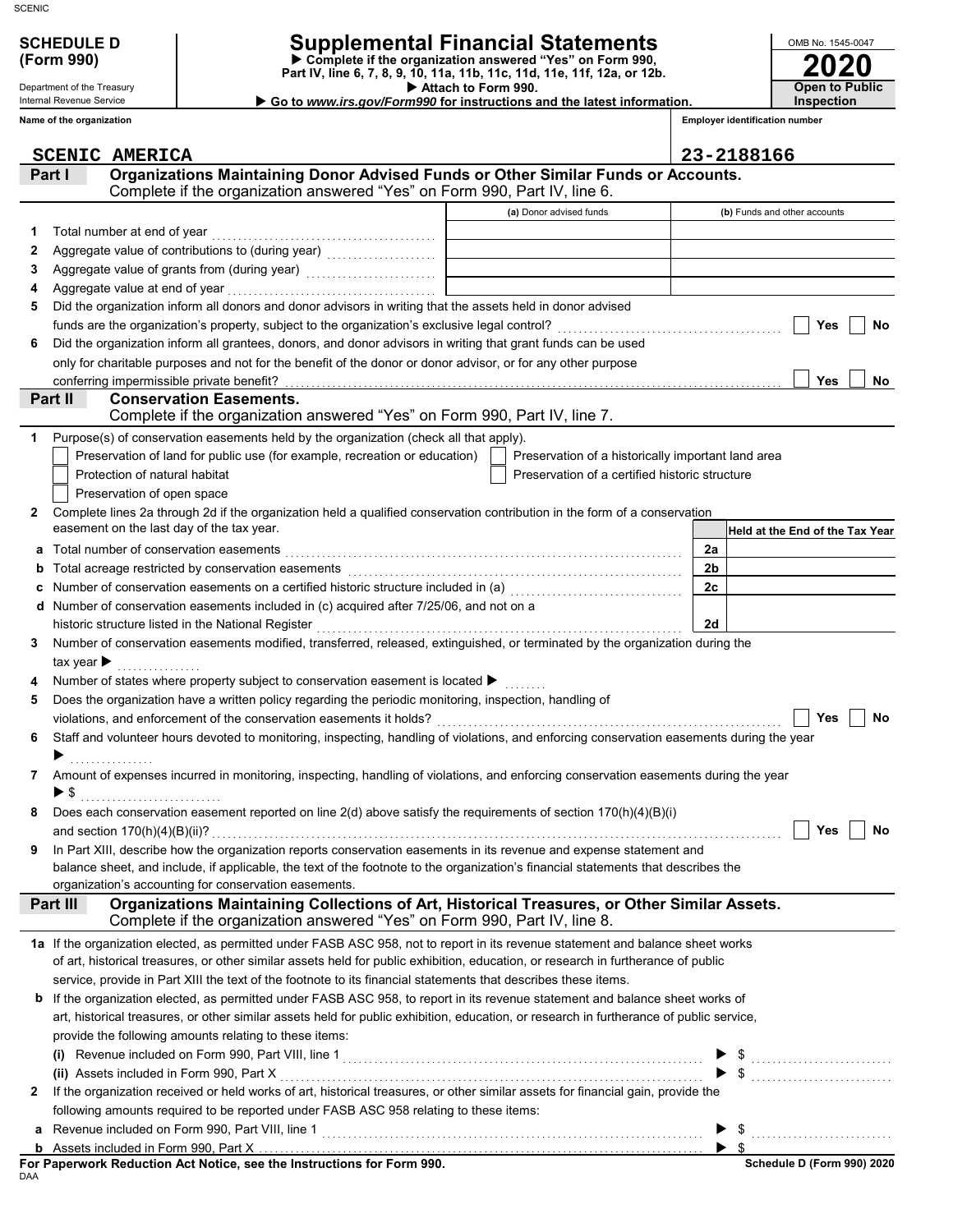| Schedule D (Form 990) 2020 SCENIC AMERICA                                                                                                                                                                                                |                         |                          |                    | 23-2188166      |                      |                | Page 2              |
|------------------------------------------------------------------------------------------------------------------------------------------------------------------------------------------------------------------------------------------|-------------------------|--------------------------|--------------------|-----------------|----------------------|----------------|---------------------|
| Organizations Maintaining Collections of Art, Historical Treasures, or Other Similar Assets (continued)<br>Part III                                                                                                                      |                         |                          |                    |                 |                      |                |                     |
| Using the organization's acquisition, accession, and other records, check any of the following that make significant use of its<br>3<br>collection items (check all that apply):                                                         |                         |                          |                    |                 |                      |                |                     |
| Public exhibition<br>а                                                                                                                                                                                                                   |                         | Loan or exchange program |                    |                 |                      |                |                     |
| b<br>Scholarly research                                                                                                                                                                                                                  |                         |                          |                    |                 |                      |                |                     |
| Preservation for future generations<br>c                                                                                                                                                                                                 |                         |                          |                    |                 |                      |                |                     |
| Provide a description of the organization's collections and explain how they further the organization's exempt purpose in Part<br>4                                                                                                      |                         |                          |                    |                 |                      |                |                     |
| XIII.                                                                                                                                                                                                                                    |                         |                          |                    |                 |                      |                |                     |
| During the year, did the organization solicit or receive donations of art, historical treasures, or other similar<br>5                                                                                                                   |                         |                          |                    |                 |                      |                |                     |
|                                                                                                                                                                                                                                          |                         |                          |                    |                 |                      | <b>Yes</b>     | No                  |
| <b>Part IV</b><br><b>Escrow and Custodial Arrangements.</b><br>Complete if the organization answered "Yes" on Form 990, Part IV, line 9, or reported an amount on Form                                                                   |                         |                          |                    |                 |                      |                |                     |
| 990, Part X, line 21.<br>1a Is the organization an agent, trustee, custodian or other intermediary for contributions or other assets not                                                                                                 |                         |                          |                    |                 |                      |                |                     |
|                                                                                                                                                                                                                                          |                         |                          |                    |                 |                      | Yes            | <b>No</b>           |
| b If "Yes," explain the arrangement in Part XIII and complete the following table:                                                                                                                                                       |                         |                          |                    |                 |                      |                |                     |
|                                                                                                                                                                                                                                          |                         |                          |                    |                 |                      | Amount         |                     |
| c Beginning balance <b>contract to the contract of the set of the contract of the contract of the contract of the contract of the contract of the contract of the contract of the contract of the contract of the contract of th</b>     |                         |                          |                    |                 | 1c                   |                |                     |
|                                                                                                                                                                                                                                          |                         |                          |                    |                 | 1d                   |                |                     |
| e Distributions during the year manufactured and contact the year manufactured with the set of the year manufactured with the set of the set of the set of the set of the set of the set of the set of the set of the set of t           |                         |                          |                    |                 | 1е                   |                |                     |
| Ending balance with a continuum contract the contract of the contract of the contract of the contract of the contract of the contract of the contract of the contract of the contract of the contract of the contract of the c<br>f.     |                         |                          |                    |                 | 1f                   |                |                     |
|                                                                                                                                                                                                                                          |                         |                          |                    |                 |                      | <b>Yes</b>     | No                  |
|                                                                                                                                                                                                                                          |                         |                          |                    |                 |                      |                |                     |
| <b>Endowment Funds.</b><br><b>Part V</b>                                                                                                                                                                                                 |                         |                          |                    |                 |                      |                |                     |
| Complete if the organization answered "Yes" on Form 990, Part IV, line 10.                                                                                                                                                               |                         |                          |                    |                 | (d) Three years back |                |                     |
|                                                                                                                                                                                                                                          | (a) Current year        | (b) Prior year           | (c) Two years back |                 |                      |                | (e) Four years back |
| 1a Beginning of year balance                                                                                                                                                                                                             |                         |                          |                    |                 |                      |                |                     |
| <b>b</b> Contributions<br>c Net investment earnings, gains, and                                                                                                                                                                          |                         |                          |                    |                 |                      |                |                     |
|                                                                                                                                                                                                                                          |                         |                          |                    |                 |                      |                |                     |
| d Grants or scholarships                                                                                                                                                                                                                 |                         |                          |                    |                 |                      |                |                     |
| e Other expenditures for facilities and                                                                                                                                                                                                  |                         |                          |                    |                 |                      |                |                     |
|                                                                                                                                                                                                                                          |                         |                          |                    |                 |                      |                |                     |
|                                                                                                                                                                                                                                          |                         |                          |                    |                 |                      |                |                     |
| g End of year balance                                                                                                                                                                                                                    |                         |                          |                    |                 |                      |                |                     |
| Provide the estimated percentage of the current year end balance (line 1g, column (a)) held as:<br>2                                                                                                                                     |                         |                          |                    |                 |                      |                |                     |
| Board designated or quasi-endowment > %<br>а                                                                                                                                                                                             |                         |                          |                    |                 |                      |                |                     |
| <b>b</b> Permanent endowment <b>D</b> 2000 minutes of 2010 minutes and 2010 minutes of 2010 minutes and 2010 minutes of 2010 minutes and 2010 minutes and 2010 minutes and 2010 minutes and 2010 minutes and 2010 minutes and 2010 minut |                         |                          |                    |                 |                      |                |                     |
| c Term endowment $\blacktriangleright$<br>. %                                                                                                                                                                                            |                         |                          |                    |                 |                      |                |                     |
| The percentages on lines 2a, 2b, and 2c should equal 100%.                                                                                                                                                                               |                         |                          |                    |                 |                      |                |                     |
| 3a Are there endowment funds not in the possession of the organization that are held and administered for the                                                                                                                            |                         |                          |                    |                 |                      |                |                     |
| organization by:                                                                                                                                                                                                                         |                         |                          |                    |                 |                      |                | Yes<br>No.          |
|                                                                                                                                                                                                                                          |                         |                          |                    |                 |                      | 3a(i)          |                     |
| (ii) Related organizations <b>contract to the contract of the contract of the contract of the contract of the contract of the contract of the contract of the contract of the contract of the contract of the contract of the co</b>     |                         |                          |                    |                 |                      | 3a(ii)         |                     |
| 4                                                                                                                                                                                                                                        |                         |                          |                    |                 |                      | 3b             |                     |
| Describe in Part XIII the intended uses of the organization's endowment funds.<br>Land, Buildings, and Equipment.<br><b>Part VI</b>                                                                                                      |                         |                          |                    |                 |                      |                |                     |
| Complete if the organization answered "Yes" on Form 990, Part IV, line 11a. See Form 990, Part X, line 10.                                                                                                                               |                         |                          |                    |                 |                      |                |                     |
| Description of property                                                                                                                                                                                                                  | (a) Cost or other basis | (b) Cost or other basis  |                    | (c) Accumulated |                      | (d) Book value |                     |
|                                                                                                                                                                                                                                          | (investment)            | (other)                  |                    | depreciation    |                      |                |                     |
|                                                                                                                                                                                                                                          |                         |                          |                    |                 |                      |                |                     |
|                                                                                                                                                                                                                                          |                         |                          |                    |                 |                      |                |                     |
|                                                                                                                                                                                                                                          |                         |                          |                    |                 |                      |                |                     |
|                                                                                                                                                                                                                                          |                         |                          |                    |                 |                      |                |                     |
|                                                                                                                                                                                                                                          |                         |                          | 29,171             |                 | 5,375                |                | 23,796              |
| Total. Add lines 1a through 1e. (Column (d) must equal Form 990, Part X, column (B), line 10c.)                                                                                                                                          |                         |                          |                    |                 | ▶                    |                | 23,796              |

**Schedule D (Form 990) 2020**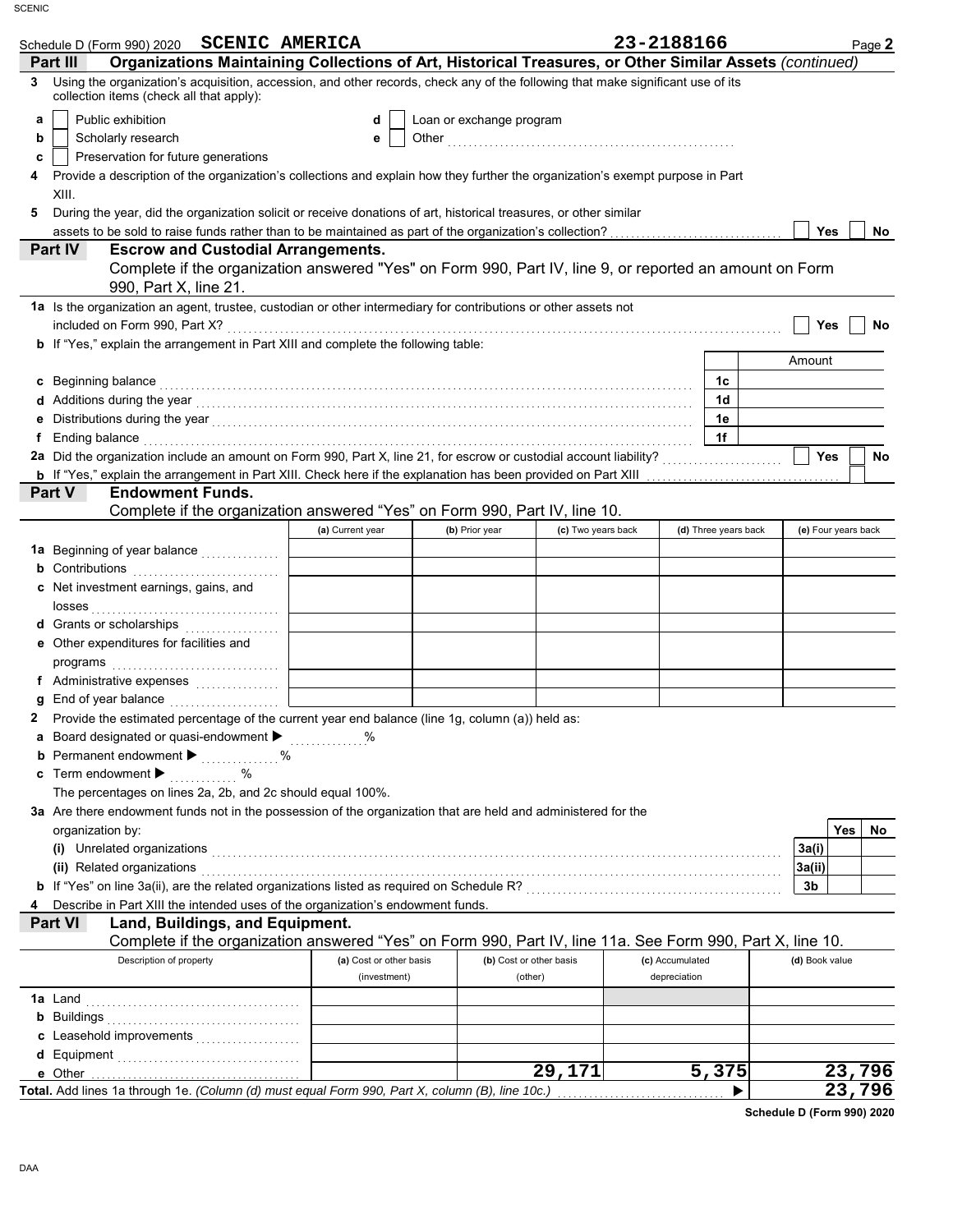|                           | <b>SCENIC AMERICA</b><br>Schedule D (Form 990) 2020                                                                                                 |                | 23-2188166                       | Page 3         |
|---------------------------|-----------------------------------------------------------------------------------------------------------------------------------------------------|----------------|----------------------------------|----------------|
| <b>Part VII</b>           | <b>Investments - Other Securities.</b>                                                                                                              |                |                                  |                |
|                           | Complete if the organization answered "Yes" on Form 990, Part IV, line 11b. See Form 990, Part X, line 12.                                          |                |                                  |                |
|                           | (a) Description of security or category                                                                                                             | (b) Book value | (c) Method of valuation:         |                |
|                           | (including name of security)                                                                                                                        |                | Cost or end-of-year market value |                |
| (1) Financial derivatives |                                                                                                                                                     |                |                                  |                |
|                           |                                                                                                                                                     |                |                                  |                |
| $(3)$ Other               |                                                                                                                                                     |                |                                  |                |
| (A)                       |                                                                                                                                                     |                |                                  |                |
| (B)                       |                                                                                                                                                     |                |                                  |                |
| (C)                       |                                                                                                                                                     |                |                                  |                |
| (D)                       |                                                                                                                                                     |                |                                  |                |
| (E)                       |                                                                                                                                                     |                |                                  |                |
| (F)<br>(G)                |                                                                                                                                                     |                |                                  |                |
| (H)                       |                                                                                                                                                     |                |                                  |                |
|                           | Total. (Column (b) must equal Form 990, Part X, col. (B) line 12.)                                                                                  |                |                                  |                |
| Part VIII                 | <b>Investments - Program Related.</b>                                                                                                               |                |                                  |                |
|                           | Complete if the organization answered "Yes" on Form 990, Part IV, line 11c. See Form 990, Part X, line 13.                                          |                |                                  |                |
|                           | (a) Description of investment                                                                                                                       | (b) Book value | (c) Method of valuation:         |                |
|                           |                                                                                                                                                     |                | Cost or end-of-year market value |                |
| (1)                       |                                                                                                                                                     |                |                                  |                |
| (2)                       |                                                                                                                                                     |                |                                  |                |
| (3)                       |                                                                                                                                                     |                |                                  |                |
| (4)                       |                                                                                                                                                     |                |                                  |                |
| (5)                       |                                                                                                                                                     |                |                                  |                |
| (6)                       |                                                                                                                                                     |                |                                  |                |
| (7)                       |                                                                                                                                                     |                |                                  |                |
| (8)                       |                                                                                                                                                     |                |                                  |                |
| (9)                       |                                                                                                                                                     |                |                                  |                |
| Part IX                   | Total. (Column (b) must equal Form 990, Part X, col. (B) line 13.)<br><b>Other Assets.</b>                                                          |                |                                  |                |
|                           | Complete if the organization answered "Yes" on Form 990, Part IV, line 11d. See Form 990, Part X, line 15.                                          |                |                                  |                |
|                           | (a) Description                                                                                                                                     |                |                                  | (b) Book value |
| (1)                       |                                                                                                                                                     |                |                                  |                |
| (2)                       |                                                                                                                                                     |                |                                  |                |
| (3)                       |                                                                                                                                                     |                |                                  |                |
| (4)                       |                                                                                                                                                     |                |                                  |                |
| (5)                       |                                                                                                                                                     |                |                                  |                |
| (6)                       |                                                                                                                                                     |                |                                  |                |
| (7)                       |                                                                                                                                                     |                |                                  |                |
| (8)                       |                                                                                                                                                     |                |                                  |                |
| (9)                       |                                                                                                                                                     |                |                                  |                |
|                           | Total. (Column (b) must equal Form 990, Part X, col. (B) line 15.)                                                                                  |                |                                  |                |
| Part X                    | <b>Other Liabilities.</b>                                                                                                                           |                |                                  |                |
|                           | Complete if the organization answered "Yes" on Form 990, Part IV, line 11e or 11f. See Form 990, Part X,                                            |                |                                  |                |
|                           | line 25.                                                                                                                                            |                |                                  |                |
| 1.                        | (a) Description of liability                                                                                                                        |                |                                  | (b) Book value |
| (1)                       | Federal income taxes<br>PPP LOAN PAYABLE                                                                                                            |                |                                  | 58,757         |
| (2)<br>(3)                | ACCRUED COMPENSATED ABSENCES                                                                                                                        |                |                                  | 29,708         |
| (4)                       | DEFERRED COMPENSATION PAYABLE                                                                                                                       |                |                                  | 22,297         |
| (5)                       | <b>DEFERRED RENT</b>                                                                                                                                |                |                                  | 3,558          |
| (6)                       |                                                                                                                                                     |                |                                  |                |
| (7)                       |                                                                                                                                                     |                |                                  |                |
| (8)                       |                                                                                                                                                     |                |                                  |                |
| (9)                       |                                                                                                                                                     |                |                                  |                |
|                           | Total. (Column (b) must equal Form 990, Part X, col. (B) line 25.)                                                                                  |                |                                  | 114,320        |
|                           | 2 Lightlity for uncertain tay positions. In Part XIII, provide the text of the footpote to the organization's financial statements that reports the |                |                                  |                |

Liability for uncertain tax positions. In Part XIII, provide the text of the footnote to the organization's financial statements that reports the **2.** organization's liability for uncertain tax positions under FASB ASC 740. Check here if the text of the footnote has been provided in Part XIII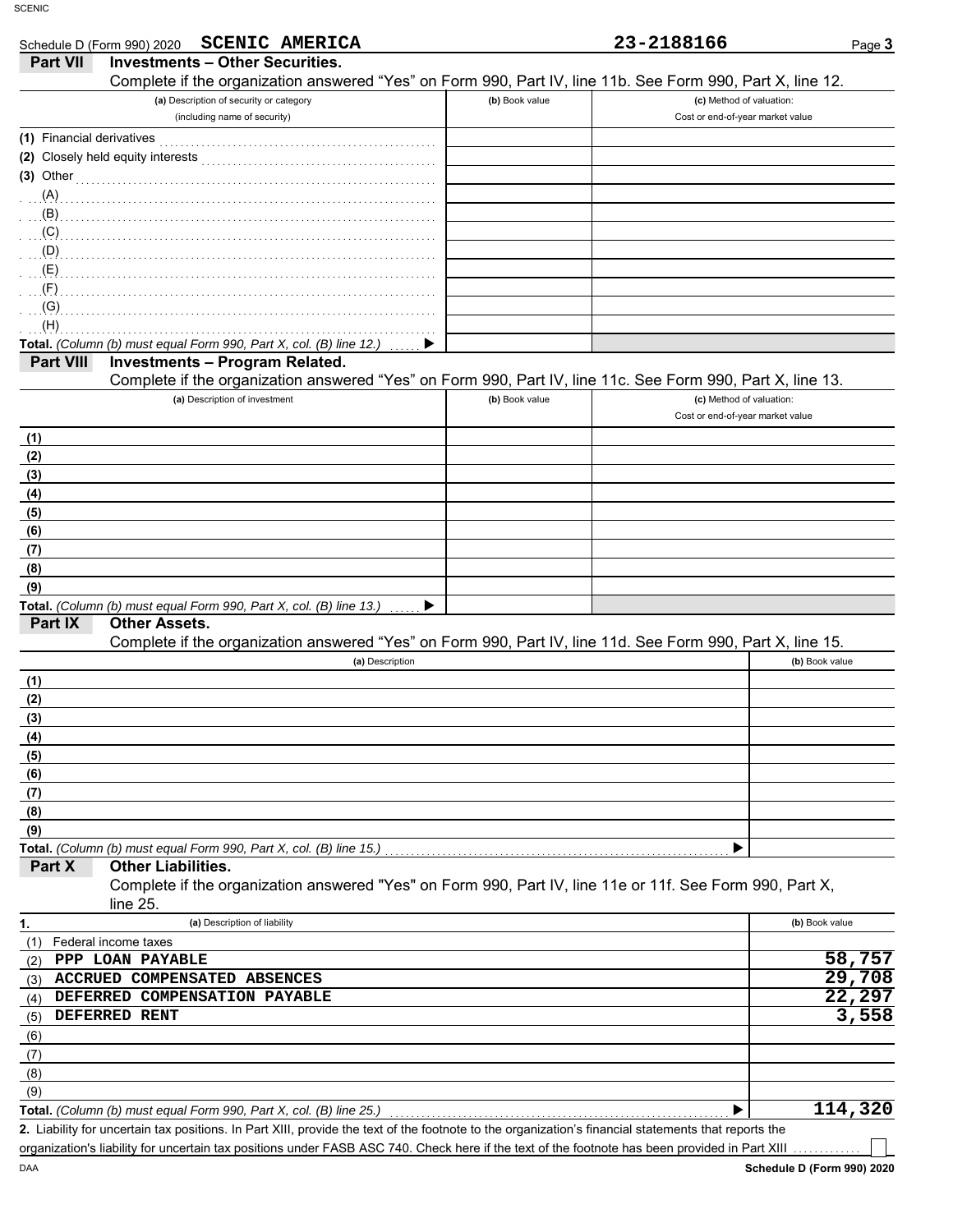| <b>SCENIC AMERICA</b><br>Schedule D (Form 990) 2020                                                                                                                                                                                 |                | 23-2188166 |    | Page 4                 |
|-------------------------------------------------------------------------------------------------------------------------------------------------------------------------------------------------------------------------------------|----------------|------------|----|------------------------|
| Reconciliation of Revenue per Audited Financial Statements With Revenue per Return.<br>Part XI                                                                                                                                      |                |            |    |                        |
| Complete if the organization answered "Yes" on Form 990, Part IV, line 12a.                                                                                                                                                         |                |            |    |                        |
| 1                                                                                                                                                                                                                                   |                |            | 1  | 1,192,452              |
| Amounts included on line 1 but not on Form 990, Part VIII, line 12:<br>2                                                                                                                                                            |                |            |    |                        |
| a                                                                                                                                                                                                                                   | 2a             | 28,685     |    |                        |
| b                                                                                                                                                                                                                                   | 2 <sub>b</sub> | 162,780    |    |                        |
| c                                                                                                                                                                                                                                   | 2c             |            |    |                        |
| d                                                                                                                                                                                                                                   | 2d             |            |    |                        |
| Add lines 2a through 2d [11] March 2013   March 2014   March 2014   March 2014   March 2014   March 2014   March 2014   March 2015   March 2014   March 2015   March 2014   March 2015   March 2015   March 2015   March 2015<br>е  |                |            | 2е | 191,465<br>1,000,987   |
| 3                                                                                                                                                                                                                                   |                |            | 3  |                        |
| Amounts included on Form 990, Part VIII, line 12, but not on line 1:<br>4                                                                                                                                                           |                |            |    |                        |
| a Investment expenses not included on Form 990, Part VIII, line 7b [100] [100]                                                                                                                                                      | 4a<br>4b       |            |    |                        |
| Add lines 4a and 4b<br>c                                                                                                                                                                                                            |                |            | 4c |                        |
| 5.                                                                                                                                                                                                                                  |                |            | 5  | 1,000,987              |
| Reconciliation of Expenses per Audited Financial Statements With Expenses per Return.<br>Part XII                                                                                                                                   |                |            |    |                        |
| Complete if the organization answered "Yes" on Form 990, Part IV, line 12a.                                                                                                                                                         |                |            |    |                        |
| Total expenses and losses per audited financial statements<br>1                                                                                                                                                                     |                |            | 1  | $\overline{1,130,592}$ |
| Amounts included on line 1 but not on Form 990, Part IX, line 25:<br>2                                                                                                                                                              |                |            |    |                        |
| Donated services and use of facilities [[11] context resonance of facilities [11] context resonance of facilities [11] context resonance of the service of the service of the service of the service of the service of the ser<br>a | 2a             | 162,780    |    |                        |
| Prior year adjustments <b>contained a contained and all properties</b> and a contact the contact of the contact of the<br>b                                                                                                         | 2 <sub>b</sub> |            |    |                        |
| С                                                                                                                                                                                                                                   | 2c             |            |    |                        |
| d                                                                                                                                                                                                                                   | 2d             |            |    |                        |
| е                                                                                                                                                                                                                                   |                |            | 2е | 162,780                |
| 3                                                                                                                                                                                                                                   |                |            | 3  | 967,812                |
| Amounts included on Form 990, Part IX, line 25, but not on line 1:<br>4                                                                                                                                                             |                |            |    |                        |
| a Investment expenses not included on Form 990, Part VIII, line 7b [100] [100] [100] [100] [100] [100] [100] [100] [100] [100] [100] [100] [100] [100] [100] [100] [100] [100] [100] [100] [100] [100] [100] [100] [100] [100]      | 4a             |            |    |                        |
| <b>b</b> Other (Describe in Part XIII.) <b>CONSIDENT DESCRIPTION DESCRIPTION DESCRIPTION DESCRIPTION DESCRIPTION DESCRIPTION DESCRIPTION DESCRIPTION DESCRIPTION DESCRIPTION DESCRIPTION DESCRIPTION DESCRI</b>                     | 4b             |            |    |                        |
| c Add lines 4a and 4b                                                                                                                                                                                                               |                |            | 4c |                        |
|                                                                                                                                                                                                                                     |                |            | 5  | 967,812                |
| Part XIII Supplemental Information.                                                                                                                                                                                                 |                |            |    |                        |
| Provide the descriptions required for Part II, lines 3, 5, and 9; Part III, lines 1a and 4; Part IV, lines 1b and 2b; Part V, line 4; Part X, line                                                                                  |                |            |    |                        |
| 2; Part XI, lines 2d and 4b; and Part XII, lines 2d and 4b. Also complete this part to provide any additional information.                                                                                                          |                |            |    |                        |
|                                                                                                                                                                                                                                     |                |            |    |                        |
|                                                                                                                                                                                                                                     |                |            |    |                        |
|                                                                                                                                                                                                                                     |                |            |    |                        |
|                                                                                                                                                                                                                                     |                |            |    |                        |
|                                                                                                                                                                                                                                     |                |            |    |                        |
|                                                                                                                                                                                                                                     |                |            |    |                        |
|                                                                                                                                                                                                                                     |                |            |    |                        |
|                                                                                                                                                                                                                                     |                |            |    |                        |
|                                                                                                                                                                                                                                     |                |            |    |                        |
|                                                                                                                                                                                                                                     |                |            |    |                        |
|                                                                                                                                                                                                                                     |                |            |    |                        |
|                                                                                                                                                                                                                                     |                |            |    |                        |
|                                                                                                                                                                                                                                     |                |            |    |                        |
|                                                                                                                                                                                                                                     |                |            |    |                        |
|                                                                                                                                                                                                                                     |                |            |    |                        |
|                                                                                                                                                                                                                                     |                |            |    |                        |
|                                                                                                                                                                                                                                     |                |            |    |                        |
|                                                                                                                                                                                                                                     |                |            |    |                        |
|                                                                                                                                                                                                                                     |                |            |    |                        |
|                                                                                                                                                                                                                                     |                |            |    |                        |
|                                                                                                                                                                                                                                     |                |            |    |                        |
|                                                                                                                                                                                                                                     |                |            |    |                        |
|                                                                                                                                                                                                                                     |                |            |    |                        |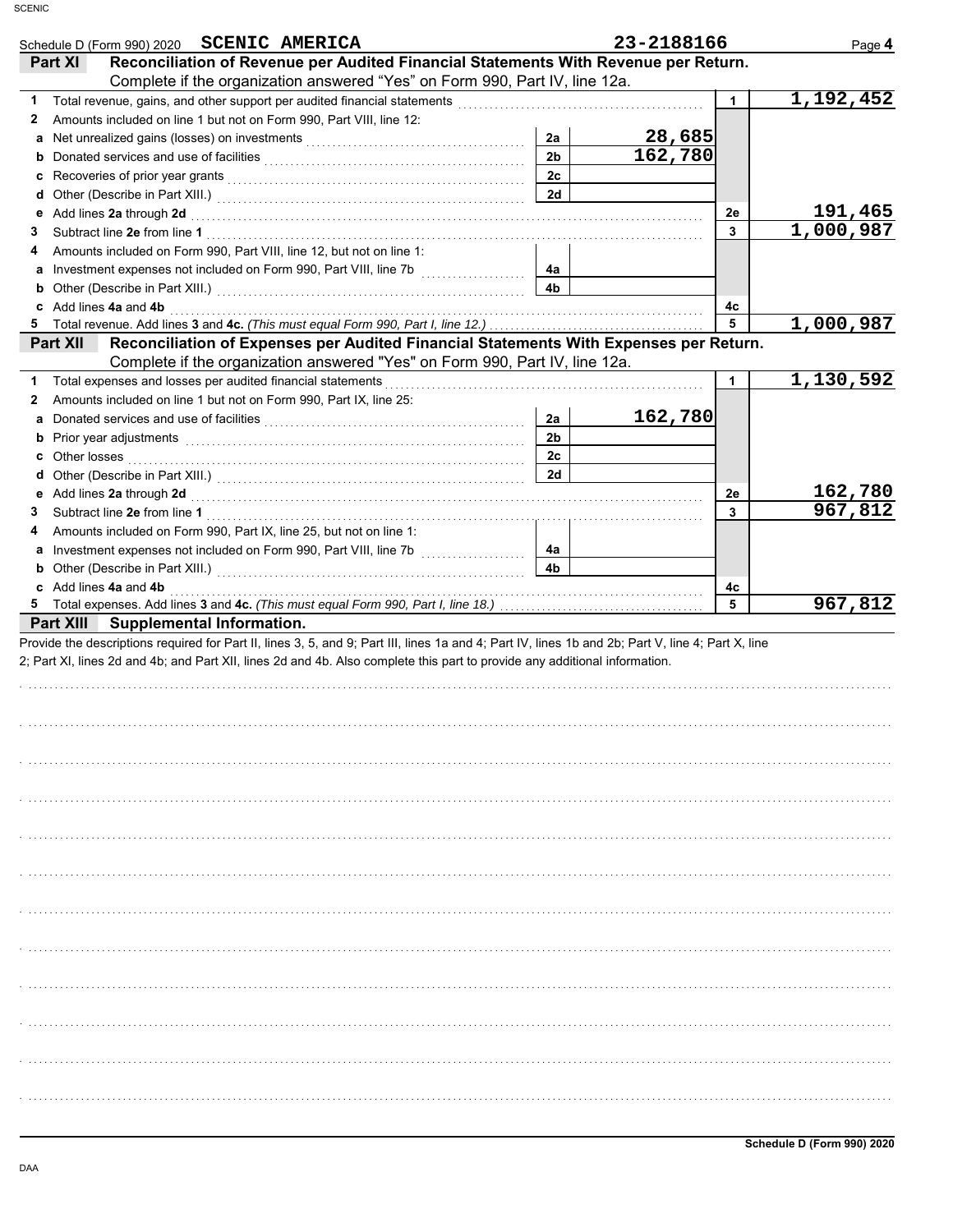|  |                                                                                             |  | 23-2188166 | Page 5 |
|--|---------------------------------------------------------------------------------------------|--|------------|--------|
|  | Schedule D (Form 990) 2020 SCENIC AMERICA<br>Part XIII Supplemental Information (continued) |  |            |        |
|  |                                                                                             |  |            |        |
|  |                                                                                             |  |            |        |
|  |                                                                                             |  |            |        |
|  |                                                                                             |  |            |        |
|  |                                                                                             |  |            |        |
|  |                                                                                             |  |            |        |
|  |                                                                                             |  |            |        |
|  |                                                                                             |  |            |        |
|  |                                                                                             |  |            |        |
|  |                                                                                             |  |            |        |
|  |                                                                                             |  |            |        |
|  |                                                                                             |  |            |        |
|  |                                                                                             |  |            |        |
|  |                                                                                             |  |            |        |
|  |                                                                                             |  |            |        |
|  |                                                                                             |  |            |        |
|  |                                                                                             |  |            |        |
|  |                                                                                             |  |            |        |
|  |                                                                                             |  |            |        |
|  |                                                                                             |  |            |        |
|  |                                                                                             |  |            |        |
|  |                                                                                             |  |            |        |
|  |                                                                                             |  |            |        |
|  |                                                                                             |  |            |        |
|  |                                                                                             |  |            |        |
|  |                                                                                             |  |            |        |
|  |                                                                                             |  |            |        |
|  |                                                                                             |  |            |        |
|  |                                                                                             |  |            |        |
|  |                                                                                             |  |            |        |
|  |                                                                                             |  |            |        |
|  |                                                                                             |  |            |        |
|  |                                                                                             |  |            |        |
|  |                                                                                             |  |            |        |
|  |                                                                                             |  |            |        |
|  |                                                                                             |  |            |        |
|  |                                                                                             |  |            |        |
|  |                                                                                             |  |            |        |
|  |                                                                                             |  |            |        |
|  |                                                                                             |  |            |        |
|  |                                                                                             |  |            |        |
|  |                                                                                             |  |            |        |
|  |                                                                                             |  |            |        |
|  |                                                                                             |  |            |        |
|  |                                                                                             |  |            |        |
|  |                                                                                             |  |            |        |
|  |                                                                                             |  |            |        |
|  |                                                                                             |  |            |        |
|  |                                                                                             |  |            |        |
|  |                                                                                             |  |            |        |
|  |                                                                                             |  |            |        |
|  |                                                                                             |  |            |        |
|  |                                                                                             |  |            |        |
|  |                                                                                             |  |            |        |
|  |                                                                                             |  |            |        |
|  |                                                                                             |  |            |        |
|  |                                                                                             |  |            |        |
|  |                                                                                             |  |            |        |
|  |                                                                                             |  |            |        |
|  |                                                                                             |  |            |        |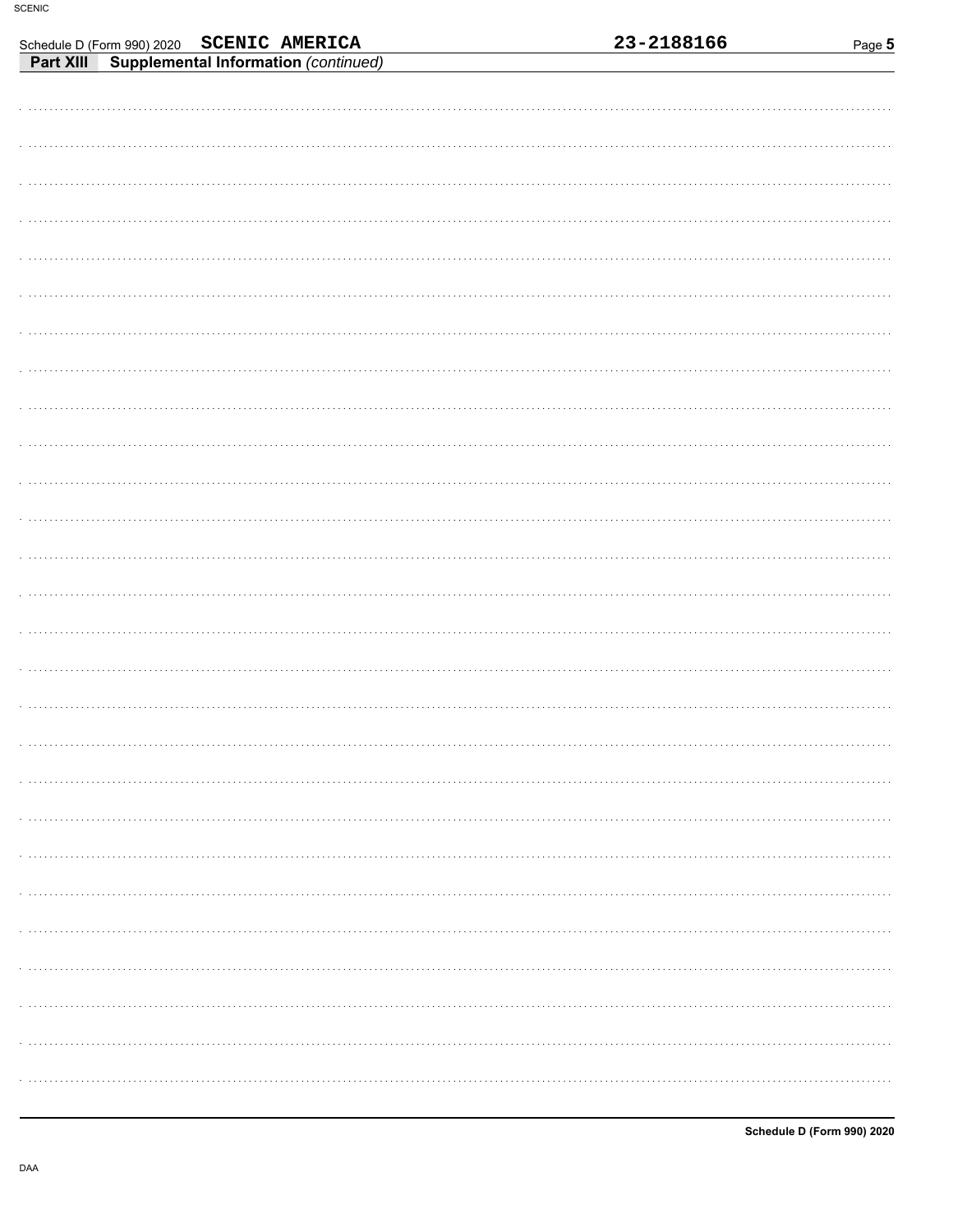| <b>SCHEDULE J</b><br>(Form 990)<br>Department of the Treasury                            | <b>Compensation Information</b><br>For certain Officers, Directors, Trustees, Key Employees, and Highest<br><b>Compensated Employees</b><br>> Complete if the organization answered "Yes" on Form 990, Part IV, line 23.<br>Attach to Form 990. |                                                                                                                                                                                                                                                                                                                                                                                                                                                                                                                                                                                                                                                                                   |                                       |                  |  |  |
|------------------------------------------------------------------------------------------|-------------------------------------------------------------------------------------------------------------------------------------------------------------------------------------------------------------------------------------------------|-----------------------------------------------------------------------------------------------------------------------------------------------------------------------------------------------------------------------------------------------------------------------------------------------------------------------------------------------------------------------------------------------------------------------------------------------------------------------------------------------------------------------------------------------------------------------------------------------------------------------------------------------------------------------------------|---------------------------------------|------------------|--|--|
| Internal Revenue Service<br>Name of the organization                                     |                                                                                                                                                                                                                                                 | Go to www.irs.gov/Form990 for instructions and the latest information.                                                                                                                                                                                                                                                                                                                                                                                                                                                                                                                                                                                                            | <b>Employer identification number</b> | Inspection       |  |  |
|                                                                                          | <b>SCENIC AMERICA</b>                                                                                                                                                                                                                           |                                                                                                                                                                                                                                                                                                                                                                                                                                                                                                                                                                                                                                                                                   | 23-2188166                            |                  |  |  |
| Part I                                                                                   | <b>Questions Regarding Compensation</b>                                                                                                                                                                                                         |                                                                                                                                                                                                                                                                                                                                                                                                                                                                                                                                                                                                                                                                                   |                                       |                  |  |  |
| First-class or charter travel<br>Travel for companions<br>Discretionary spending account | Tax indemnification and gross-up payments                                                                                                                                                                                                       | 1a Check the appropriate box(es) if the organization provided any of the following to or for a person listed on Form<br>990, Part VII, Section A, line 1a. Complete Part III to provide any relevant information regarding these items.<br>Housing allowance or residence for personal use<br>Payments for business use of personal residence<br>Health or social club dues or initiation fees<br>Personal services (such as maid, chauffeur, chef)<br><b>b</b> If any of the boxes on line 1a are checked, did the organization follow a written policy regarding payment<br>or reimbursement or provision of all of the expenses described above? If "No," complete Part III to | 1b                                    | Yes<br>No        |  |  |
| 2                                                                                        |                                                                                                                                                                                                                                                 | Did the organization require substantiation prior to reimbursing or allowing expenses incurred by all<br>directors, trustees, and officers, including the CEO/Executive Director, regarding the items checked on line                                                                                                                                                                                                                                                                                                                                                                                                                                                             | $\mathbf{2}$                          |                  |  |  |
| 3<br>$ \mathbf{X} $<br>Compensation committee<br>x<br>Form 990 of other organizations    | Independent compensation consultant                                                                                                                                                                                                             | Indicate which, if any, of the following the organization used to establish the compensation of the<br>organization's CEO/Executive Director. Check all that apply. Do not check any boxes for methods used by a<br>related organization to establish compensation of the CEO/Executive Director, but explain in Part III.<br> X <br>Written employment contract<br>$ \mathbf{x} $<br>Compensation survey or study<br>X<br>Approval by the board or compensation committee                                                                                                                                                                                                        |                                       |                  |  |  |
| 4<br>organization or a related organization:                                             |                                                                                                                                                                                                                                                 | During the year, did any person listed on Form 990, Part VII, Section A, line 1a, with respect to the filing                                                                                                                                                                                                                                                                                                                                                                                                                                                                                                                                                                      |                                       |                  |  |  |
|                                                                                          | a Receive a severance payment or change-of-control payment?                                                                                                                                                                                     |                                                                                                                                                                                                                                                                                                                                                                                                                                                                                                                                                                                                                                                                                   | 4a                                    | X                |  |  |
|                                                                                          | <b>b</b> Participate in or receive payment from a supplemental nonqualified retirement plan?                                                                                                                                                    |                                                                                                                                                                                                                                                                                                                                                                                                                                                                                                                                                                                                                                                                                   | 4b<br>4c                              | $\mathbf x$<br>Y |  |  |
|                                                                                          |                                                                                                                                                                                                                                                 | If "Yes" to any of lines 4a-c, list the persons and provide the applicable amounts for each item in Part III.                                                                                                                                                                                                                                                                                                                                                                                                                                                                                                                                                                     |                                       |                  |  |  |
| 5                                                                                        | compensation contingent on the revenues of:                                                                                                                                                                                                     | Only section 501(c)(3), 501(c)(4), and 501(c)(29) organizations must complete lines 5-9.<br>For persons listed on Form 990, Part VII, Section A, line 1a, did the organization pay or accrue any                                                                                                                                                                                                                                                                                                                                                                                                                                                                                  |                                       |                  |  |  |
| a The organization?                                                                      |                                                                                                                                                                                                                                                 |                                                                                                                                                                                                                                                                                                                                                                                                                                                                                                                                                                                                                                                                                   | 5а                                    | х                |  |  |
|                                                                                          | If "Yes" on line 5a or 5b, describe in Part III.                                                                                                                                                                                                |                                                                                                                                                                                                                                                                                                                                                                                                                                                                                                                                                                                                                                                                                   | 5b                                    | $\mathbf x$      |  |  |
| 6                                                                                        | compensation contingent on the net earnings of:                                                                                                                                                                                                 | For persons listed on Form 990, Part VII, Section A, line 1a, did the organization pay or accrue any                                                                                                                                                                                                                                                                                                                                                                                                                                                                                                                                                                              |                                       |                  |  |  |
| a The organization?                                                                      |                                                                                                                                                                                                                                                 |                                                                                                                                                                                                                                                                                                                                                                                                                                                                                                                                                                                                                                                                                   | 6a                                    | х<br>$\mathbf x$ |  |  |
|                                                                                          | If "Yes" on line 6a or 6b, describe in Part III.                                                                                                                                                                                                |                                                                                                                                                                                                                                                                                                                                                                                                                                                                                                                                                                                                                                                                                   | 6b                                    |                  |  |  |
| 7                                                                                        | payments not described on lines 5 and 6? If "Yes," describe in Part III                                                                                                                                                                         | For persons listed on Form 990, Part VII, Section A, line 1a, did the organization provide any nonfixed                                                                                                                                                                                                                                                                                                                                                                                                                                                                                                                                                                           | 7                                     | x                |  |  |
| 8                                                                                        |                                                                                                                                                                                                                                                 | Were any amounts reported on Form 990, Part VII, paid or accrued pursuant to a contract that was subject                                                                                                                                                                                                                                                                                                                                                                                                                                                                                                                                                                          |                                       |                  |  |  |
|                                                                                          |                                                                                                                                                                                                                                                 | to the initial contract exception described in Regulations section 53.4958-4(a)(3)? If "Yes," describe                                                                                                                                                                                                                                                                                                                                                                                                                                                                                                                                                                            | 8                                     | X                |  |  |
|                                                                                          |                                                                                                                                                                                                                                                 |                                                                                                                                                                                                                                                                                                                                                                                                                                                                                                                                                                                                                                                                                   |                                       |                  |  |  |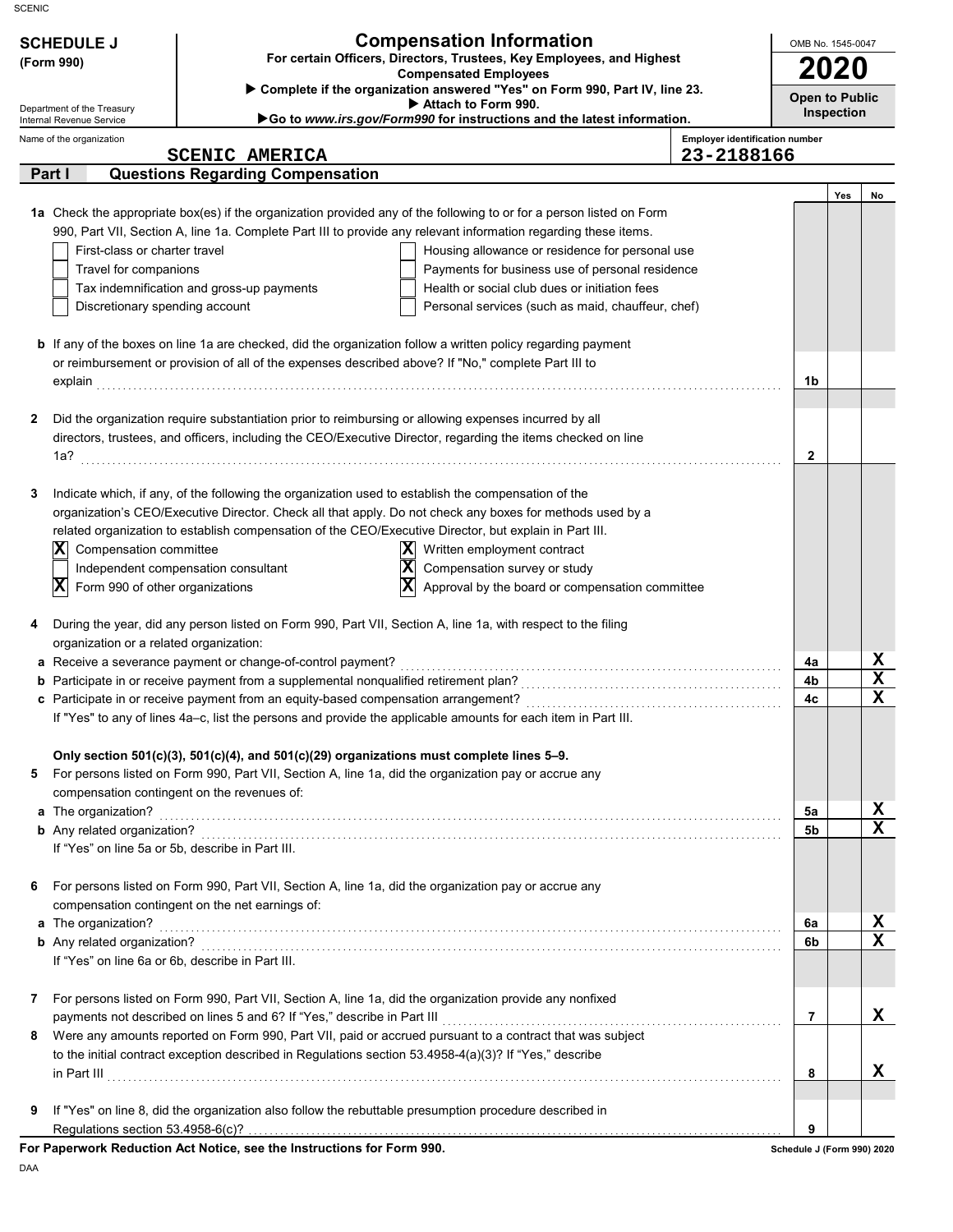### Schedule J (Form 990) 2020 **SCENIC AMERICA**

## 23-2188166

### Officers, Directors, Trustees, Key Employees, and Highest Compensated Employees. Use duplicate copies if additional space is needed. Part II

For each individual whose compensation must be reported on Schedule J, report compensation from the organization on row (i) and from related organizations, described in the instructions, on row (ii). Do not list any individuals that aren't listed on Form 990, Part VII.

Note: The sum of columns (B)(i)-(iii) for each listed individual must equal the total amount of Form 990, Part VII, Section A, line 1a, applicable column (D) and (E) amounts for that individual.

|                     | (B) Breakdown of W-2 and/or 1099-MISC compensation |                                        |                                           | (D) Nontaxable<br>(C) Retirement and |              | (E) Total of columns | (F) Compensation                                           |  |
|---------------------|----------------------------------------------------|----------------------------------------|-------------------------------------------|--------------------------------------|--------------|----------------------|------------------------------------------------------------|--|
| (A) Name and Title  | (i) Base<br>compensation                           | (ii) Bonus & incentive<br>compensation | (iii) Other<br>reportable<br>compensation | other deferred<br>compensation       | benefits     | $(B)(i)$ – $(D)$     | in column (B) reported<br>as deferred on prior<br>Form 990 |  |
| MARK FALZONE<br>(i) | 158,056                                            | 83,194                                 |                                           | O                                    | $\mathbf{0}$ | 241,250              | O                                                          |  |
| 1 PRESIDENT         | 0                                                  | 0                                      |                                           | 0                                    | 0            | o                    | 0                                                          |  |
|                     | $\mathbf{u}$                                       |                                        |                                           |                                      |              |                      |                                                            |  |
|                     |                                                    |                                        |                                           |                                      |              |                      |                                                            |  |
| (i)                 |                                                    |                                        |                                           |                                      |              |                      |                                                            |  |
| (i)                 |                                                    |                                        |                                           |                                      |              |                      |                                                            |  |
| 5<br>(i)            |                                                    |                                        |                                           |                                      |              |                      |                                                            |  |
| 6<br>(i)            |                                                    |                                        |                                           |                                      |              |                      |                                                            |  |
| $\overline{7}$      |                                                    |                                        |                                           |                                      |              |                      |                                                            |  |
| (i)                 |                                                    |                                        |                                           |                                      |              |                      |                                                            |  |
| (i)                 |                                                    |                                        |                                           |                                      |              |                      |                                                            |  |
| (i)<br>10           |                                                    |                                        |                                           |                                      |              |                      |                                                            |  |
| (i)<br>11           |                                                    |                                        |                                           |                                      |              |                      |                                                            |  |
| (i)<br>12           |                                                    |                                        |                                           |                                      |              |                      |                                                            |  |
| (i)                 |                                                    |                                        |                                           |                                      |              |                      |                                                            |  |
| 13<br>(i)           |                                                    |                                        |                                           |                                      |              |                      |                                                            |  |
| 14<br>(i)           |                                                    |                                        |                                           |                                      |              |                      |                                                            |  |
| 15<br>(i)           |                                                    |                                        |                                           |                                      |              |                      |                                                            |  |
| 16                  |                                                    |                                        |                                           |                                      |              |                      |                                                            |  |

Schedule J (Form 990) 2020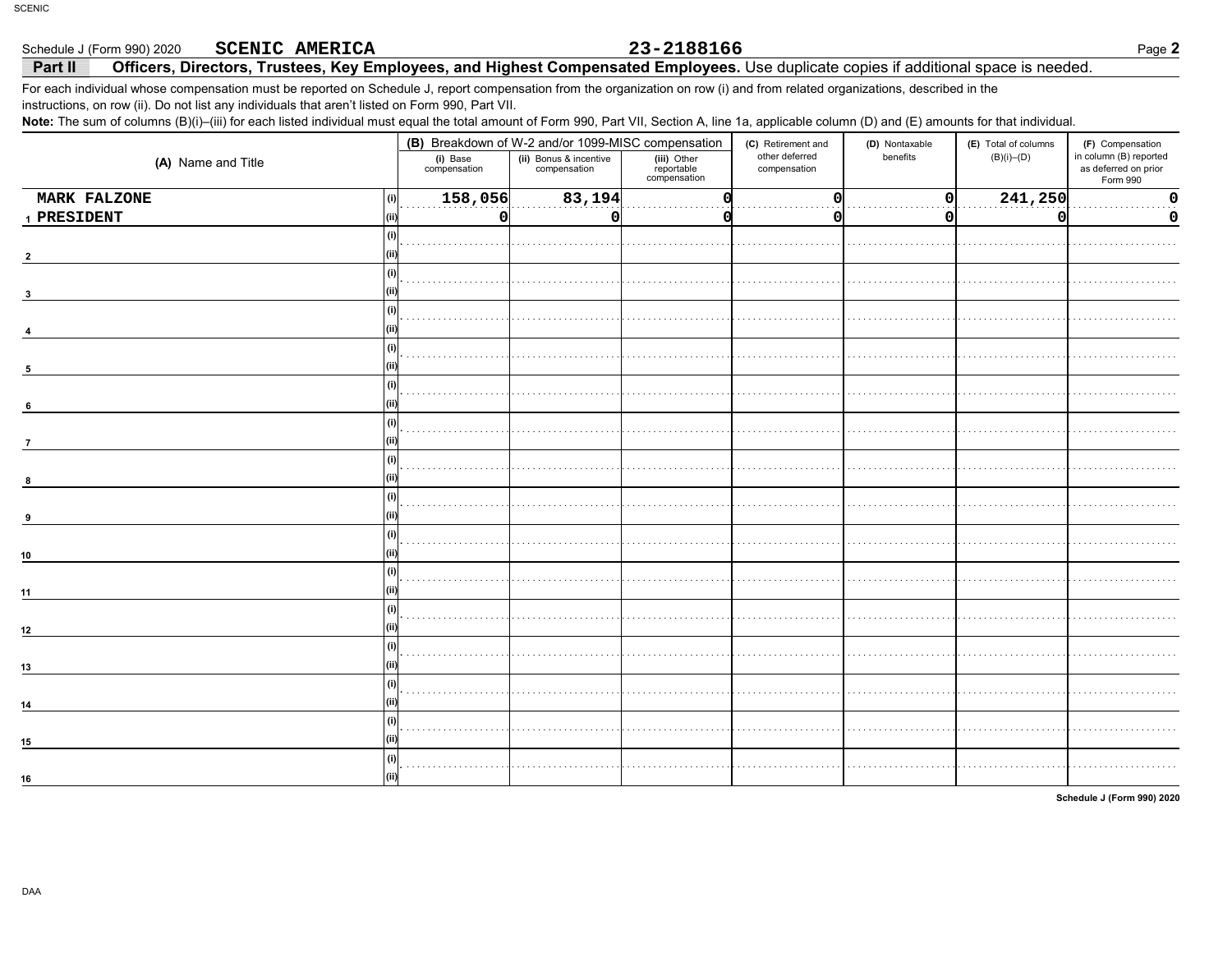|          |                                 | Schedule J (Form 990) 2020 SCENIC AMERICA |  | <u>23-2188166</u> |                                                                                                                                                                            | Page 3                     |
|----------|---------------------------------|-------------------------------------------|--|-------------------|----------------------------------------------------------------------------------------------------------------------------------------------------------------------------|----------------------------|
| Part III |                                 | <b>Supplemental Information</b>           |  |                   |                                                                                                                                                                            |                            |
|          |                                 |                                           |  |                   | Provide the information, explanation, or descriptions required for Part I, lines 1a, 1b, 3, 4a, 4b, 4c, 5a, 5b, 6a, 6b, 7, and 8, and for Part II. Also complete this part |                            |
|          | for any additional information. |                                           |  |                   |                                                                                                                                                                            |                            |
|          |                                 |                                           |  |                   |                                                                                                                                                                            |                            |
|          |                                 |                                           |  |                   |                                                                                                                                                                            |                            |
|          |                                 |                                           |  |                   |                                                                                                                                                                            |                            |
|          |                                 |                                           |  |                   |                                                                                                                                                                            |                            |
|          |                                 |                                           |  |                   |                                                                                                                                                                            |                            |
|          |                                 |                                           |  |                   |                                                                                                                                                                            |                            |
|          |                                 |                                           |  |                   |                                                                                                                                                                            |                            |
|          |                                 |                                           |  |                   |                                                                                                                                                                            |                            |
|          |                                 |                                           |  |                   |                                                                                                                                                                            |                            |
|          |                                 |                                           |  |                   |                                                                                                                                                                            |                            |
|          |                                 |                                           |  |                   |                                                                                                                                                                            |                            |
|          |                                 |                                           |  |                   |                                                                                                                                                                            |                            |
|          |                                 |                                           |  |                   |                                                                                                                                                                            |                            |
|          |                                 |                                           |  |                   |                                                                                                                                                                            |                            |
|          |                                 |                                           |  |                   |                                                                                                                                                                            |                            |
|          |                                 |                                           |  |                   |                                                                                                                                                                            |                            |
|          |                                 |                                           |  |                   |                                                                                                                                                                            |                            |
|          |                                 |                                           |  |                   |                                                                                                                                                                            |                            |
|          |                                 |                                           |  |                   |                                                                                                                                                                            |                            |
|          |                                 |                                           |  |                   |                                                                                                                                                                            |                            |
|          |                                 |                                           |  |                   |                                                                                                                                                                            |                            |
|          |                                 |                                           |  |                   |                                                                                                                                                                            |                            |
|          |                                 |                                           |  |                   |                                                                                                                                                                            |                            |
|          |                                 |                                           |  |                   |                                                                                                                                                                            |                            |
|          |                                 |                                           |  |                   |                                                                                                                                                                            |                            |
|          |                                 |                                           |  |                   |                                                                                                                                                                            |                            |
|          |                                 |                                           |  |                   |                                                                                                                                                                            |                            |
|          |                                 |                                           |  |                   |                                                                                                                                                                            |                            |
|          |                                 |                                           |  |                   |                                                                                                                                                                            |                            |
|          |                                 |                                           |  |                   |                                                                                                                                                                            |                            |
|          |                                 |                                           |  |                   |                                                                                                                                                                            |                            |
|          |                                 |                                           |  |                   |                                                                                                                                                                            |                            |
|          |                                 |                                           |  |                   |                                                                                                                                                                            |                            |
|          |                                 |                                           |  |                   |                                                                                                                                                                            |                            |
|          |                                 |                                           |  |                   |                                                                                                                                                                            |                            |
|          |                                 |                                           |  |                   |                                                                                                                                                                            |                            |
|          |                                 |                                           |  |                   |                                                                                                                                                                            |                            |
|          |                                 |                                           |  |                   |                                                                                                                                                                            |                            |
|          |                                 |                                           |  |                   |                                                                                                                                                                            | Schedule J (Form 990) 2020 |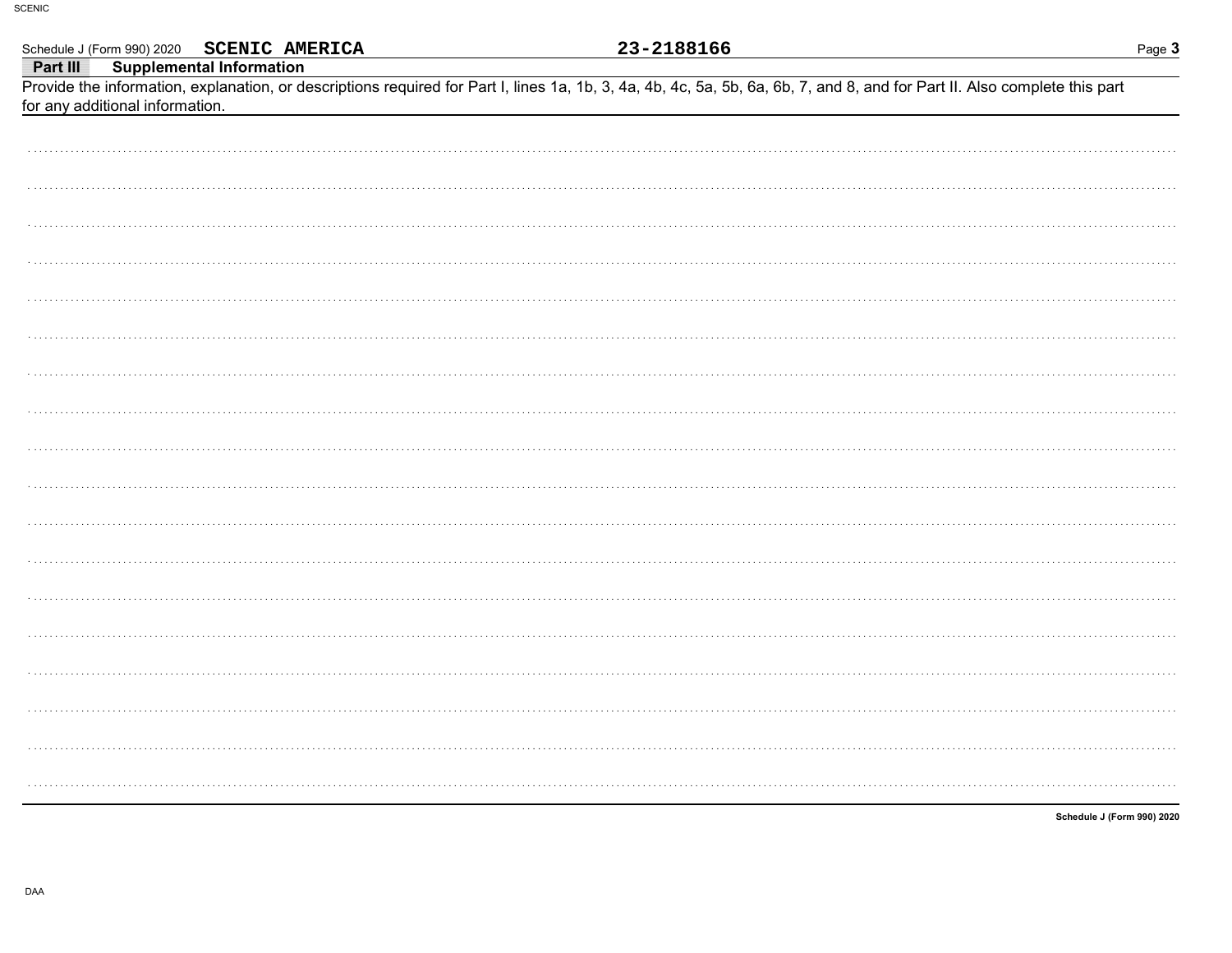| <b>SCHEDULE M</b> |  |
|-------------------|--|
| (Form 990)        |  |

Department of the Treasury<br>Internal Revenue Service

# **SCHEDULE M Noncash Contributions**

 **Complete if the organizations answered "Yes" on Form 990, Part IV, lines 29 or 30.**

 **Attach to Form 990.**

 **Go to** *www.irs.gov/Form990* **for instructions and the latest information.**

OMB No. 1545-0047 **2020**

**Open To Public**

**Inspection**

Name of the organization **Employer identification number Employer identification number** 

|--|

| 23-218816 |  |
|-----------|--|

|     | <b>Types of Property</b><br>Part I                                                                                 |            |                            |                                             |                              |     |     |    |
|-----|--------------------------------------------------------------------------------------------------------------------|------------|----------------------------|---------------------------------------------|------------------------------|-----|-----|----|
|     |                                                                                                                    | (a)        | (b)                        | (c)                                         | (d)                          |     |     |    |
|     |                                                                                                                    | Check if   | Number of contributions or | Noncash contribution<br>amounts reported on | Method of determining        |     |     |    |
|     |                                                                                                                    | applicable | items contributed          | Form 990, Part VIII, line 1g                | noncash contribution amounts |     |     |    |
| 1   | Art - Works of art [                                                                                               |            |                            |                                             |                              |     |     |    |
| 2   | Art - Historical treasures                                                                                         |            |                            |                                             |                              |     |     |    |
| 3   | Art - Fractional interests                                                                                         |            |                            |                                             |                              |     |     |    |
| 4   | Books and publications                                                                                             |            |                            |                                             |                              |     |     |    |
| 5   | Clothing and household                                                                                             |            |                            |                                             |                              |     |     |    |
|     |                                                                                                                    |            |                            |                                             |                              |     |     |    |
| 6   | Cars and other vehicles                                                                                            |            |                            |                                             |                              |     |     |    |
| 7   | Boats and planes                                                                                                   |            |                            |                                             |                              |     |     |    |
| 8   |                                                                                                                    |            |                            |                                             |                              |     |     |    |
| 9   | Securities - Publicly traded                                                                                       | X          | 4                          | 131,768                                     |                              |     |     |    |
| 10  | Securities - Closely held stock                                                                                    |            |                            |                                             |                              |     |     |    |
| 11  | Securities - Partnership, LLC,                                                                                     |            |                            |                                             |                              |     |     |    |
|     | or trust interests                                                                                                 |            |                            |                                             |                              |     |     |    |
| 12  | Securities - Miscellaneous                                                                                         |            |                            |                                             |                              |     |     |    |
| 13  | Qualified conservation                                                                                             |            |                            |                                             |                              |     |     |    |
|     | contribution - Historic                                                                                            |            |                            |                                             |                              |     |     |    |
|     | structures                                                                                                         |            |                            |                                             |                              |     |     |    |
| 14  | Qualified conservation                                                                                             |            |                            |                                             |                              |     |     |    |
|     | contribution - Other<br>                                                                                           |            |                            |                                             |                              |     |     |    |
| 15  | Real estate - Residential                                                                                          |            |                            |                                             |                              |     |     |    |
| 16  | Real estate - Commercial                                                                                           |            |                            |                                             |                              |     |     |    |
| 17  | Real estate — Other $\ldots$                                                                                       |            |                            |                                             |                              |     |     |    |
| 18  |                                                                                                                    |            |                            |                                             |                              |     |     |    |
| 19  | Food inventory                                                                                                     |            |                            |                                             |                              |     |     |    |
| 20  | Drugs and medical supplies                                                                                         |            |                            |                                             |                              |     |     |    |
| 21  | Taxidermy                                                                                                          |            |                            |                                             |                              |     |     |    |
| 22  |                                                                                                                    |            |                            |                                             |                              |     |     |    |
| 23  | Scientific specimens                                                                                               |            |                            |                                             |                              |     |     |    |
| 24  |                                                                                                                    |            |                            |                                             |                              |     |     |    |
| 25  |                                                                                                                    |            |                            |                                             |                              |     |     |    |
| 26  |                                                                                                                    |            |                            |                                             |                              |     |     |    |
| 27  |                                                                                                                    |            |                            |                                             |                              |     |     |    |
| 28  | Other $\blacktriangleright$ (                                                                                      |            |                            |                                             |                              |     |     |    |
| 29  | Number of Forms 8283 received by the organization during the tax year for contributions for                        |            |                            |                                             |                              |     |     |    |
|     | which the organization completed Form 8283, Part IV, Donee Acknowledgement                                         |            |                            |                                             | 29                           |     |     |    |
|     |                                                                                                                    |            |                            |                                             |                              |     | Yes | No |
| 30a | During the year, did the organization receive by contribution any property reported in Part I, lines 1 through     |            |                            |                                             |                              |     |     |    |
|     | 28, that it must hold for at least three years from the date of the initial contribution, and which isn't required |            |                            |                                             |                              |     |     |    |
|     |                                                                                                                    |            |                            |                                             |                              | 30a |     | х  |
| b   | If "Yes," describe the arrangement in Part II.                                                                     |            |                            |                                             |                              |     |     |    |
| 31  | Does the organization have a gift acceptance policy that requires the review of any nonstandard                    |            |                            |                                             |                              |     |     |    |
|     | contributions?                                                                                                     |            |                            |                                             |                              | 31  | X   |    |
| 32a | Does the organization hire or use third parties or related organizations to solicit, process, or sell noncash      |            |                            |                                             |                              |     |     |    |
|     | contributions?                                                                                                     |            |                            |                                             |                              | 32a |     | x  |
| b   | If "Yes," describe in Part II.                                                                                     |            |                            |                                             |                              |     |     |    |
| 33  | If the organization didn't report an amount in column (c) for a type of property for which column (a) is checked,  |            |                            |                                             |                              |     |     |    |
|     | describe in Part II.                                                                                               |            |                            |                                             |                              |     |     |    |

**For Paperwork Reduction Act Notice, see the Instructions for Form 990. Schedule M (Form 990) 2020**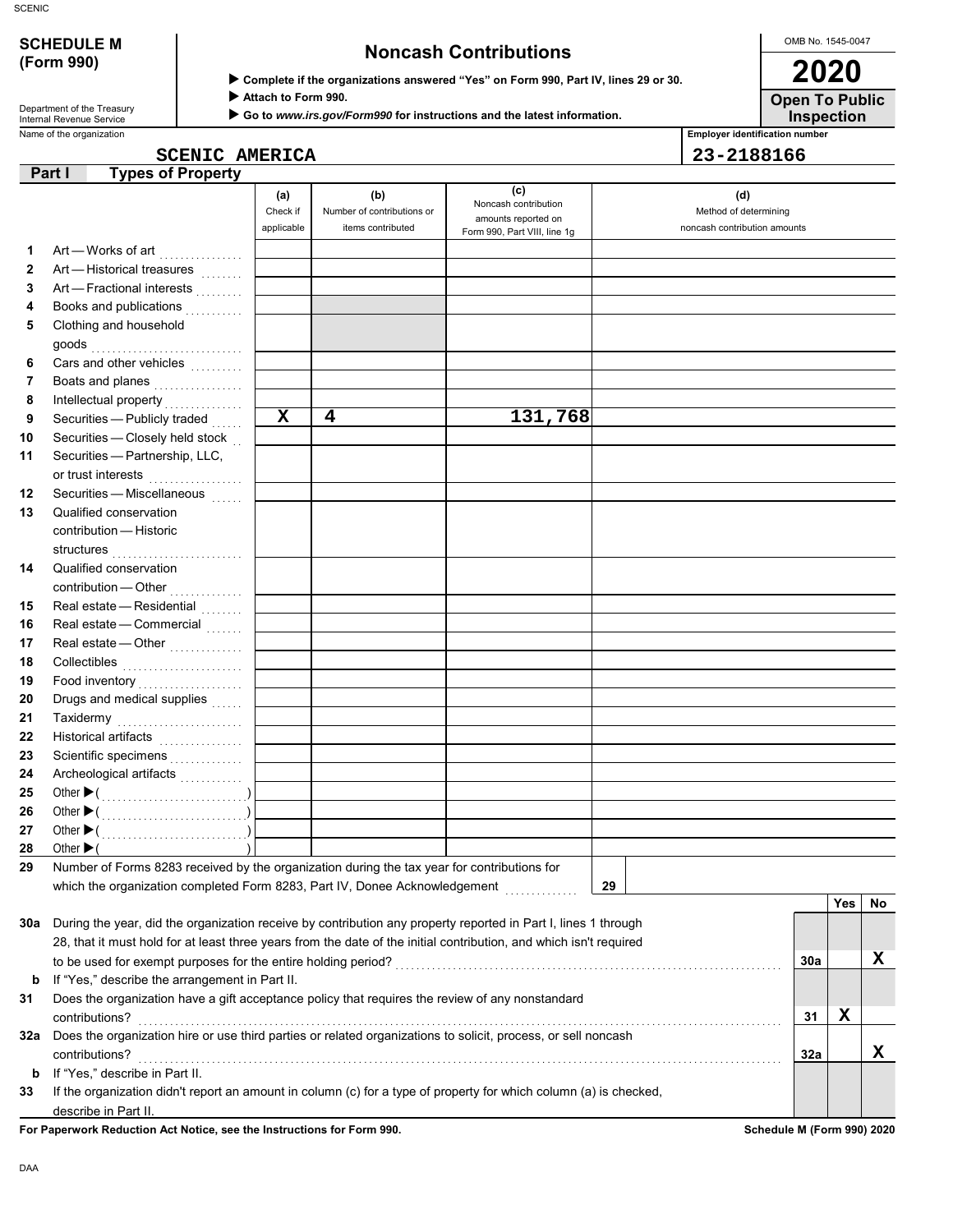|         | Schedule M (Form 990) 2020 SCENIC AMERICA |                                                                                   | 23-2188166                                                                                                                                                                                                                   | Page 2 |
|---------|-------------------------------------------|-----------------------------------------------------------------------------------|------------------------------------------------------------------------------------------------------------------------------------------------------------------------------------------------------------------------------|--------|
| Part II |                                           | or a combination of both. Also complete this part for any additional information. | Supplemental Information. Provide the information required by Part I, lines 30b, 32b, and 33, and whether<br>the organization is reporting in Part I, column (b), the number of contributions, the number of items received, |        |
|         |                                           |                                                                                   |                                                                                                                                                                                                                              |        |
|         |                                           |                                                                                   |                                                                                                                                                                                                                              |        |
|         |                                           |                                                                                   |                                                                                                                                                                                                                              |        |
|         |                                           |                                                                                   |                                                                                                                                                                                                                              |        |
|         |                                           |                                                                                   |                                                                                                                                                                                                                              |        |
|         |                                           |                                                                                   |                                                                                                                                                                                                                              |        |
|         |                                           |                                                                                   |                                                                                                                                                                                                                              |        |
|         |                                           |                                                                                   |                                                                                                                                                                                                                              |        |
|         |                                           |                                                                                   |                                                                                                                                                                                                                              |        |
|         |                                           |                                                                                   |                                                                                                                                                                                                                              |        |
|         |                                           |                                                                                   |                                                                                                                                                                                                                              |        |
|         |                                           |                                                                                   |                                                                                                                                                                                                                              |        |
|         |                                           |                                                                                   |                                                                                                                                                                                                                              |        |
|         |                                           |                                                                                   |                                                                                                                                                                                                                              |        |
|         |                                           |                                                                                   |                                                                                                                                                                                                                              |        |
|         |                                           |                                                                                   |                                                                                                                                                                                                                              |        |
|         |                                           |                                                                                   |                                                                                                                                                                                                                              |        |
|         |                                           |                                                                                   |                                                                                                                                                                                                                              |        |
|         |                                           |                                                                                   |                                                                                                                                                                                                                              |        |
|         |                                           |                                                                                   |                                                                                                                                                                                                                              |        |
|         |                                           |                                                                                   |                                                                                                                                                                                                                              |        |
|         |                                           |                                                                                   |                                                                                                                                                                                                                              |        |
|         |                                           |                                                                                   |                                                                                                                                                                                                                              |        |
|         |                                           |                                                                                   |                                                                                                                                                                                                                              |        |
|         |                                           |                                                                                   |                                                                                                                                                                                                                              |        |
|         |                                           |                                                                                   |                                                                                                                                                                                                                              |        |
|         |                                           |                                                                                   |                                                                                                                                                                                                                              |        |
|         |                                           |                                                                                   |                                                                                                                                                                                                                              |        |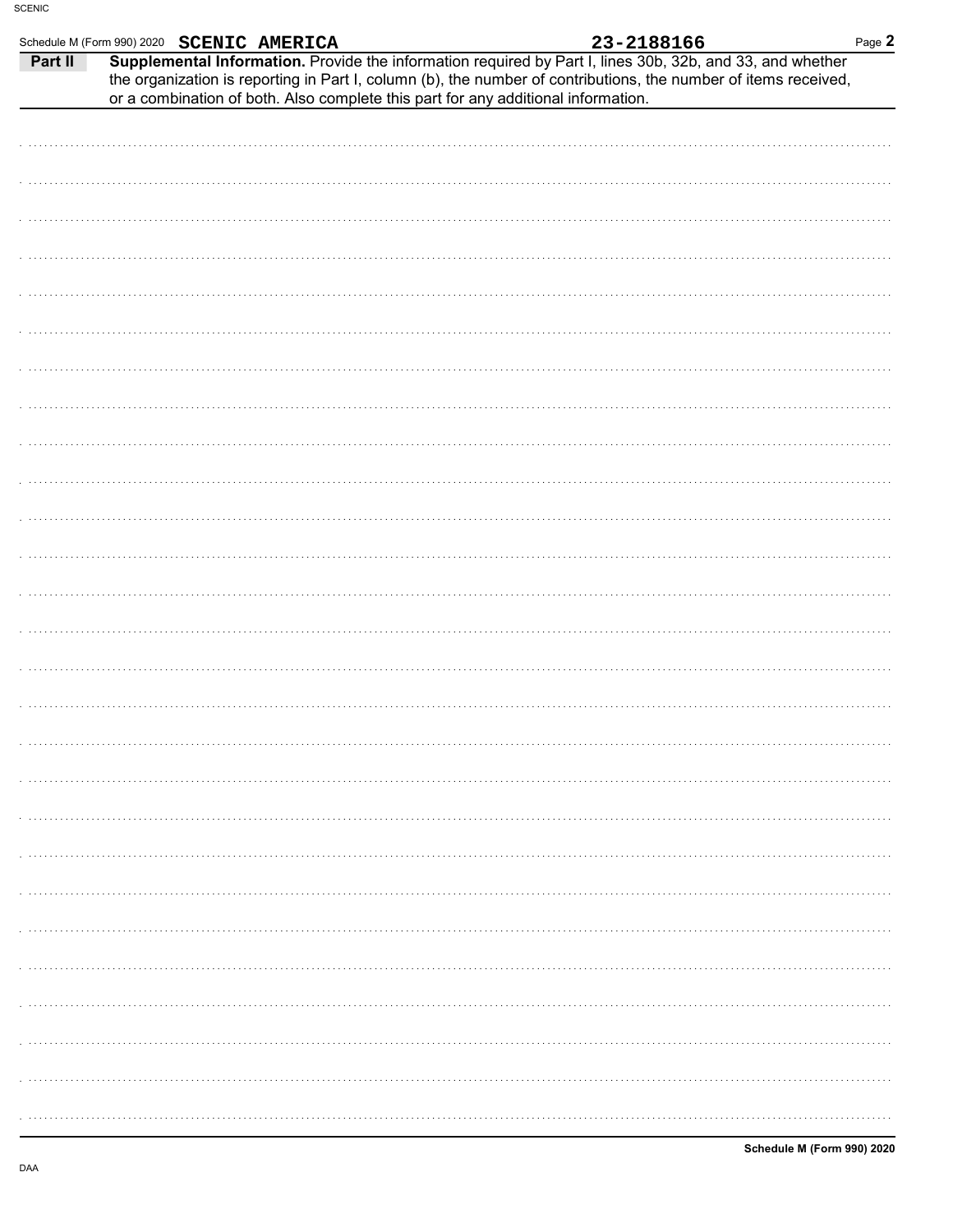| Supplemental Information to Form 990 or 990-EZ<br><b>SCHEDULE O</b> |                                                                                                                                        |                                            |  |  |
|---------------------------------------------------------------------|----------------------------------------------------------------------------------------------------------------------------------------|--------------------------------------------|--|--|
| (Form 990 or 990-EZ)                                                | Complete to provide information for responses to specific questions on<br>Form 990 or 990-EZ or to provide any additional information. | 2020                                       |  |  |
| Department of the Treasury<br>Internal Revenue Service              | Attach to Form 990 or 990-EZ.<br>Go to www.irs.gov/Form990 for the latest information.                                                 | <b>Open to Public</b><br><b>Inspection</b> |  |  |
| Name of the organization                                            |                                                                                                                                        | <b>Employer identification number</b>      |  |  |
|                                                                     | <b>SCENIC AMERICA</b>                                                                                                                  | 23-2188166                                 |  |  |

### **SCENIC AMERICA**

FORM 990, PART III - ADDITIONAL INFORMATION

FORM 990, PART III, LINE 4A - FIRST ACCOMPLISHMENT SCENIC AMERICA IS ALSO THE LEADING NATIONAL ADVOCACY ORGANIZATION PROMOTING SCENIC BYWAYS. AFTER STEERING THE EFFORT IN CONGRESS TO RESTORE THE NATIONAL SCENIC BYWAYS PROGRAM IN 2019, IN FY20-21 WE SECURED DEDICATED FUNDING FOR THE PROGRAM FOR THE FIRST TIME IN NINE YEARS. TO INFORM AND EDUCATE GOVERNMENT OFFICIALS AND MEMBERS OF THE PRESS AND PUBLIC ABOUT THE PROGRAM, WE DEVELOPED ROBUST NEW TOOLS AND INFORMATION FOR OUR WEBSITE. WHEN THE FEDERAL HIGHWAY ADMINISTRATION ANNOUNCED ITS NEWEST ALL-AMERICAN ROADS AND NATIONAL SCENIC BYWAYS DESIGNATIONS IN FEBRUARY 2021, SCENIC AMERICA SECURED NATIONAL MEDIA COVERAGE IN LEADING TRAVEL OUTLETS AND MORE THAN DOUBLED ITS ONLINE TRAFFIC.

BEYOND BILLBOARDS AND BYWAYS, WE ALSO ADVOCATE TO ENSURE THAT OTHER KEY SCENIC CONSERVATION ISSUES REMAIN A PART OF THE NATIONAL INFRASTRUCTURE POLICY AGENDA. IN THE PAST YEAR, WE HAVE WORKED WITH CONGRESS TO ENSURE THAT PROVISIONS FOR UTILITY UNDERGROUNDING, FLEXIBLE FUNDING FOR GATEWAY COMMUNITIES, NATIVE PLANTINGS, AND OTHER SCENIC PRIORITIES ARE SUPPORTED IN THE FORTHCOMING SURFACE TRANSPORTATION REAUTHORIZATION.

RECOGNIZING THE IMPORTANCE OF CULTIVATING SCENIC CONSERVATION AWARENESS IN FUTURE GENERATIONS, WE ALSO FOCUS ON EDUCATIONAL OUTREACH PLATFORMS. IN FY20-21 WE LAUNCHED NEW INTERACTIVE EDUCATIONAL GAMES ON THE AGENTS OF DISCOVERY PLATFORM TO TEACH STUDENTS ABOUT SCENIC CONSERVATION, BOTH IN CLASSROOMS AND AT HOME.